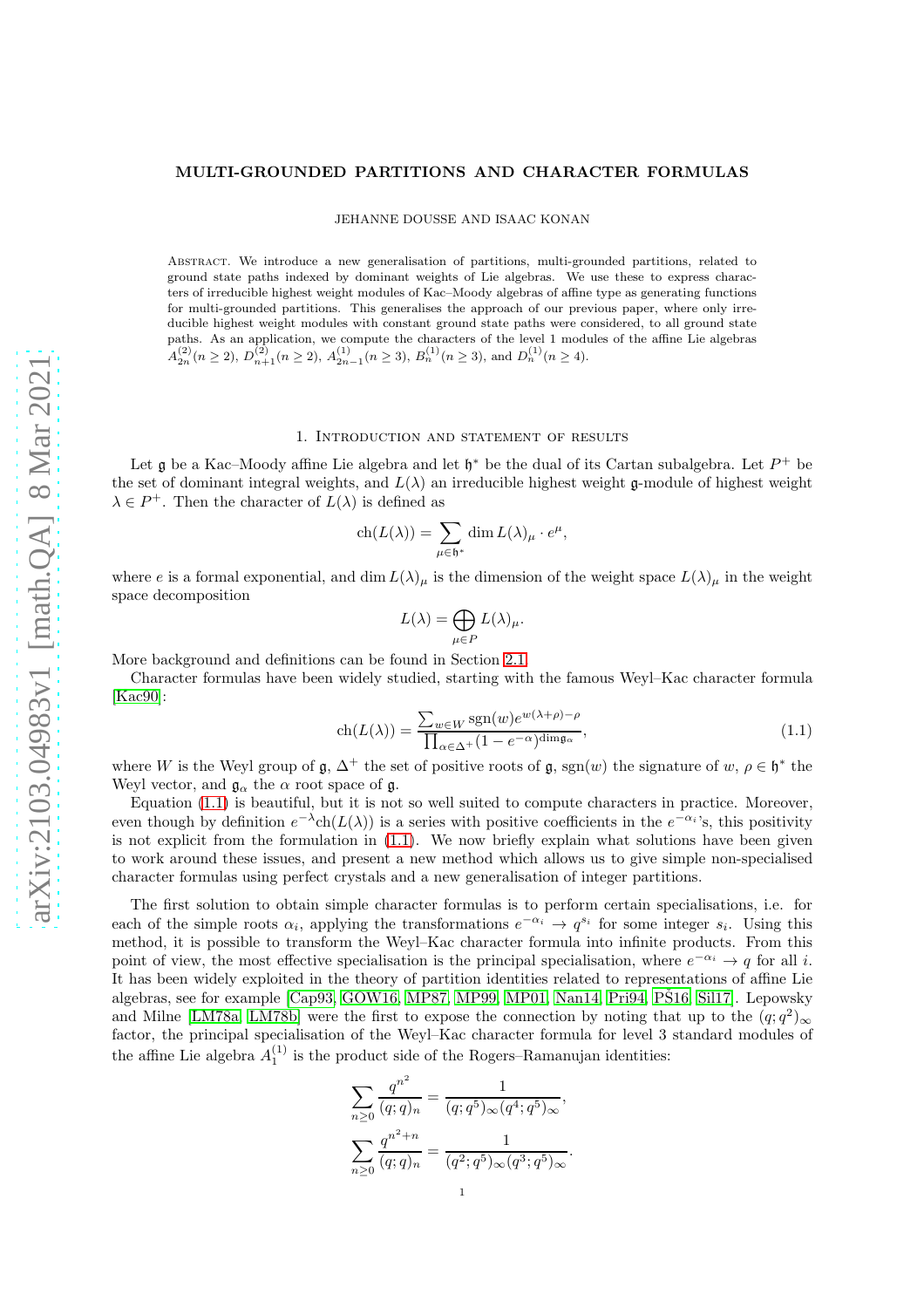Here and in the whole paper, we use the standard q-series notation: for  $n \in \mathbb{N} \cup {\infty}$  and  $j \in \mathbb{N}$ ,

$$
(a;q)_n := \prod_{k=0}^{n-1} (1 - aq^k),
$$
  

$$
(a_1, \dots, a_j; q)_n := (a_1; q)_n \cdots (a_j; q)_n.
$$

Lepowsky and Wilson [\[LW84,](#page-25-12) [LW85\]](#page-25-13) later gave an interpretation of the sum side by constructing a basis of these standard modules using vertex operators. Their method has then led to the discovery of many new q-series and partition identities, see e.g. [\[Cap93,](#page-25-1) [Nan14,](#page-25-6) [PS16,](#page-25-8) [Sil17\]](#page-25-9).

However, without performing a specialisation, it is in general difficult to reduce the Weyl–Kac character formula to obtain a combinatorially simple character formula, with perhaps the exception of the Kac– Peterson formulas [\[KP84\]](#page-25-14), which still required a lot work using modular forms.

On the other hand, Bartlett and Warnaar [\[BW15\]](#page-25-15) gave non-specialised formulas with explicitly positive coefficients for the characters of certain highest weight modules of the affine Lie algebras  $C_n^{(1)}$ ,  $A_{2n}^{(2)}$ , and  $D_{n+1}^{(2)}$  as sums using Hall–Littlewood polynomials. This led them to generalisations for the Macdonald identities for  $B_n^{(1)}$ ,  $C_n^{(1)}$ ,  $A_{2n-1}^{(2)}$ ,  $A_{2n}^{(2)}$ , and  $D_{n+1}^{(2)}$ . Using Macdonald–Koornwinder theory, Rains and Warnaar [\[RW\]](#page-25-16) found additional character formulas for these Lie algebras, together with new Rogers– Ramanujan type identities.

In a different direction, Kang, Kashiwara, Misra, Miwa, Nakashima, and Nakayashiki [\[KKM](#page-25-17)<sup>+</sup>92a, [KKM](#page-25-18)<sup>+</sup>92b] introduced the theory of perfect crystals to study the irreducible highest weight modules over quantum affine algebras. The proved the so-called "(KMN)<sup>2</sup> crystal base character formula" [\[KKM](#page-25-17)<sup>+</sup>92a],

$$
\operatorname{ch}(L(\lambda)) = \sum_{\mathfrak{p} \in \mathcal{P}(\lambda)} e^{\operatorname{wt} \mathfrak{p}},
$$

which expresses the character ch( $L(\lambda)$ ) as series indexed by  $\lambda$ -paths. Here the weight wtp is computed using the energy function of a perfect crystal. More detail will be given in Section [2.2.](#page-5-0)

Primc [\[Pri99\]](#page-25-19) was the first to use this character formula to give new Rogers–Ramanujan type identities related to the level 1 standard modules of  $A_1^{(1)}$  and  $A_2^{(1)}$ . The product side came from the principally specialised Weyl–Kac character formula again, while the sum side came from the principally specialised (KMN)<sup>2</sup> crystal base character formula. In a couple of previous papers [\[DK19a,](#page-25-20) [DK19b\]](#page-25-21), the authors generalised Primc's identities to  $A_{n-1}^{(1)}$  for all n, and managed to avoid doing a specialisation, therefore retrieving the Kac–Peterson character formula with all its parameters. To do this, we established a bijection between  $\lambda$ -paths and a new generalisation of partitions called "grounded partitions", in the case where the ground state path is constant.

Recall that a partition  $\pi$  of a positive integer n is a non-increasing sequence of natural numbers  $(\pi_1, \ldots, \pi_s)$ , called parts, whose sum is n, the partitions of 4 being (4), (3, 1), (2, 2), (2, 1, 1), and  $(1, 1, 1, 1)$ . Grounded partitions, which are defined more rigorously in Section [2.3,](#page-7-0) are partitions whose smallest part is fixed, where all the parts are coloured and satisfy particular difference conditions. In [\[DK19b\]](#page-25-21), using a bijection and the  $(KMN)^2$  crystal base character formula, we obtained new character formulas expressing the characters directly as generating functions for grounded partitions:

<span id="page-1-0"></span>
$$
\sum_{\pi \in \mathcal{P}_{cg}^{\geq}} C(\pi)q^{|\pi|} = e^{-\lambda} \text{ch}(L(\lambda)),
$$
\n
$$
\sum_{\pi \in \mathcal{P}_{cg}^{\geq}} C(\pi)q^{|\pi|} = \frac{e^{-\lambda} \text{ch}(L(\lambda))}{(q;q)_{\infty}},
$$
\n(1.2)

where  $\mathcal{P}_{c_g}^{\geq}$  and  $\mathcal{P}_{c_g}^{\geq}$  are sets of grounded partitions depending on the module considered and on the energy function of the corresponding crystal,  $q = e^{-\delta/d_0}$  where  $\delta = d_0 \alpha_0 + d_1 \alpha_1 + \cdots + d_{n-1} \alpha_{n-1}$  is the null root, and  $C(\pi)$  is the colour sequence of the grounded partition  $\pi$ . This character formula is stated more rigorously in Theorem [2.10.](#page-7-1)

However useful, this formula only applies for standard modules whose ground state paths are constant, which is not the case of most modules. The goal of this paper is to extend our method to treat all standard modules, whatever their ground state paths are. To do so, we extend our definition of grounded partitions and introduce so-called "multi-grounded partitions". We define them rigorously and prove their connection with crystals and characters in Section [3,](#page-8-0) but let us already say that among other conditions, multi-grounded partitions now have their t smallest parts fixed for some  $t \geq 1$ .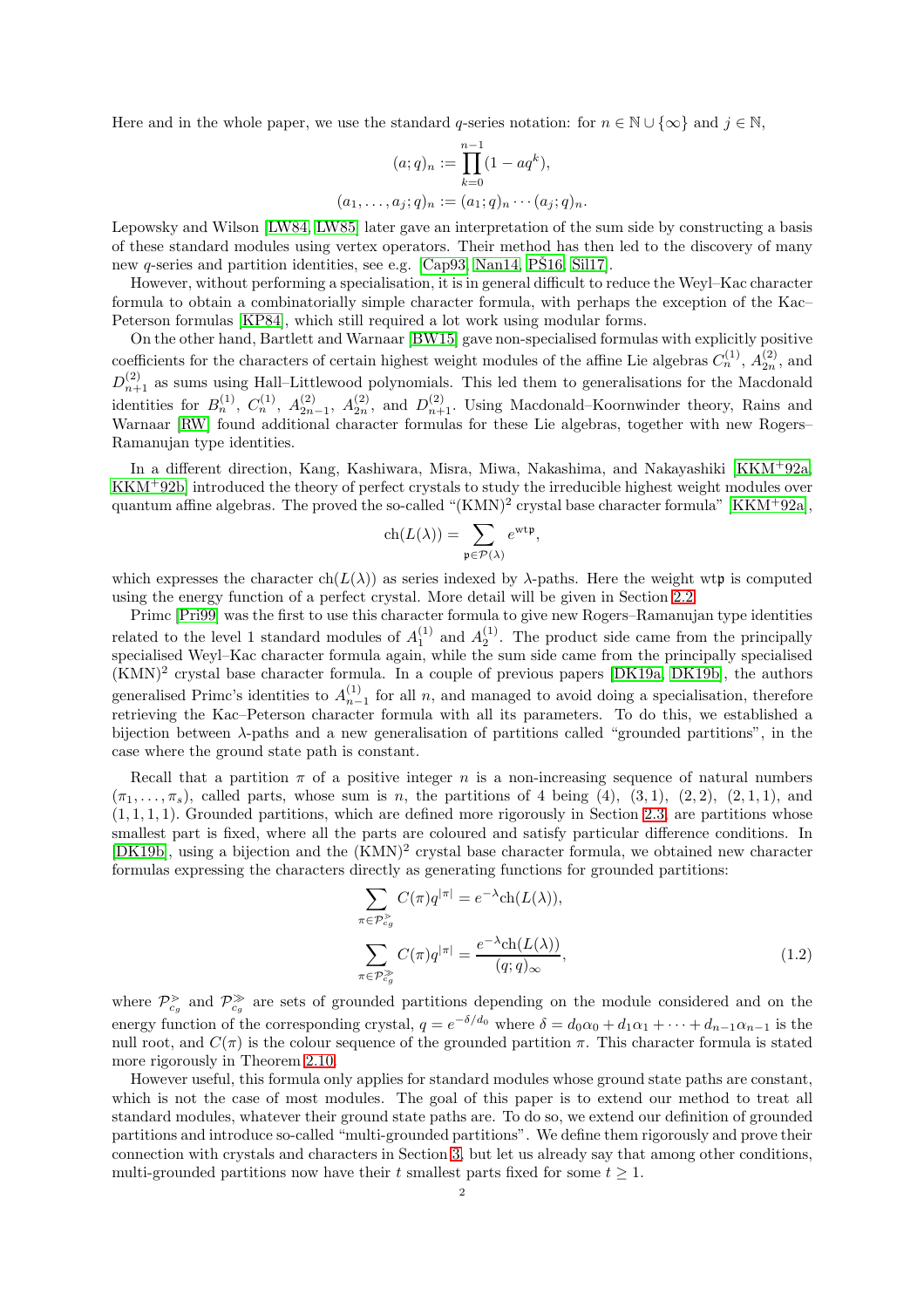Again, by establishing a bijection with  $\lambda$ -paths, we transform the  $(KMN)^2$  crystal base character formula into a character formula using generating functions on multi-grounded partitions (all the notations will become clear once the reader gets to Section [3\)](#page-8-0).

<span id="page-2-0"></span>**Theorem 1.1.** Setting  $q = e^{-\delta/(d_0 D)}$  and  $c_b = e^{\overline{w}t}$  for all  $b \in \mathcal{B}$ , we have  $c_{g_0} \cdots c_{g_{t-1}} = 1$ , and the character of the irreducible highest weight  $U_q(\mathfrak{g})$ -module  $L(\lambda)$  is given by the following expressions:

$$
\sum_{\mu \in t \mathcal{P}_{c_{g_0} \cdots c_{g_{t-1}}}^{\geq} C(\pi) q^{|\pi|} = e^{-\lambda} \text{ch}(L(\lambda)),
$$

$$
\sum_{\pi \in \, t \mathcal{P}_{c_{g_0} \cdots c_{g_{t-1}}}^{\geq} C(\pi) q^{|\pi|} = \frac{e^{-\lambda} \text{ch}(L(\lambda))}{(q^d; q^d)_{\infty}}.
$$

One big advantage of Theorem [1.1](#page-2-0) is that one does not need to perform a specialisation, and that, being generating functions for combinatorial objects, the series always have obviously positive coefficients. Moreover, as we will see in Section [4,](#page-14-0) these generating functions are relatively easy to compute in practice.

As examples of application, we use our new method and Theorem [1.1](#page-2-0) to compute character formulas for irreducible highest weight level one modules of classical Lie algebras:

- $\Lambda_0$  for  $A_{2n}^{(2)} (n \ge 2)$ ,
- $\Lambda_0$  and  $\Lambda_n$  for  $D_{n+1}^{(2)}(n \geq 2)$ ,
- $\Lambda_0, \Lambda_1$  for  $A_{2n-1}^{(1)} (n \ge 3)$ ,
- $\Lambda_0$  and  $\Lambda_1$  for  $B_n^{(1)}(n \geq 3)$ ,
- $\Lambda_0, \Lambda_1, \Lambda_{n-1}, \Lambda_n$  for  $D_n^{(1)}(n \ge 4)$ .

All these formulas are non-specialised, with obviously positive coefficients, and are either infinite products or sums of two infinite products. We restrict ourselves to examples of level 1 in this paper for brevity, but the method applies in theory to any level.

The first two formulas were already proved by Frenkel and Kac [\[FK80\]](#page-25-22) by constructing basic representations using vertex operators from the dual resonance theory in physics. These identities were reproved by the second author in [\[Kon20\]](#page-25-23) using another method based on a generalisation of Glaisher's identity [\[Gla83\]](#page-25-24) through a Sylvester-style bijection. Nonetheless, we reprove them here to illustrate that our new method gives very simple proofs.

<span id="page-2-1"></span>**Theorem 1.2** (Frenkel–Kac). Let  $n \geq 2$ , and let  $\Lambda_0, \ldots, \Lambda_n$  be the fundamental weights and  $\alpha_0, \ldots, \alpha_n$ be the simple roots of  $A_{2n}^{(2)}$ . Let  $\delta = 2\alpha_0 + \cdots + 2\alpha_{n-1} + \alpha_n$  be the null root. Let us set

$$
q = e^{-\delta/2} \quad and \quad c_i = e^{\alpha_i + \dots + \alpha_{n-1} + \alpha_n/2} \text{ for all } i \in \{1, \dots, n\}.
$$

We have

<span id="page-2-3"></span>
$$
e^{-\Lambda_0} \text{ch}(L(\Lambda_0)) = \prod_{k=1}^n (-c_k q; q^2)_{\infty} (-c_k^{-1} q; q^2)_{\infty}.
$$

<span id="page-2-2"></span>**Theorem 1.3** (Frenkel–Kac). Let  $n \geq 2$ , and let  $\Lambda_0, \ldots, \Lambda_n$  be the fundamental weights and  $\alpha_0, \ldots, \alpha_n$ be the simple roots of  $D_{n+1}^{(2)}$ . Let  $\delta = \alpha_0 + \cdots + \alpha_n$  be the null root. Let us set

$$
q = e^{-\delta} \quad and \quad c_i = e^{\alpha_i + \dots + \alpha_n} \text{ for all } i \in \{1, \dots, n\}.
$$

We have

$$
e^{-\Lambda_0} \text{ch}(L(\Lambda_0)) = \frac{1}{(q;q^2)_{\infty}} \prod_{k=1}^n (-c_k q;q^2)_{\infty} (-c_k^{-1} q;q^2)_{\infty},\tag{1.3}
$$

<span id="page-2-4"></span>
$$
e^{-\Lambda_n} \text{ch}(L(\Lambda_n)) = \frac{1}{(q;q^2)_{\infty}} \prod_{k=1}^n (-c_k q^2; q^2)_{\infty} (-c_k^{-1}; q^2)_{\infty}.
$$
 (1.4)

We now turn to character formulas which, to our knowledge, are new. They rely on the parity of the number of parts, we therefore introduce some notation before stating them.

Let  $G = G(x_1, \ldots, x_n)$  be a power series in several variables  $x_1, \ldots, x_n$ . For  $k \leq n$ , we denote by  $\mathcal{E}_{x_1,\dots,x_k}(G)$  the sub-series of G where we only keep the terms in which the sum of the powers of  $x_1, \ldots, x_k$  is even. Note that if G has only positive coefficients, then the same is true for  $\mathcal{E}_{x_1,\ldots,x_k}(G)$  for all k. There is a simple formula to obtain  $\mathcal{E}_{x_1,\ldots,x_k}(G)$  from G: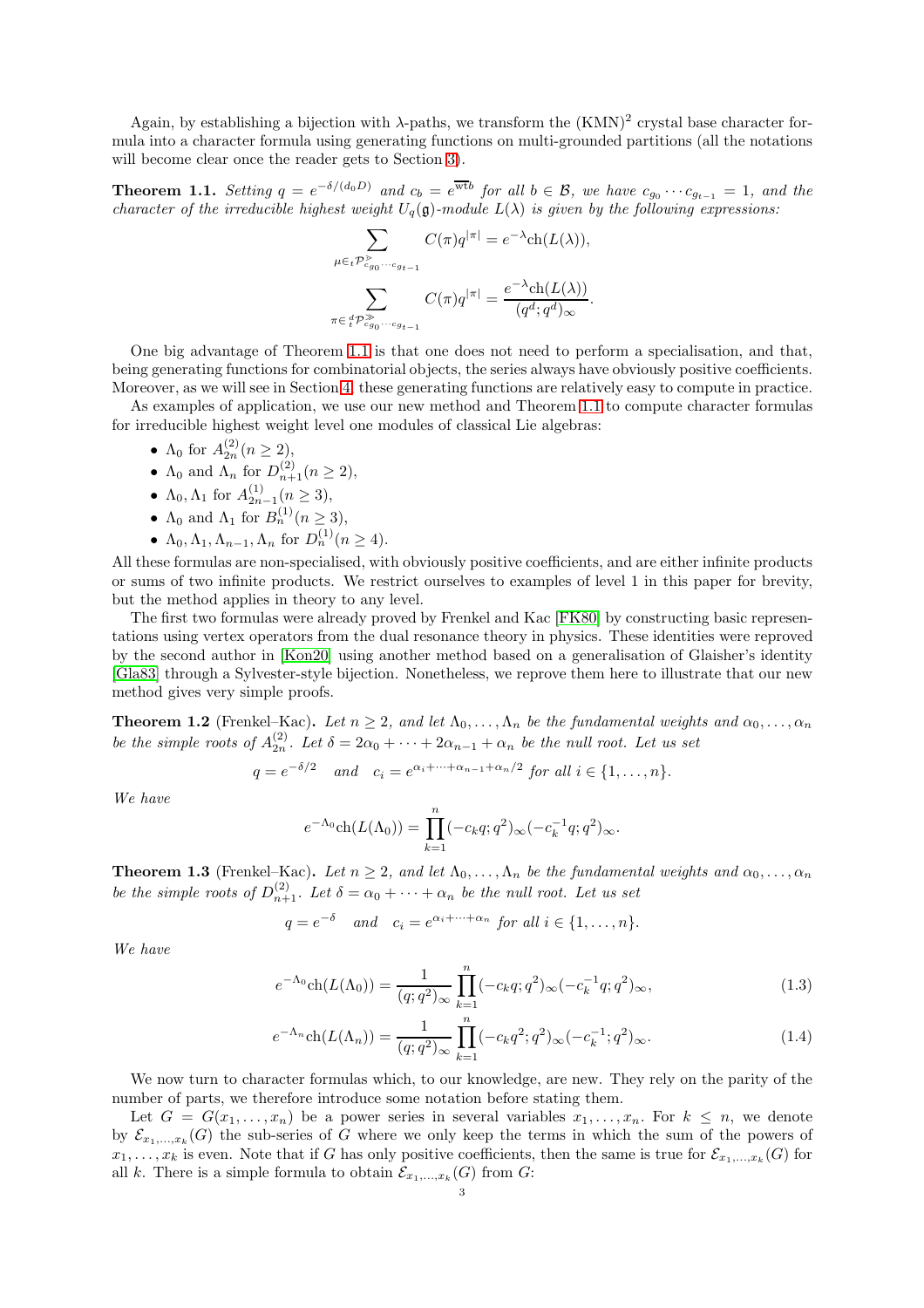<span id="page-3-2"></span>
$$
\mathcal{E}_{x_1,\dots,x_k}(G) = \frac{1}{2} \Big( G(x_1,\dots,x_k,x_{k+1},\dots,x_n) + G(-x_1,\dots,-x_k,x_{k+1},\dots,x_n) \Big). \tag{1.5}
$$

We can now state our character formulas in a simple form.

<span id="page-3-1"></span>**Theorem 1.4.** Let  $n \geq 3$ , and let  $\Lambda_0, \ldots, \Lambda_n$  be the fundamental weights and  $\alpha_0, \ldots, \alpha_n$  be the simple roots of  $A_{2n-1}^{(2)}$ . Let  $\delta = \alpha_0 + \alpha_1 + 2\alpha_2 + \cdots + 2\alpha_{n-1} + \alpha_n$  be the null root. Let us set

<span id="page-3-3"></span>
$$
q = e^{-\delta/2} \quad \text{and} \quad c_i = e^{\alpha_i + \dots + \alpha_{n-1} + \alpha_n/2} \text{ for all } i \in \{1, \dots, n\}.
$$

We have

$$
e^{-\Lambda_0} \text{ch}(L(\Lambda_0)) = \mathcal{E}_{c_1, ..., c_n} \left( (q^2; q^4)_{\infty} \prod_{k=1}^n (-c_k q; q^2)_{\infty} (-c_k^{-1} q; q^2)_{\infty} \right)
$$
  
\n
$$
= \frac{(q^2; q^4)_{\infty}}{2} \left( \prod_{k=1}^n (-c_k q; q^2)_{\infty} (-c_k^{-1} q; q^2)_{\infty} + \prod_{k=1}^n (c_k q; q^2)_{\infty} (c_k^{-1} q; q^2)_{\infty} \right), \qquad (1.6)
$$
  
\n
$$
e^{-\Lambda_1} \text{ch}(L(\Lambda_1)) = \mathcal{E}_{c_1, ..., c_n} \left( (q^2; q^4)_{\infty} (-c_1 q^3; q^2)_{\infty} (-c_1^{-1} q^{-1}; q^2)_{\infty} \prod_{k=2}^n (-c_k q; q^2)_{\infty} (-c_k^{-1} q; q^2)_{\infty} \right)
$$
  
\n
$$
= \frac{(q^2; q^4)_{\infty}}{2} \left( (-c_1 q^3; q^2)_{\infty} (-c_1^{-1} q^{-1}; q^2)_{\infty} \prod_{k=2}^n (-c_k q; q^2)_{\infty} (-c_k^{-1} q; q^2)_{\infty} + (c_1 q^3; q^2)_{\infty} (c_1^{-1} q^{-1}; q^2)_{\infty} \prod_{k=2}^n (c_k q; q^2)_{\infty} (c_k^{-1} q; q^2)_{\infty} \right).
$$
  
\n(1.7)

The next theorem concerns the Lie algebra  $B_n^{(1)}$ . Note that the second author proved a character formula for  $L(\Lambda_n)$ , another level 1 module, in [\[Kon20\]](#page-25-23). However we do not reprove it here as it can be easily proved using the character formula [\(1.2\)](#page-1-0) of [\[DK19b\]](#page-25-21) and does not need any of the innovations of the current paper. However, the character formulas for the modules  $L(\Lambda_0)$  and  $L(\Lambda_1)$  are derived using the new tools from Theorem [1.1.](#page-2-0)

<span id="page-3-4"></span>**Theorem 1.5.** Let  $n \geq 3$ , and let  $\Lambda_0, \ldots, \Lambda_n$  be the fundamental weights and  $\alpha_0, \ldots, \alpha_n$  be the simple roots of  $B_n^{(1)}$ . Let  $\delta = \alpha_0 + \alpha_1 + 2\alpha_2 \cdots + 2\alpha_n$  be the null root. Let us set

<span id="page-3-5"></span>
$$
q = e^{-\delta/2}
$$
,  $c_0 = 1$ , and  $c_i = e^{\alpha_i + \dots + \alpha_{n-1} + \alpha_n}$  for all  $i \in \{1, ..., n\}$ .

We have

$$
e^{-\Lambda_0} \text{ch}(L(\Lambda_0)) = \mathcal{E}_{c_0, c_1, \dots, c_n} \left( (-c_0 q; q^2)_{\infty} \prod_{k=1}^n (-c_k q; q^2)_{\infty} (-c_k^{-1} q; q^2)_{\infty} \right)
$$
\n
$$
= \frac{1}{2} \left( (-q; q^2)_{\infty} \prod_{k=1}^n (-c_k q; q^2)_{\infty} (-c_k^{-1} q; q^2)_{\infty} + (q; q^2)_{\infty} \prod_{k=1}^n (c_k q; q^2)_{\infty} (c_k^{-1} q; q^2)_{\infty} \right),
$$
\n
$$
e^{-\Lambda_1} \text{ch}(L(\Lambda_1)) = \mathcal{E}_{c_0, c_1, \dots, c_n} \left( (-c_0 q; q^2)_{\infty} (-c_1 q^3; q^2)_{\infty} (-c_1^{-1} q^{-1}; q^2)_{\infty} \prod_{k=2}^n (-c_k q; q^2)_{\infty} (-c_k^{-1} q; q^2)_{\infty} \right)
$$
\n
$$
= \frac{1}{2} \left( (-q; q^2)_{\infty} (-c_1 q^3; q^2)_{\infty} (-c_1^{-1} q^{-1}; q^2)_{\infty} \prod_{k=2}^n (-c_k q; q^2)_{\infty} (-c_k^{-1} q; q^2)_{\infty} + (q; q^2)_{\infty} (c_1 q^3; q^2)_{\infty} (c_1^{-1} q^{-1}; q^2)_{\infty} \prod_{k=2}^n (c_k q; q^2)_{\infty} (c_k^{-1} q; q^2)_{\infty} \right).
$$
\n(1.9)

We conclude with the four level 1 standard modules of  $D_n^{(1)}$ .

<span id="page-3-0"></span>**Theorem 1.6.** Let  $n \geq 4$ , and let  $\Lambda_0, \ldots, \Lambda_n$  be the fundamental weights and  $\alpha_0, \ldots, \alpha_n$  be the simple roots of  $D_n^{(1)}$ . Let  $\delta = \alpha_0 + \alpha_1 + 2\alpha_2 \cdots + 2\alpha_{n-2} + \alpha_{n-1} + \alpha_n$  is the null root. Let us set

<span id="page-3-6"></span>
$$
q = e^{-\delta/2} \quad \text{and} \quad c_i = e^{\alpha_i + \dots + \alpha_{n-2} + \alpha_{n-1}/2 + \alpha_n/2} \text{ for all } i \in \{1, \dots, n\}.
$$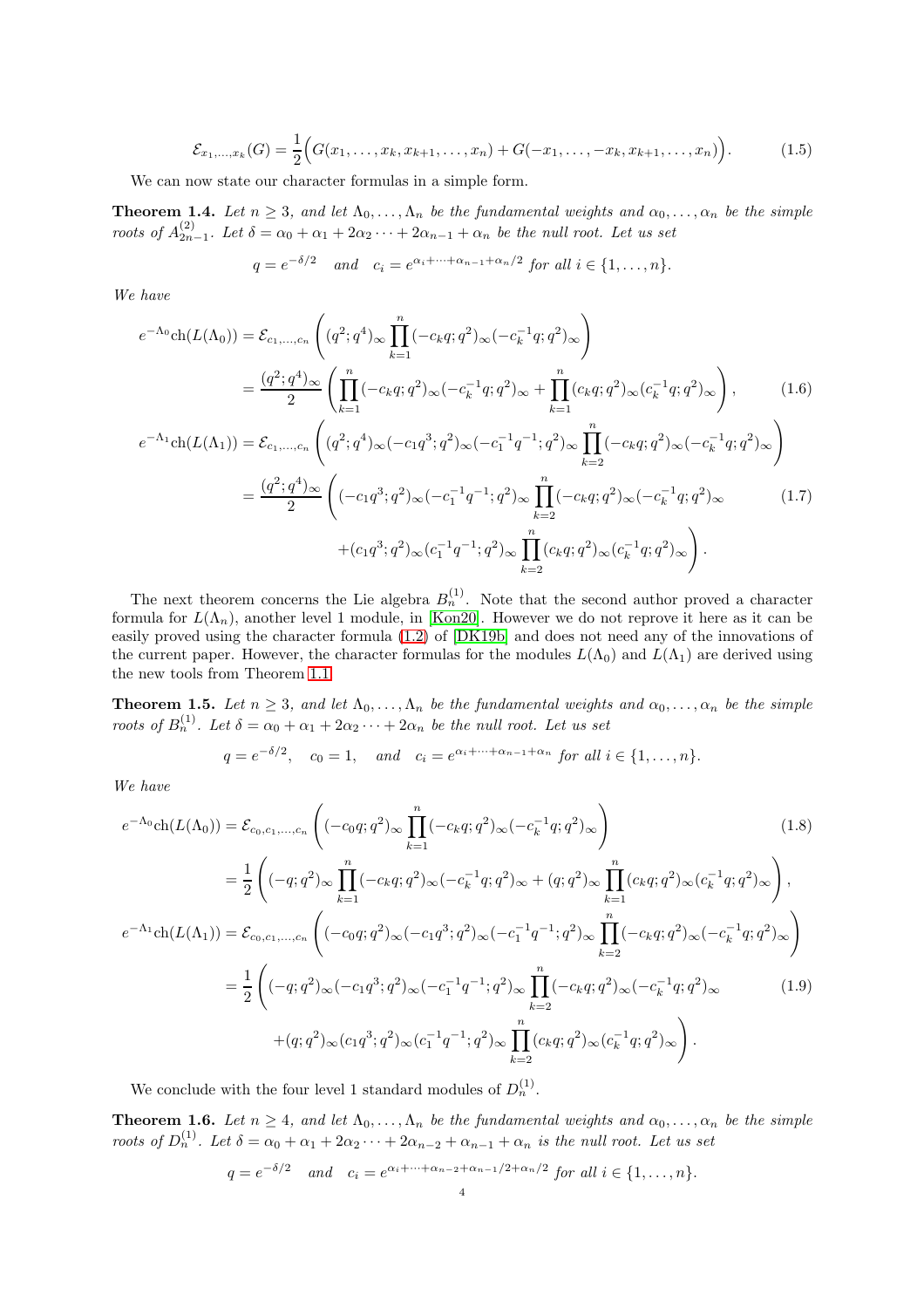We have

$$
e^{-\Lambda_0} \text{ch}(L(\Lambda_0)) = \mathcal{E}_{c_1, ..., c_n} \left( \prod_{k=1}^n (-c_k q; q^2)_{\infty} (-c_k^{-1} q; q^2)_{\infty} \right), \qquad (1.10)
$$

$$
e^{-\Lambda_1} \text{ch}(L(\Lambda_1)) = \mathcal{E}_{c_1,\dots,c_n} \left( (-c_1 q^3; q^2)_{\infty} (-c_1^{-1} q^{-1}; q^2)_{\infty} \prod_{k=2}^n (-c_k q; q^2)_{\infty} (-c_k^{-1} q; q^2)_{\infty} \right), \quad (1.11)
$$

$$
e^{-\Lambda_{n-1}} \text{ch}(L(\Lambda_{n-1})) = \mathcal{E}_{c_1, \dots, c_n} \left( (-c_n; q^2)_{\infty} (-c_n^{-1} q^2; q^2)_{\infty} \prod_{k=1}^{n-1} (-c_k q^2; q^2)_{\infty} (-c_k^{-1}; q^2)_{\infty} \right), \tag{1.12}
$$

$$
e^{-\Lambda_n} \text{ch}(L(\Lambda_n)) = \mathcal{E}_{c_1, \dots, c_n} \left( (-c_n q^2; q^2)_{\infty} (-c_n^{-1}; q^2)_{\infty} \prod_{k=1}^{n-1} (-c_k q^2; q^2)_{\infty} (-c_k^{-1}; q^2)_{\infty} \right). \tag{1.13}
$$

Note that these character formulas for  $A_{2n}^{(2)}$ ,  $B_n^{(1)}$ , and  $D_{n+1}^{(2)}$  are reminiscent of the specialised character formulas given by Bernard and Thierry-Mieg using string functions in [\[BTM87\]](#page-25-25). Formulas of the same kind, but involving only products (not sums of products), can be found in Wakimoto's book [\[Wak01\]](#page-25-26).

The paper is structured as follows. In Section [2,](#page-4-1) we recall some basics on affine Lie algebras, perfect crystals, and the theory of grounded partitions introduced in [\[DK19b\]](#page-25-21). In Section [3,](#page-8-0) we introduce multigrounded partitions and prove Theorem [1.1.](#page-2-0) In Section [4,](#page-14-0) we use our new theory to prove the character formulas of Theorems [1.2–](#page-2-1)[1.6.](#page-3-0)

## <span id="page-4-3"></span><span id="page-4-2"></span>2. Perfect crystals and grounded partitions

<span id="page-4-1"></span>In this section, we briefly recall the connection between grounded partitions and characters of Lie algebra modules whose ground state path is constant, introduced in our previous paper [\[DK19b\]](#page-25-21). Here we only recall the major definitions. For a more detailed introduction, we refer the reader to the book of Hong and Kang [\[HK02\]](#page-25-27) or to our previous paper [\[DK19b\]](#page-25-21). Throughout this paper, we follow the notation of [\[HK02\]](#page-25-27).

<span id="page-4-0"></span>2.1. Affine Lie algebras and character formulas. We start by recalling some basic definitions on affine Lie algebras.

Let  $\mathfrak{g} = \tilde{\mathfrak{g}(A)}$  be a Kac–Moody affine Lie algebra with generalised Cartan matrix  $A = (a_{i,j})_{i,j \in \{0,...,n-1\}}$ . Let h be the Cartan subalgebra of  $\mathfrak g$  and  $\mathfrak h^*$  be its dual. We have  $\mathfrak h = \mathbb C \otimes_{\mathbb Z} P^{\vee}$ , where  $P^{\vee} =$  $\mathbb{Z}h_0 \oplus \mathbb{Z}h_1 \oplus \cdots \oplus \mathbb{Z}h_{n-1} \oplus \mathbb{Z}d$  with  $h_0, \ldots, h_{n-1}, d$  linearly independent.  $P^{\vee}$  is called the *dual weight lattice.* Define linear functionals  $\alpha_i$  and  $\Lambda_i$  ( $i \in \{0, \ldots, n-1\}$ ) on h such that

$$
\langle h_j, \alpha_i \rangle := \alpha_i(h_j) = a_{j,i} \qquad \langle d, \alpha_i \rangle := \alpha_i(d) = \delta_{i,0}
$$
  

$$
\langle h_j, \Lambda_i \rangle := \Lambda_i(h_j) = \delta_{i,j} \qquad \langle d, \Lambda_i \rangle := \Lambda_i(d) = 0 \qquad (i, j \in \{0, \dots, n-1\}).
$$

The set  $\Pi := \{\alpha_i \mid i \in \{0, \ldots, n-1\}\} \subset \mathfrak{h}^*$  is the set of simple roots, and  $\Pi^{\vee} := \{h_i \mid i \in \{0, \ldots, n-1\}\} \subset$ h is the set of *simple coroots*. We also set  $P := {\lambda \in \mathfrak{h}^* \mid \lambda(P^{\vee}) \subset \mathbb{Z}}$  to be the *weight lattice*. It contains the set of *dominant integral weights*  $P^+ := {\lambda \in P \mid \lambda(h_i) \in \mathbb{Z}_{\geq 0} \text{ for all } i \in \{0, \ldots, n-1\}}.$ 

The quintuple  $(A, \Pi, \Pi^{\vee}, P, P^{\vee})$  is called the *Cartan datum* of g.

We also define the coroot lattice  $\bar{P}^{\vee} := \mathbb{Z}h_0 \oplus \mathbb{Z}h_1 \oplus \cdots \oplus \mathbb{Z}h_{n-1}$ , and its complexification  $\bar{\mathfrak{h}} = \mathbb{C} \otimes_{\mathbb{Z}} \bar{P}^{\vee}$ . The Z-submodule  $\bar{P} := \mathbb{Z}\Lambda_0 \oplus \mathbb{Z}\Lambda_1 \oplus \cdots \oplus \mathbb{Z}\Lambda_{n-1}$  of P is called the lattice of *classical weights.* 

Let  $\bar{P}^+ := \sum_{i=0}^n \mathbb{Z}_{\geq 0} \Lambda_i$  be the set of *dominant weights*.

The center  $\mathbb{Z}c = \{h \in P^{\vee} : \langle h, \alpha_i \rangle = 0 \text{ for all } i \in \{0, ..., n-1\}\}\$  of  $\mathfrak g$  is one-dimensional, generated by the canonical central element  $c = c_0h_0 + \cdots + c_{n-1}h_{n-1}$ . The space of imaginary roots  $\mathbb{Z}\delta = \{\lambda \in \mathbb{Z}\}$  $P : \langle h_i, \lambda \rangle = 0$  for all  $i \in \{0, ..., n-1\}$  of  $\mathfrak g$  is also one-dimensional, generated by the *null root*  $\delta = d_0 \alpha_0 + d_1 \alpha_1 + \cdots + d_{n-1} \alpha_{n-1}.$ 

The level of a dominant weight  $\lambda \in P^+$  is the integer  $\ell$  such that  $\langle c, \lambda \rangle = \ell$ . We denote by  $P_\ell$  (resp.  $P_{\ell}^+$ ) the set of weights (resp. dominant weights) of level  $\ell.$ 

Let  $U_q(\mathfrak{g})$  (resp.  $U'_q(\mathfrak{g})$ ) be the quantum affine algebra (resp. derived quantum affine algebra) associated to g. Let M be an integrable  $U_q(\mathfrak{g})$ -module. It has a weight space decomposition  $M=\bigoplus_{\lambda\in P}M_\lambda$ , where  $M_{\lambda} = \{v \in M \mid q^h \cdot v = q^{\lambda(h)}v \text{ for all } h \in P^{\vee}\}.$  Assuming that  $\dim M_{\lambda} < \infty$  for all  $\lambda \in \text{wt}(M)$ , the character of M is defined by

$$
\operatorname{ch}(M) := \sum_{\substack{\lambda \in \operatorname{wt}(M) \\ 5}} \dim M_{\lambda} \cdot e^{\lambda},
$$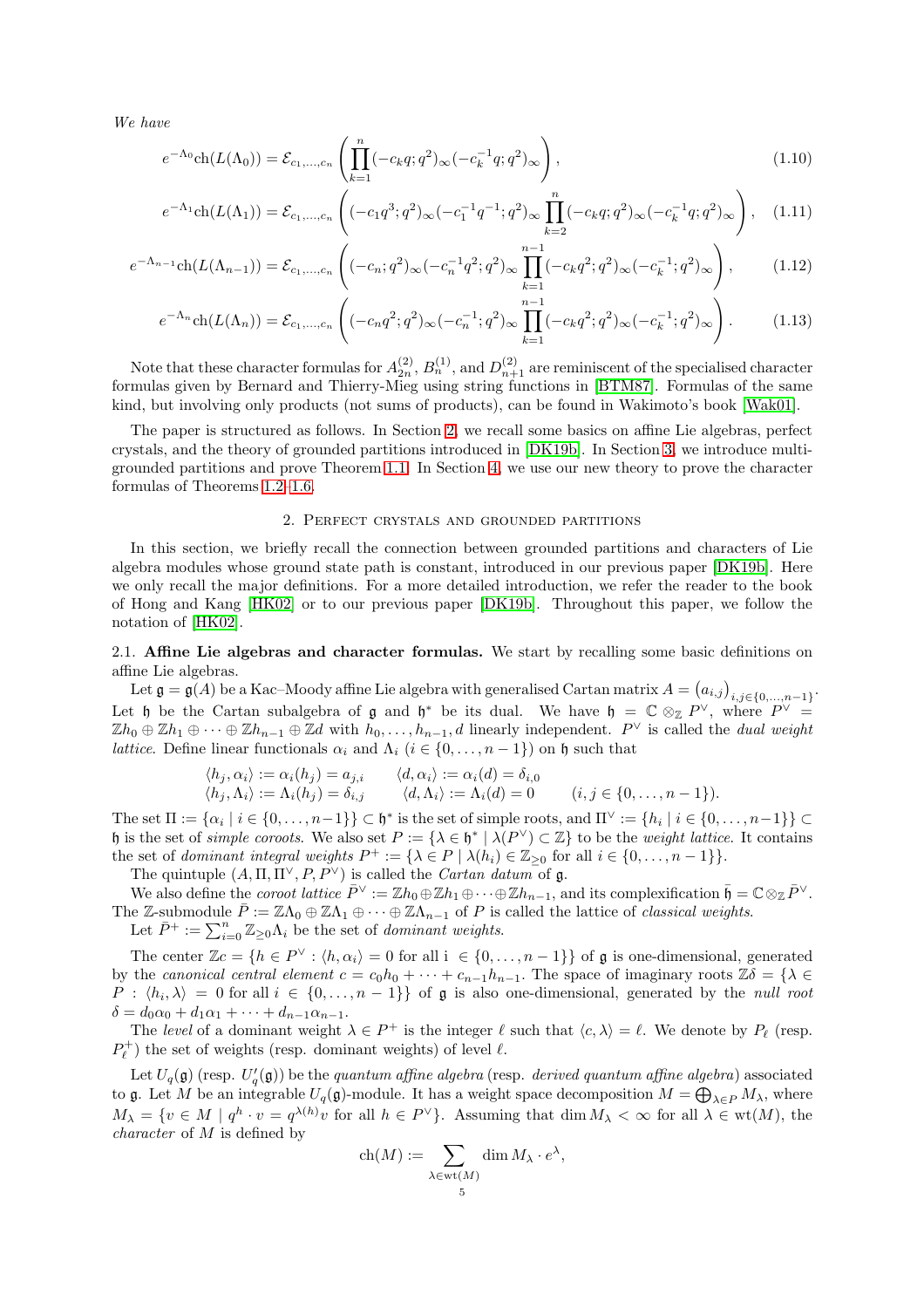where  $wt(M) = \{ \lambda \in P \mid M_{\lambda} \neq 0 \}$ , and the  $e^{\lambda s}$  are formal basis elements of the group algebra  $\mathbb{C}[\mathfrak{h}^*]$ , with the multiplication defined by  $e^{\lambda}e^{\mu} = e^{\lambda + \mu}$ .

Let  $L(\lambda)$  be an irreducible highest weight  $U_q(\mathfrak{g})$ -module of highest weight  $\lambda \in P^+$ . Then its character is given by

$$
e^{-\lambda} \text{ch}(L(\lambda)) = \sum_{\mu \in \mathfrak{h}^*} \dim L(\lambda)_{\mu} \cdot e^{\mu - \lambda} \quad \in \quad \mathbb{Z}[[e^{-\alpha_i}, i \in \{0, \dots, n-1\}]].
$$

In other words, the character  $e^{-\lambda}$ ch $(L(\lambda))$  is a series with positive coefficients in the  $e^{-\alpha_i}$ 's. For a fixed weight  $\lambda \in P$ , the irreducible highest weight  $\mathfrak g$ -modules of weight  $\lambda$  can be identified with the irreducible highest weight  $U_q(\mathfrak{g})$ -modules of weight  $\lambda$ , and we have equality of characters.

<span id="page-5-0"></span>2.2. Perfect crystals. We now briefly recall notions on perfect crystals which are necessary to state the (KMN)<sup>2</sup> crystal base character formula. We assume that the reader is somewhat familiar with the basic definitions of crystal bases and quantum algebras, or can quickly catch up by reading Chapters 4 and 10 of [\[HK02\]](#page-25-27) or our thorough introduction in [\[DK19b\]](#page-25-21).

Let  $\mathcal{O}_{int}^q$  denote the category of integrable  $U_q(\mathfrak{g})$ -modules. To each module  $M = \bigoplus_{\lambda \in P} M_{\lambda} \in \mathcal{O}_{int}^q$ , one can associate a corresponding crystal base  $(\mathcal{L}, \mathcal{B})$ , which is unique up to isomorphism. There is a crystal graph associated to  $\beta$ , which has vertex set  $\beta$ , and oriented edges

$$
b \xrightarrow{i} b'
$$
 if and only if  $\tilde{f}_i b = b'$  (or equivalently  $\tilde{e}_i b' = b$ ),

where  $\tilde{e}_i$  and  $\tilde{f}_i$  are the Kashiwara operators.

For  $i \in \{0, \ldots, n-1\}$ , the functions  $\varepsilon_i, \varphi_i : \mathcal{B} \to \mathbb{Z}$  are defined as follows:

$$
\varepsilon_i(b) = \max\{k \ge 0 \mid \tilde{e}_i^k b \in \mathcal{B}\},
$$
  

$$
\varphi_i(b) = \max\{k \ge 0 \mid \tilde{f}_i^k b \in \mathcal{B}\}.
$$

Now define

$$
\varepsilon(b) = \sum_{i=0}^{n-1} \varepsilon_i(b)\Lambda_i
$$
, and  $\varphi(b) = \sum_{i=0}^{n-1} \varphi_i(b)\Lambda_i$ .

We then have  $\overline{wt}b = \varphi(b) - \varepsilon(b)$ , and for all  $b \in \mathcal{B}$  such that  $\tilde{e}_i b \neq 0$ ,

$$
wt(\tilde{e}_i b) - wt b = \alpha_i.
$$

An energy function on  $\mathcal{B} \otimes \mathcal{B}$  is a map  $H : \mathcal{B} \otimes \mathcal{B} \to \mathbb{Z}$  satisfying, for all  $i \in \{0, \ldots, n-1\}$  and  $b_1, b_2$  with  $\tilde{e}(b_1 \otimes b_2) \neq 0,$ 

$$
H\left(\tilde{e}_{i}(b_{1} \otimes b_{2})\right) = \begin{cases} H(b_{1} \otimes b_{2}) & \text{if } i \neq 0, \\ H(b_{1} \otimes b_{2}) + 1 & \text{if } i = 0 \text{ and } \varphi_{0}(b_{1}) \geq \varepsilon_{0}(b_{2}) \\ H(b_{1} \otimes b_{2}) - 1 & \text{if } i = 0 \text{ and } \varphi_{0}(b_{1}) < \varepsilon_{0}(b_{2}). \end{cases}
$$

By definition, in the crystal graph of  $\mathcal{B} \otimes \mathcal{B}$ , the value of  $H(b_1 \otimes b_2)$  determines the values  $H(b'_1 \otimes b'_2)$  for all vertices  $b'_1 \otimes b'_2$  in the same connected component as  $b_1 \otimes b_2$ . Energy functions will play a key role in the  $(KMN)^2$  crystal base character formula.

Perfect crystals, introduced by Kang, Kashiwara, Misra, Miwa, Nakashima, and Nakayashiki [\[KKM](#page-25-17)<sup>+</sup>92a, [KKM](#page-25-18)<sup>+</sup>92b], provide a construction of the crystal base  $\mathcal{B}(\lambda)$  of any irreducible  $U_q(\mathfrak{g})$ -module  $L(\lambda)$  corresponding to a classical weight  $\lambda \in \bar{P}^+$ .

**Definition 2.1.** ([\[HK02,](#page-25-27) Definition 10.5.1]) For a positive integer  $\ell$ , a finite classical crystal  $\beta$  is said to be a *perfect crystal of level*  $\ell$  for the quantum affine algebra  $U_q(\mathfrak{g})$  if

(1) there is a finite-dimensional  $U_q'(\mathfrak{g})$ -module with a crystal base whose crystal graph is isomorphic to  $\beta$  (when the 0-arrows are removed);

(2)  $\mathcal{B} \otimes \mathcal{B}$  is connected;

(3) there exists a classical weight  $\lambda_0$  such that

$$
\text{wt}(\mathcal{B})\subset \lambda_0+\frac{1}{d_0}\sum_{i\neq 0}\mathbb{Z}_{\leq 0}\alpha_i\quad \text{and}\quad |\mathcal{B}_{\lambda_0}|=1;
$$

(4) for any  $b \in \mathcal{B}$ , we have

$$
\langle c, \varepsilon(b) \rangle = \sum_{i=0}^{n-1} \varepsilon_i(b) \Lambda_i(c) \ge \ell;
$$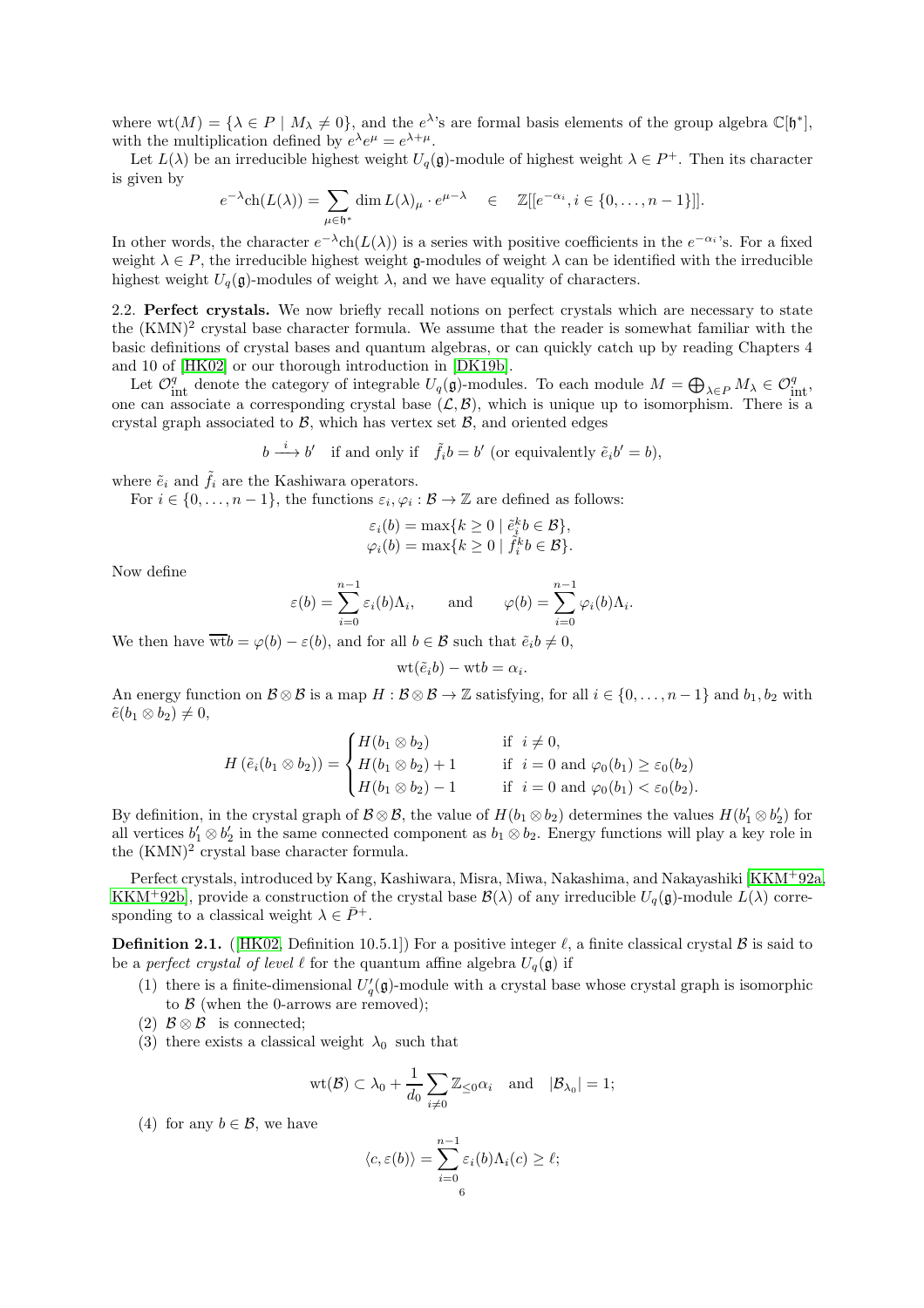(5) for each  $\lambda \in \bar{P}_{\ell}^+ := \{ \mu \in \bar{P}^+ \mid \langle c, \mu \rangle = \ell \}$ , there exist unique vectors  $b^{\lambda}$  and  $b_{\lambda}$  in  $\mathcal{B}$  such that  $\varepsilon(b^{\lambda}) = \lambda$  and  $\varphi(b_{\lambda}) = \lambda$ .

Let us fix a perfect crystal B for the remainder of this section. The maps  $\lambda \mapsto \varepsilon(b_\lambda)$  and  $\lambda \mapsto \varphi(b^\lambda)$ then define two bijections on  $\bar{P}_{\ell}^+$ . As a consequence of the vertex operator theory ([\[HK02,](#page-25-27) (10.4.4)]), for any  $\lambda \in \bar{P}_{\ell}^+$ , there is a natural crystal isomorphism

<span id="page-6-0"></span>
$$
\mathcal{B}(\lambda) \stackrel{\sim}{\to} \mathcal{B}(\varepsilon(b_{\lambda})) \otimes \mathcal{B} \n u_{\lambda} \mapsto u_{\varepsilon(b_{\lambda})} \otimes b_{\lambda}.
$$
\n(2.1)

We now define the famous ground state paths and  $\lambda$ -paths, which are related with grounded and multi-grounded partitions.

**Definition 2.2.** For  $\lambda \in \overline{P}_{\ell}^{+}$ , the ground state path of weight  $\lambda$  is the tensor product

$$
\mathfrak{p}_{\lambda} = (g_k)_{k=0}^{\infty} = \cdots \otimes g_{k+1} \otimes g_k \otimes \cdots \otimes g_1 \otimes g_0,
$$

where  $g_k \in \mathcal{B}$  for all  $k \geq 0$ , and

<span id="page-6-2"></span>
$$
\lambda_0 = \lambda \qquad \qquad g_0 = b_\lambda \n\lambda_{k+1} = \varepsilon(b_{\lambda_k}) \qquad \qquad g_{k+1} = b_{\lambda_{k+1}} \qquad \qquad \text{for all} \ \ k \ge 0.
$$
\n(2.2)

A tensor product  $\mathfrak{p} = (p_k)_{k=0}^{\infty} = \cdots \otimes p_{k+1} \otimes p_k \otimes \cdots \otimes p_1 \otimes p_0$  of elements  $p_k \in \mathcal{B}$  is said to be a  $\lambda$ -path if  $p_k = g_k$  for k large enough. Let  $\mathcal{P}(\lambda)$  denote the set of  $\lambda$ -paths.

Iterating [\(2.1\)](#page-6-0), we obtain the following isomorphism.

**Theorem 2.3.** ([\[HK02,](#page-25-27) Theorem 10.6.4]) Let  $\lambda \in \overline{P}_{\ell}^+$ . Then there is a crystal isomorphism

$$
\mathcal{B}(\lambda) \stackrel{\sim}{\rightarrow} \mathcal{P}(\lambda)
$$

$$
u_{\lambda} \mapsto \mathfrak{p}_{\lambda}
$$

between the crystal base  $\mathcal{B}(\lambda)$  of  $L(\lambda)$  and the set  $\mathcal{P}(\lambda)$  of  $\lambda$ -paths.

The crystal structure of  $\mathcal{P}(\lambda)$  can be described as follows ([\[HK02,](#page-25-27) (10.48)]). For any  $\mathfrak{p} = (p_k)_{k=0}^{\infty} \in$  $P(\lambda)$ , let  $N \geq 0$  be the smallest integer such that  $p_k = g_k$  for all  $k \geq N$ . We have

<span id="page-6-3"></span>
$$
\begin{aligned}\n\text{wtp} &= \lambda_N + \sum_{k=0}^{N-1} \overline{\text{wt}} p_k, \\
\tilde{e}_i \mathfrak{p} &= \cdots \otimes g_{N+1} \otimes \tilde{e}_i \left( g_N \otimes \cdots \otimes p_0 \right), \\
\tilde{f}_i \mathfrak{p} &= \cdots \otimes g_{N+1} \otimes \tilde{f}_i \left( g_N \otimes \cdots \otimes p_0 \right), \\
\varepsilon_i(\mathfrak{p}) &= \max \left( \varepsilon_i(\mathfrak{p}') - \varphi_i(g_N), 0 \right), \\
\varphi_i(\mathfrak{p}) &= \varphi_i(\mathfrak{p}') + \max \left( \varphi_i(g_N) - \varepsilon_i(\mathfrak{p}'), 0 \right),\n\end{aligned}
$$

where  $\mathfrak{p}' := p_{N-1} \otimes \cdots \otimes p_1 \otimes p_0$ , and  $\overline{\text{wt}}$  is viewed as the classical weight of an element of  $\mathcal{B}$  or  $\mathcal{P}(\lambda)$ .

We are now ready to state the  $(KMN)^2$  crystal base character formula, which gives an explicit expression for the affine weight wtp and connects it with the character of  $L(\lambda)$ .

<span id="page-6-1"></span>**Theorem 2.4** ((KMN)<sup>2</sup> crystal base character formula [\[KKM](#page-25-17)<sup>+</sup>92a]). Let  $\lambda \in \bar{P}_\ell^+$ , let H be an energy function on  $\mathcal{B} \otimes \mathcal{B}$ , and let  $\mathfrak{p} = (p_k)_{k=0}^{\infty} \in \mathcal{P}(\lambda)$ . Then the weight of  $\mathfrak{p}$  and the character of the irreducible highest weight  $U_q(\hat{\mathfrak{g}})$ -module  $L(\lambda)$  are given by the following expressions:

<span id="page-6-4"></span>
$$
\begin{split} \n\text{wtp} &= \lambda + \sum_{k=0}^{\infty} \left( \overline{\text{wt}} p_k - \overline{\text{wt}} g_k \right) - \frac{\delta}{d_0} \sum_{k=0}^{\infty} (k+1) \Big( H(p_{k+1} \otimes p_k) - H(g_{k+1} \otimes g_k) \Big), \qquad (2.3) \\ \n&= \lambda + \sum_{k=0}^{\infty} \left( \left( \overline{\text{wt}} p_k - \overline{\text{wt}} g_k \right) - \frac{\delta}{d_0} \sum_{\ell=k}^{\infty} (H(p_{\ell+1} \otimes p_\ell) - H(g_{\ell+1} \otimes g_\ell)) \right), \qquad (2.4) \\ \n\text{ch}(L(\lambda)) &= \sum_{\mathfrak{p} \in \mathcal{P}(\lambda)} e^{\text{wtp}}. \n\end{split}
$$

A specialisation of Theorem [2.4](#page-6-1) gives the following corollary in the special case where the ground state path is constant.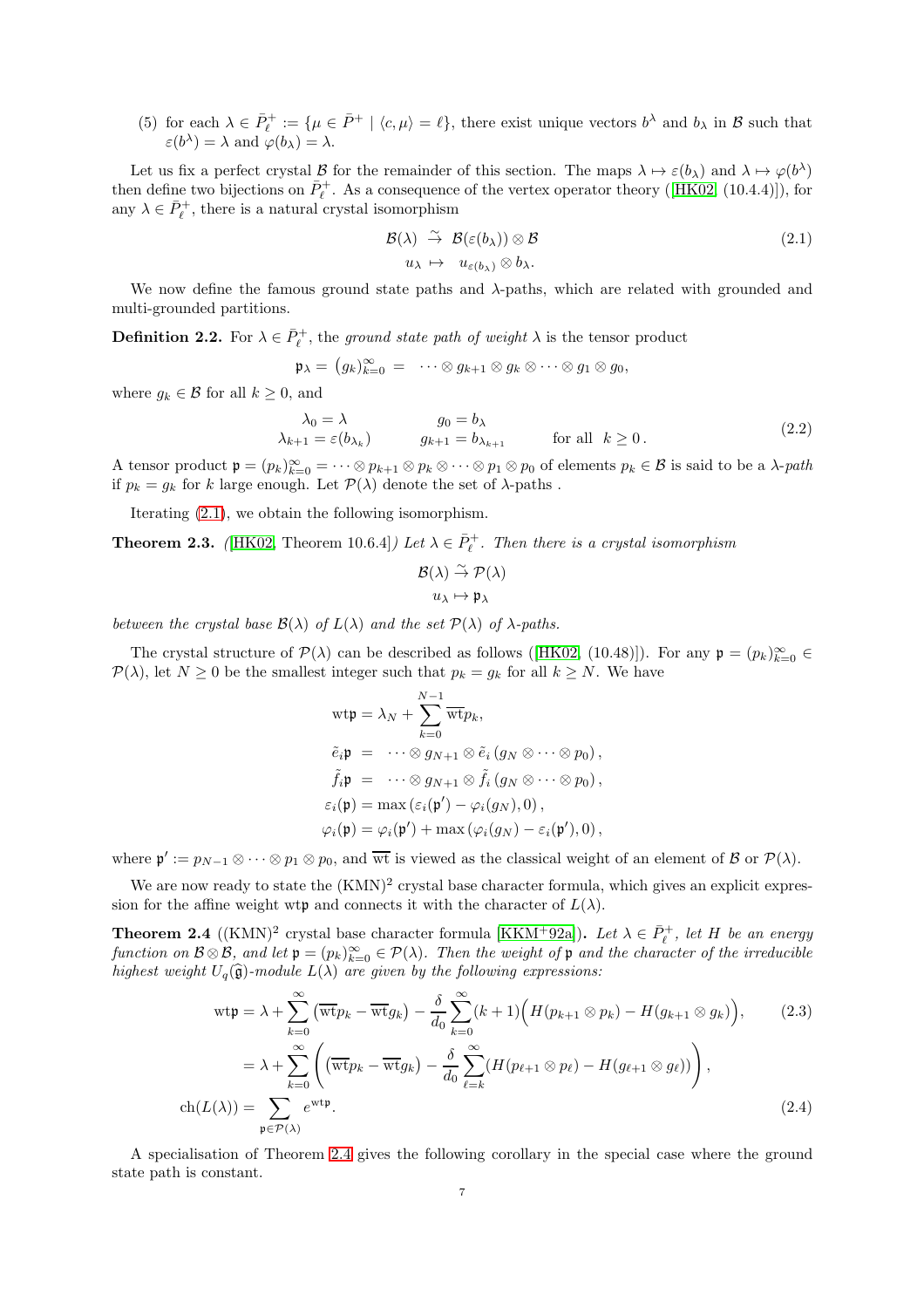**Corollary 2.5.** Suppose that  $\lambda \in \overline{P}_{\ell}^+$  is such that  $b_{\lambda} = b^{\lambda} = g$ , and set  $H(g \otimes g) = 0$ . Then  $\overline{wt}g = 0$ ,  $g_k = g$  for all  $k \in \mathbb{Z}_{\geq 0}$ , and we have

$$
\mathrm{wt}\mathfrak{p}=\lambda+\sum_{k=0}^{\infty}\left(\overline{\mathrm{wt}}p_k-\frac{\delta}{d_0}\sum_{\ell=k}^{\infty}H(p_{\ell+1}\otimes p_{\ell})\right).
$$

<span id="page-7-0"></span>2.3. Grounded partitions. To make the connection between character formulas and partitions (in particular the Primc partition identity), we introduced the concept of grounded partitions in [\[DK19b\]](#page-25-21). First, recall the definition of these objects.

**Definition 2.6.** Let C be a set of colours, and let  $\mathbb{Z}_{\mathcal{C}} = \{k_{\alpha}: k \in \mathbb{Z}, c \in \mathcal{C}\}\$  be the set of integers coloured with the colours of C. Let  $\succ$  be a binary relation defined on  $\mathbb{Z}_c$ . A generalised coloured partition with relation ≻ is a finite sequence  $(\pi_0, \ldots, \pi_s)$  of coloured integers, such that for all  $i \in \{0, \ldots, s-1\}$ ,  $\pi_i \succ \pi_{i+1}.$ 

In the following, if  $\pi = (\pi_0, \ldots, \pi_s)$  is a generalised coloured partition, then  $c(\pi_i) \in \mathcal{C}$  denotes the colour of the part  $\pi_i$ . The quantity  $|\pi| = \pi_0 + \cdots + \pi_s$  is the weight of  $\pi$ , and  $C(\pi) = c(\pi_0) \cdots c(\pi_s)$  is its colour sequence.

Fix a particular colour  $c_q \in \mathcal{C}$ . Grounded partitions, which are directly related to constant ground state paths, are defined as follows.

**Definition 2.7** ([\[DK19b\]](#page-25-21)). A grounded partition with ground  $c_q$  and relation ≻ is a non-empty generalised coloured partition  $\pi = (\pi_0, \ldots, \pi_s)$  with relation  $\succ$ , such that  $\pi_s = 0_{c_g}$ , and when  $s > 0$ ,  $\pi_{s-1} \neq 0_{c_g}$ . Let  $\mathcal{P}_{c_g}^{\succ}$  denote the set of such partitions.

For the remainder of this section, we fix B a perfect crystal of level  $\ell$  for  $U_q(\mathfrak{g})$ . Let  $\lambda$  be a weight of  $\bar{P}_{\ell}^+$  such that  $b_{\lambda} = b^{\lambda} = g$ , i.e. having a constant ground state path  $\mathfrak{p}_{\lambda} = \cdots \otimes g \otimes g \otimes g$ . Let H be an energy function on  $\mathcal{B} \otimes \mathcal{B}$  such that  $H(g \otimes g) = 0$ . Let  $\mathcal{C}_{\mathcal{B}} = \{c_b : b \in \mathcal{B}\}\$ be the set of colours indexed by B. We define the binary relation  $\geq$  on  $\mathbb{Z}_{\mathcal{C}_\mathcal{B}}$  by

$$
k_{c_b} > k'_{c_{b'}}
$$
 if and only if  $k - k' = H(b' \otimes b)$ .

Then the set of  $\lambda$ -paths is in bijection with the set of grounded partitions  $\mathcal{P}_{c_q}^{\geq}$ .

**Proposition 2.8** ([\[DK19b\]](#page-25-21)). Let  $\phi$  be the map between  $\lambda$ -paths and grounded partitions defined as follows:

$$
\phi: \quad \mathfrak{p} \mapsto (\pi_0, \ldots, \pi_{s-1}, 0_{c_g}),
$$

where  $\mathfrak{p} = (p_k)_{k>0}$  is a  $\lambda$ -path in  $\mathcal{P}(\lambda)$ ,  $s \geq 0$  is the unique non-negative integer such that  $p_{s-1} \neq g$  and  $p_k = g \text{ for all } k \geq s, \text{ and for all } k \in \{1, \ldots, s-1\}, \text{ the part } \pi_k \text{ has colour } c_{p_k} \text{ and size } \sum_{l=k}^{s-1} H(p_{k+1} \otimes p_k).$ Then  $\phi$  is a bijection between  $\mathcal{P}(\lambda)$  and  $\mathcal{P}_{c_g}^{\geq}$ . Furthermore, by taking  $c_b = e^{\overline{\text{wt}}b}$ , we have for all  $\pi \in \mathcal{P}_{c_g}^{\geq}$ ,

$$
e^{-\lambda + \text{wt}(\phi^{-1}(\pi))} = C(\pi)e^{-\frac{\delta |\pi|}{d_0}}.
$$

We also described a connection with the set  $\mathcal{P}_{c_g}^{\gg}$  of grounded partitions for the relation  $\gg$  defined by

$$
k_{c_b} \gg k'_{c_{b'}}
$$
 if and only if  $k - k' \ge H(b' \otimes b)$ .

One can view the partitions of  $\mathcal{P}_{c_g}^{\geq}$  as the partitions of  $\mathcal{P}_{c_g}^{\geq}$  such that the differences between consecutive parts are minimal. However,  $\mathcal{P}_{c_g}^{\geq}$  is not exactly the set of all minimal partitions of  $\mathcal{P}_{c_g}^{\geq}$  because, contrarily to  $\mathcal{P}_{c_g}^{\geq}$ , the set  $\mathcal{P}_{c_g}^{\geq}$  has some partitions  $\pi = (\pi_0, \ldots, \pi_{s-1}, 0_{c_g})$  such that  $c(\pi_{s-1})^{\geq} = c_g$ . Nonetheless, these two sets of grounded partitions are related by the following proposition.

**Proposition 2.9** ([\[DK19b\]](#page-25-21)). Let  $\mathcal{P}_{c_g}$  be the set of grounded partitions where all parts have colour  $c_g$ . There is a bijection  $\Phi$  between  $\mathcal{P}_{c_g}^{\gg}$  and  $\mathcal{P}_{c_g}^{\gg} \times \mathcal{P}_{c_g}$ , such that if  $\Phi(\pi) = (\mu, \nu)$ , then  $|\pi| = |\mu| + |\nu|$ , and by setting  $c_g = 1$ , we have  $C(\pi) = C(\mu)$ .

This allowed us to give a character formula in terms of generating functions for grounded partitions.

<span id="page-7-1"></span>**Theorem 2.10** ([\[DK19b\]](#page-25-21)). Let B be a perfect crystal of level  $\ell$  for  $U_q(\mathfrak{g})$ . Let  $\lambda \in \overline{P}_{\ell}^+$  having a constant ground state path  $\mathfrak{p}_{\lambda} = \cdots \otimes g \otimes g$ . Setting  $q = e^{-\delta/d_0}$  and  $c_b = e^{\overline{\text{wt}} b}$  for all  $b \in \mathcal{B}$ , we have  $c_g = 1$ , and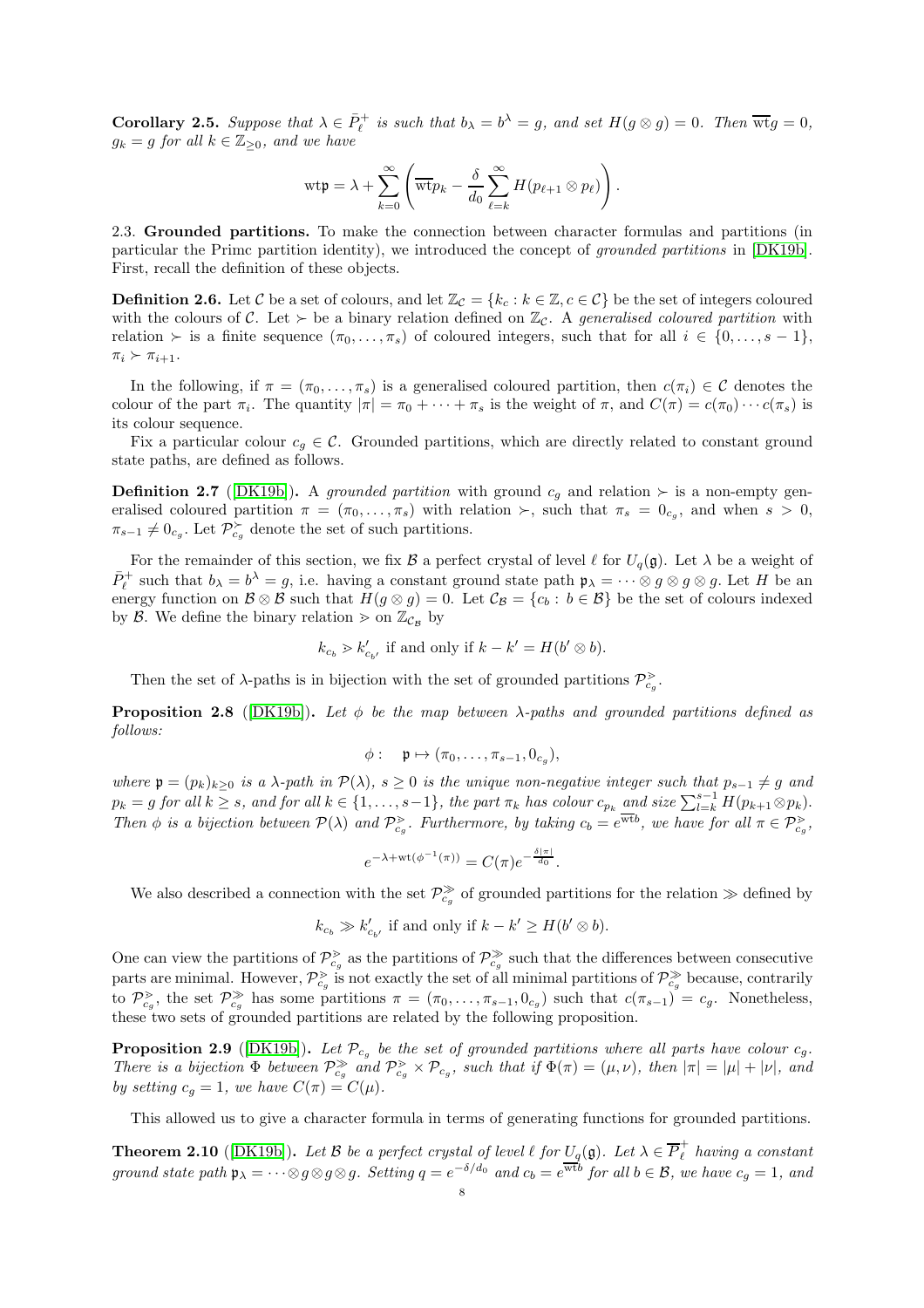the character of the irreducible highest weight  $U_q(\mathfrak{g})$ -module  $L(\lambda)$  is given by the following expressions:

$$
\sum_{\pi \in \mathcal{P}_{cg}^{\geq} } C(\pi) q^{|\pi|} = e^{-\lambda} \text{ch}(L(\lambda)),
$$

$$
\sum_{\pi \in \mathcal{P}_{cg}^{\geq} } C(\pi) q^{|\pi|} = \frac{e^{-\lambda} \text{ch}(L(\lambda))}{(q;q)_{\infty}}.
$$

In [\[DK19b\]](#page-25-21), we applied Theorem [2.10](#page-7-1) to the case of the level 1 irreducible highest weight modules of  $A_{n-1}^{(1)}$ , and retrieved the Kac–Peterson character formula [\[KP84\]](#page-25-14). Provided that one is able to compute the generating function for grounded partitions, it can in principle yield character formulas for all the irreducible highest weight modules of level  $\ell$  having a constant ground state path.

For any Lie algebra and any level, we can always obtain a constant ground state path by considering, for any perfect crystal  $\mathcal{B}$ , the tensor product  $\mathbb{B} = \mathcal{B} \otimes \mathcal{B}^{\vee}$ , where  $\mathcal{B}^{\vee}$  is the dual of  $\mathcal{B}$ . However, it is sometimes difficult to find a nice formula for an energy function on **B** ⊗ **B** given an energy function on  $\mathcal{B}\otimes\mathcal{B}$ . Moreover, it can also be difficult to find a nice expression for the generating function for grounded partitions corresponding to B. Therefore Theorem [2.10](#page-7-1) is difficult to apply in some cases.

<span id="page-8-0"></span>We present a solution to this problem in the next section, by introducing multi-grounded partitions which allow us to directly handle the case where the ground state path is not a constant sequence.

### 3. Multi-grounded partitions

3.1. Definition. In the spirit of grounded partitions, we now define multi-grounded partitions. Contrarily to grounded partitions, not only their smallest part is fixed, but their  $t$  smallest parts are fixed for some  $t \geq 1$ . This will allows us to make a connection with characters of irreducible highest weight modules having a ground state path with period t.

<span id="page-8-3"></span>**Definition 3.1.** Let C be a set of colors,  $\mathbb{Z}_c$  the set of integers coloured with colours in C, and ≻ a binary relation defined on  $\mathbb{Z}_{\mathcal{C}}$ . Suppose that there exist some colors  $c_{g_0}, \ldots, c_{g_{t-1}}$  in  $\mathcal{C}$  and **unique** coloured  $\text{integers} \ u_{c_{g_0}}^{(0)}, \dots, u_{c_{g_{t-1}}}^{(t-1)} \text{ such that}$ 

<span id="page-8-1"></span>
$$
u^{(0)} + \dots + u^{(t-1)} = 0,\t\t(3.1)
$$

$$
u_{c_{g_0}}^{(0)} \succ u_{c_{g_1}}^{(1)} \succ \cdots \succ u_{c_{g_{t-1}}}^{(t-1)} \succ u_{c_{g_0}}^{(0)}.
$$
\n
$$
(3.2)
$$

Then a *multi-grounded partition* with ground  $c_{g_0}, \ldots, c_{g_{t-1}}$  and relation ≻ is a non-empty generalised coloured partition  $\pi = (\pi_0, \cdots, \pi_{s-1}, u_{c_{g_0}}^{(0)}, \ldots, u_{c_{g_{t-1}}}^{(t-1)})$  with relation  $\succ$ , such that  $(\pi_{s-t}, \cdots, \pi_{s-1}) \neq$  $(u_{c_{g_0}}^{(0)}, \ldots, u_{c_{g_{t-1}}}^{(t-1)})$  in terms of coloured integers.

We denote by  $\mathcal{P}_{c_{g_0}\cdots c_{g_{t-1}}}^{\succ}$  the set of multi-grounded partitions with ground  $g_0,\ldots,g_{t-1}$  and relation ≻.

<span id="page-8-4"></span>**Example 3.2.** Let us consider the set of colours  $C = \{c_1, c_2, c_3\}$ , the matrix

<span id="page-8-2"></span>
$$
M = \begin{pmatrix} 2 & 2 & 2 \\ 0 & 0 & 2 \\ -2 & 0 & 2 \end{pmatrix},
$$

and define the relation  $\succ$  on  $\mathbb{Z}_{\mathcal{C}}$  by  $k_{c_b} \succ k'_{c_{b'}}$  if and only if  $k - k' \geq M(b' \otimes b)$ .

If we choose  $(g_0, g_1) = (1, 3)$ , the pair  $(u^{(0)}, u^{(1)}) = (1, -1)$  is the unique pair satisfying  $(3.1)$  and  $(3.2)$ . The generalised coloured partitions  $(3_{c_3}, 3_{c_2}, 3_{c_1}, -1_{c_3}, 1_{c_1}, -1_{c_3})$  and  $(1_{c_3}, 3_{c_1}, 1_{c_3}, 3_{c_1}, -1_{c_3}, 1_{c_1}, -1_{c_3})$  are examples of multi-grounded partitions with ground  $c_1, c_3$  and relation  $\succ$ , while  $(1_{c_1}, -1_{c_3}, 1_{c_1}, -1_{c_3})$  and  $(2_{c_1}, 1_{c_1}, -1_{c_3})$  are not.

Remark 3.3. In Definition [3.1,](#page-8-3) note that Conditions [\(3.1\)](#page-8-1) and [\(3.2\)](#page-8-2) are the same for any cyclic permutation of  $c_{g_0}, \ldots, c_{g_{t-1}}$ . Thus, if grounded partitions are well-defined for fixed grounds  $c_{g_0}, \ldots, c_{g_{t-1}}$  and relation ≻, then grounded partitions for any cyclic permutation  $c_{g_i},\ldots,c_{g_{t-1}},c_{g_0},\ldots,c_{g_{i-1}}$  of the grounds and relation  $\succ$  are also well-defined. Moreover, if the unique coloured integers corresponding to the ground  $c_{g_0}, \ldots, c_{g_{t-1}}$  are  $u_{c_{g_0}}^{(0)}, \ldots, u_{c_{g_{t-1}}}^{(t-1)}$ , then the unique coloured  $integers\ corresponding\ to\ the\ ground\ c_{g_i}, \ldots, c_{g_{t-1}}, c_{g_0}, \ldots, c_{g_{i-1}}\ are\ u_{c_{g_i}}^{(i)}, \ldots, u_{c_{g_{t-1}}}^{(t-1)}, u_{c_{g_0}}^{(0)}, \ldots, u_{c_{g_{i-1}}}^{(i-1)}.$ 

Note that grounded partitions are the particular case of multi-grounded partitions where the ground is just one colour.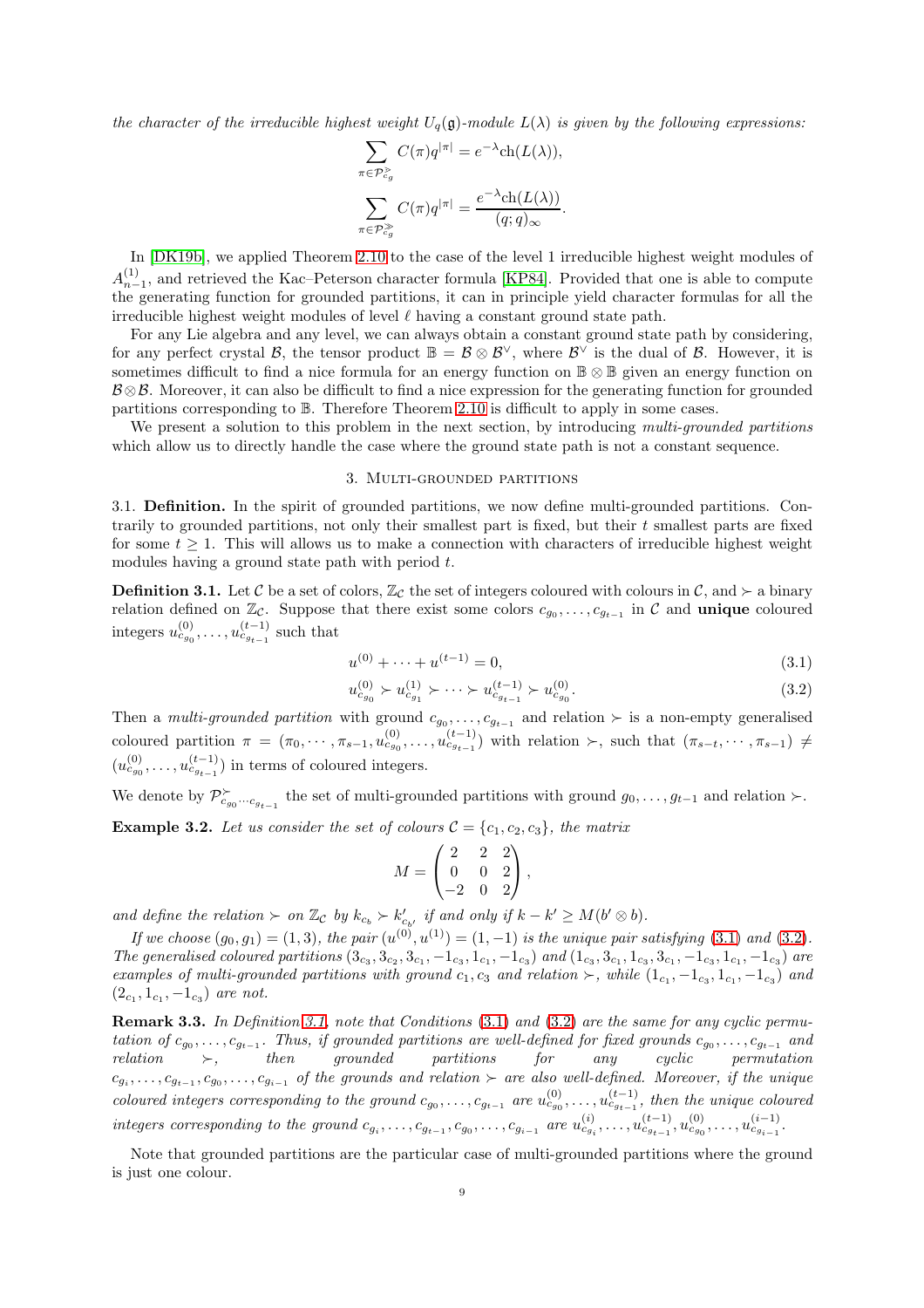3.2. Connection with perfect crystals. As we did with grounded partitions, we now establish a connection between multi-grounded partitions and ground state paths of perfect crystals. The difference is that now, multi-grounded partitions allow us to treat the case where the ground state path is not a constant sequence.

Let B be a perfect crystal of level  $\ell$ , and let  $\lambda \in \bar{P}^+_{\ell}$  be a level  $\ell$  dominant classical weight with ground state path  $\mathfrak{p}_{\lambda} = (g_k)_{k>0}$ . The finitude of the set  $P_{\ell}$  implies the periodicity of the sequence  $(g_i)_{i>0}$  (see  $(2.2)$ ). Let us set t to be the *period* of the ground state path, i.e. the smallest non-negative integer k such that  $g_k = g_0$ . Let H be an energy function on  $\mathcal{B} \otimes \mathcal{B}$ . Since  $\mathcal{B} \otimes \mathcal{B}$  is connected, H is uniquely determined by fixing its value on a particular  $b_0 \otimes b'_0 \in \mathcal{B} \otimes \mathcal{B}$ .

We now define the function  $H_{\lambda}$ , for all  $b, b' \in \mathcal{B} \otimes \mathcal{B}$ , by

<span id="page-9-3"></span>
$$
H_{\lambda}(b \otimes b') := H(b \otimes b') - \frac{1}{t} \sum_{k=0}^{t-1} H(g_{k+1} \otimes g_k).
$$
 (3.3)

Thus we have

<span id="page-9-1"></span>
$$
\sum_{k=0}^{t-1} H_{\lambda}(g_{k+1} \otimes g_k) = 0.
$$
\n(3.4)

The function  $H_{\lambda}$  satisfies all the properties of energy functions, except that it only has integer values when t divides  $\sum_{k=0}^{t-1} H(g_{k+1} \otimes g_k)$ . In the particular case where  $t = 1$  (where the ground state path is constant), the function  $H_\lambda$  is the unique energy function which satisfies  $H_\lambda(g_0 \otimes g_0) = 0$ . This condition plays a key role in the connection between grounded partitions and  $\lambda$ -paths.

Note that for any energy function  $H$ , we always have

$$
\sum_{k=0}^{t-1} (k+1)H_{\lambda}(g_{k+1} \otimes g_k) = \sum_{k=0}^{t-1} (k+1)H(g_{k+1} \otimes g_k) - \frac{t+1}{2} \sum_{k=0}^{t-1} H(g_{k+1} \otimes g_k) \in \frac{1}{2}\mathbb{Z}.
$$

The quantity above is an integer as soon as t is odd, and is equal to 0 when  $t = 1$ . Thus we can choose a suitable divisor D of 2t such that  $DH_\lambda(\mathcal{B} \otimes \mathcal{B}) \subset \mathbb{Z}$  and  $\frac{1}{t} \sum_{k=0}^{t-1} (k+1)DH_\lambda(g_{k+1} \otimes g_k) \in \mathbb{Z}$ . In the whole paper, D always denotes such an integer.

For the particular case  $t = 1$ , which corresponds to the case of a constant ground state path, we can always choose  $D = 1$ .

Let us now consider the set of colours  $\mathcal{C}_{\mathcal{B}}$  indexed by  $\mathcal{B}$ , and let us define, for the remainder of this paper, the relations  $\geq$  and  $\gg$  on  $\mathbb{Z}_{\mathcal{C}_{\mathcal{B}}}$  by

<span id="page-9-4"></span><span id="page-9-0"></span>
$$
k_{c_b} > k'_{c_{b'}} \Longleftrightarrow k - k' = DH_\lambda(b' \otimes b), \tag{3.5}
$$

$$
k_{c_b} \gg k'_{c_{b'}} \Longleftrightarrow k - k' \ge DH_{\lambda}(b' \otimes b). \tag{3.6}
$$

We can define multi-grounded partitions associated with these relations, as can be seen in the next proposition.

**Proposition 3.4.** The set  $\mathcal{P}^{\geq}_{c_{g_0} \cdots c_{g_{t-1}}}$  (resp.  $\mathcal{P}^{\geq}_{c_{g_0} \cdots c_{g_{t-1}}}$ ) of multi-grounded partitions with ground  $c_{g_0}, \ldots, c_{g_{t-1}}$  and relation  $\gg$  (resp.  $\gg$ ) is the set of non-empty generalised coloured partitions  $\pi$  $(\pi_0, \dots, \pi_{s-1}, u_{c_{g_0}}^{(0)}, \dots, u_{c_{g_{t-1}}}^{(t-1)})$  with relation  $\geq$  (resp.  $\gg$ ), such that  $(\pi_{s-t}, \dots, \pi_{s-1}) \neq (u_{c_{g_0}}^{(0)}, \dots, u_{c_{g_{t-1}}}^{(t-1)})$ , and for all  $k \in \{0, ..., t-1\},\$ 

<span id="page-9-2"></span>
$$
u^{(k)} = -\frac{1}{t} \sum_{\ell=0}^{t-1} (\ell+1) DH_{\lambda}(g_{\ell+1} \otimes g_{\ell}) + \sum_{\ell=k}^{t-1} DH_{\lambda}(g_{\ell+1} \otimes g_{\ell}). \tag{3.7}
$$

*Proof.* First, we check that the colours  $c_{g_0}, \ldots, c_{g_{t-1}}$  and the coloured integers  $u_{c_{g_0}}^{(0)}, \ldots, u_{c_{g_{t-1}}}^{(t-1)}$  satisfy the conditions in Definition [3.1](#page-8-3) for both relations  $\geq$  and  $\geq$ .

We have  $u^{(k)} - u^{(k+1)} = DH_\lambda(g_{k+1} \otimes g_k)$ , so [\(3.2\)](#page-8-2) is true for both  $\geq$  and  $\gg$ . To check that [\(3.1\)](#page-8-1) is true as well, we do the computation:

$$
\sum_{k=0}^{t-1} u^{(k)} = \sum_{k=0}^{t-1} \left( -\frac{1}{t} \sum_{\ell=0}^{t-1} (\ell+1) DH_{\lambda}(g_{\ell+1} \otimes g_{\ell}) + \sum_{\ell=k}^{t-1} DH_{\lambda}(g_{\ell+1} \otimes g_{\ell}) \right)
$$
  
= 
$$
-\sum_{\ell=0}^{t-1} (\ell+1) DH_{\lambda}(g_{\ell+1} \otimes g_{\ell}) + \sum_{k=0}^{t-1} \sum_{\ell=k}^{t-1} DH_{\lambda}(g_{\ell+1} \otimes g_{\ell})
$$
  
= 0.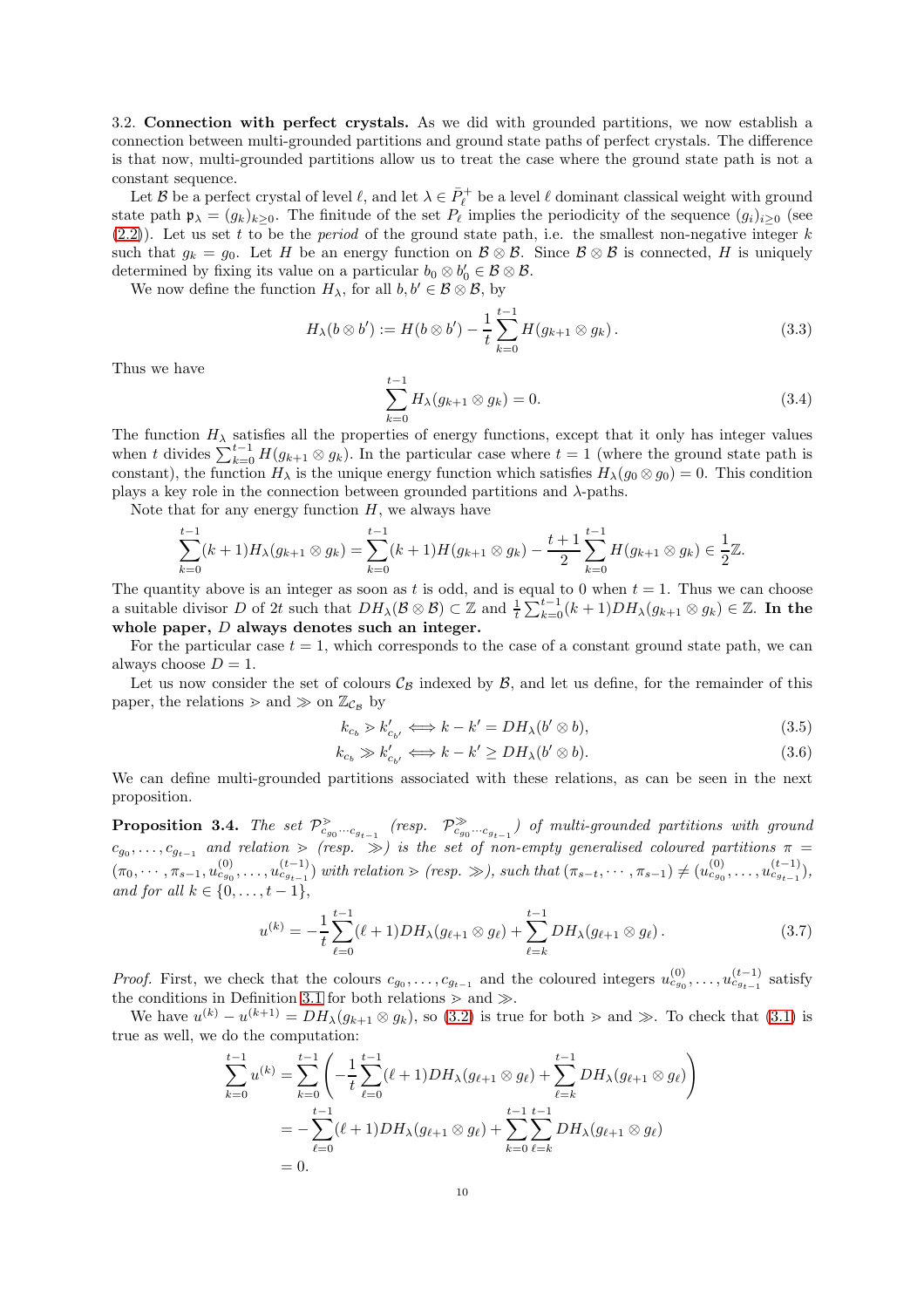Moreover, the choice of integers  $u^{(0)}, \ldots, u^{(t-1)}$  is unique. Indeed, by [\(3.5\)](#page-9-0) and [\(3.2\)](#page-8-2), they satisfy  $u^{(k)} - u^{(k+1)} \geq DH_\lambda(g_{k+1} \otimes g_k)$  for all  $k \in \{0, \ldots, t-1\}$  (with the convention that  $u^{(0)} = u^{(t)}$ ). Thus, by [\(3.4\)](#page-9-1), they must satisfy

$$
0 = u^{(0)} - u^{(1)} + u^{(1)} - u^{(2)} + \dots + u^{(t-2)} - u^{(t-1)} + u^{(t-1)} - u^{(0)}
$$
  
\n
$$
\ge DH_{\lambda}(g_1 \otimes g_0) + DH_{\lambda}(g_2 \otimes g_1) + \dots + DH_{\lambda}(g_{t-1} \otimes g_{t-2}) + DH_{\lambda}(g_t \otimes g_{t-1})
$$
  
\n
$$
= 0,
$$

and this implies that  $u^{(k)} - u^{(k+1)} = DH_\lambda(g_{k+1} \otimes g_k)$  for all  $k \in \{0, \ldots, t-1\}$ .

Finally, by [\(3.1\)](#page-8-1), we have

$$
0 = u^{(0)} + \dots + u^{(t-1)}
$$
  
=  $u^{(0)} - u^{(1)} + 2(u^{(1)} - u^{(2)}) + \dots + t(u^{(t-1)} - u^{(0)}) + tu^{(0)},$ 

which gives us the value of  $u^{(0)}$ :

$$
u^{(0)} = -\frac{1}{t} \sum_{k=0}^{t-1} (k+1) DH_{\lambda}(g_{k+1} \otimes g_k).
$$

The other values [\(3.7\)](#page-9-2) are then fully determined by the equalities  $u^{(k)} - u^{(k+1)} = DH_\lambda(g_{k+1} \otimes g_k)$ .  $\Box$ 

To make a more general connection between multi-grounded partitions and character formulas, we define some additional sets of multi-grounded partitions. For any positive integer  $d$ , we denote by  ${}^d\mathcal{P}_{c_{g_0}\cdots c_{g_{t-1}}}^{\gg}$  the set of multi-grounded partitions  $\pi = (\pi_0, \cdots, \pi_{s-1}, u_{c_{g_0}}^{(0)}, \ldots, u_{c_{g_{t-1}}}^{(t-1)})$  of  $\mathcal{P}_{c_{g_0}\cdots c_{g_{t-1}}}^{\gg}$  such that for all  $k \in \{0, \ldots, s-1\},\$ 

$$
\pi_k - \pi_{k+1} - DH_\lambda(p_{k+1} \otimes p_k) \in d\mathbb{Z}_{\geq 0},
$$

where  $c(\pi_k) = c_{p_k}$  and  $\pi_s = u_{c_{g_0}}^{(0)}$ .

Finally, let  ${}_{t}^{d}P_{c_{g_{0}}\cdots c_{g_{t-1}}}^{\gg}$  (resp.  ${}_{t}P_{c_{g_{0}}\cdots c_{g_{t-1}}}^{\gg}$ ,  ${}_{t}P_{c_{g_{0}}\cdots c_{g_{t-1}}}^{\gg}$ ) denote the set of multi-grounded partitions of  ${}^d\mathcal{P}_{c_{g_0}\cdots c_{g_{t-1}}}^{\gg}$  (resp.  $\mathcal{P}_{c_{g_0}\cdots c_{g_{t-1}}}^{\gg}$ ,  $\mathcal{P}_{c_{g_0}\cdots c_{g_{t-1}}}^{\gt}$ ) whose number of parts is divisible by t.

**Example 3.5.** Assume that  $DH_\lambda = M$  given in Example [3.2.](#page-8-4) Then  ${}^2P_{c_1,c_3}$  is the set of multi-grounded partitions  $\pi = (\pi_0, \cdots, \pi_{s-1}, 1_{c_1}, -1_{c_3})$  of  $\mathcal{P}_{c_1, c_3}$  such that for all  $k \in \{0, \ldots, s-1\},$ 

$$
\pi_k - \pi_{k+1} - DH_\lambda(p_{k+1} \otimes p_k) \in 2\mathbb{Z}_{\geq 0},
$$

Given that all the values in the matrix M are even and that these multi-grounded partitions always end with  $(1_{c_1}, -1_{c_3})$ , the multi-grounded partitions in  ${}^2\mathcal{P}_{c_1,c_3}$  only have odd parts. For example, the multi-grounded partition  $(7_{c_1}, 5_{c_2}, 3_{c_3}, 1_{c_2}, 1_{c_1}, -1_{c_3})$  belongs to  ${}^2\mathcal{P}_{c_1,c_3}$ . It also belongs to  ${}^2\mathcal{P}_{c_1,c_3}$  as its number of parts is divisible by 2.

Now that we have introduced all the relevant notation, let us repeat the main theorem from the introduction, Theorem [1.1,](#page-2-0) which makes the connection between perfect crystals and multi-grounded partitions.

**Theorem 1.1.** Setting  $q = e^{-\delta/(d_0 D)}$  and  $c_b = e^{\overline{w}t}$  for all  $b \in \mathcal{B}$ , we have  $c_{g_0} \cdots c_{g_{t-1}} = 1$ , and the character of the irreducible highest weight  $U_q(\mathfrak{g})$ -module  $L(\lambda)$  is given by the following expressions:

$$
\sum_{\mu \in {}_{t}\mathcal{P}_{cg_0\cdots c_{g_{t-1}}}^{\geq} } C(\pi)q^{|\pi|} = e^{-\lambda} \mathrm{ch}(L(\lambda)),
$$
  

$$
\sum_{\pi \in {}_{t}^{d}\mathcal{P}_{cg_0\cdots c_{g_{t-1}}}^{\geq} } C(\pi)q^{|\pi|} = \frac{e^{-\lambda}\mathrm{ch}(L(\lambda))}{(q^d;q^d)_{\infty}}.
$$

The remainder of this section is dedicated to the proof of Theorem [1.1.](#page-2-0)

Let  $\mathfrak{p} = (p_k)_{k>0} \in \mathcal{P}(\lambda)$  be a  $\lambda$ -path different from the ground state path  $\mathfrak{p}_{\lambda} = (g_k)_{k>0}$ . Then, by definition, there exists a unique positive integer m such that

<span id="page-10-0"></span>
$$
(p_{(m-1)t}, \ldots, p_{mt-1}) \neq (g_0, \ldots, g_{t-1})
$$
  
\n
$$
(p_{m't}, \ldots, p_{(m'+1)t-1}) = (g_0, \ldots, g_{t-1}) \quad \text{for all } m' \geq m.
$$
 (3.8)

We start by expression the weight of  $\mathfrak p$  in terms of the function  $H_\lambda$ .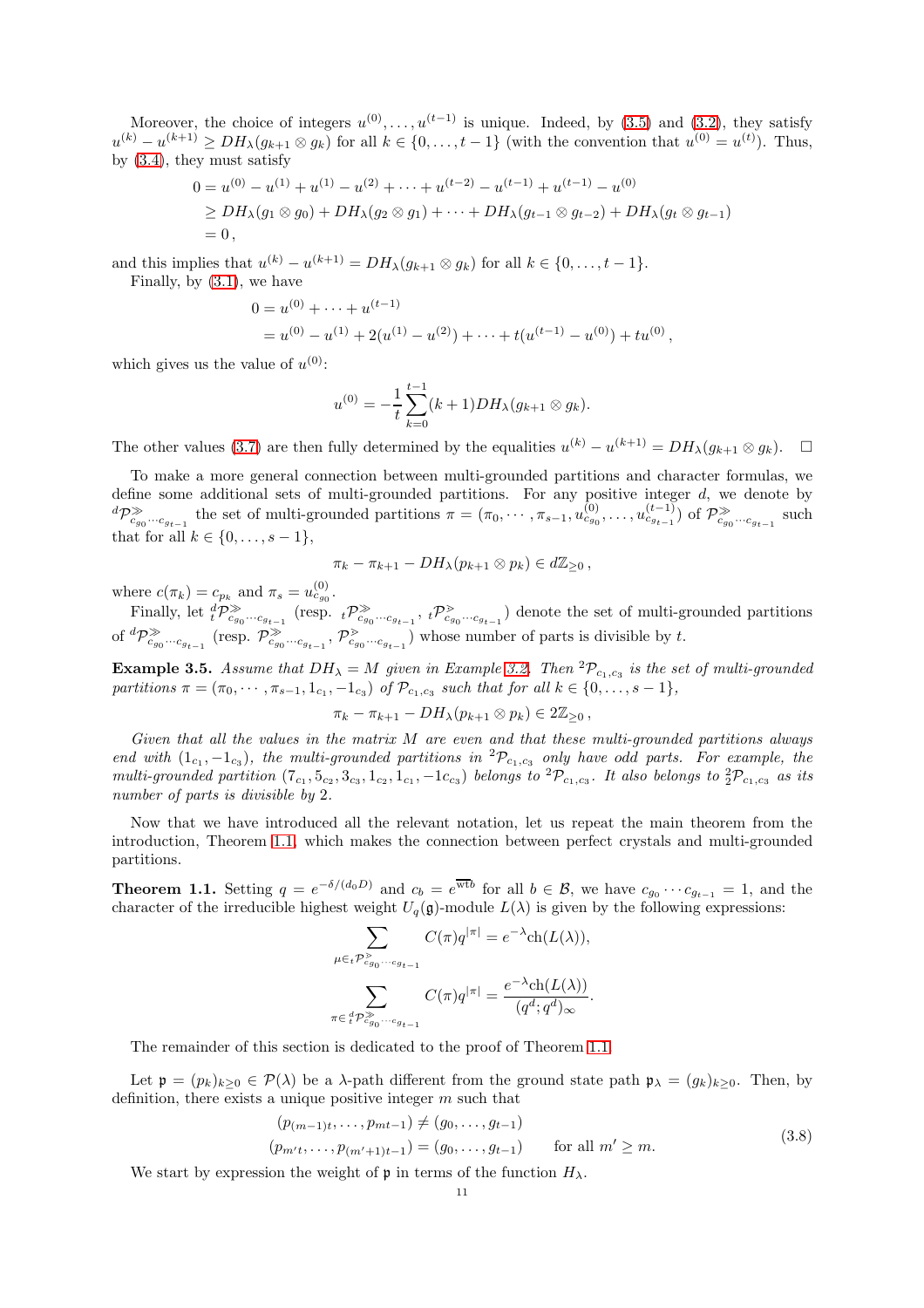<span id="page-11-4"></span>**Lemma 3.6.** The weight  $wt(p)$  of  $p$  is given by the following formula:

<span id="page-11-2"></span>
$$
\text{wt}(\mathfrak{p}) = \lambda + \sum_{k=0}^{mt-1} \left( \overline{\text{wt}}(p_k) - \frac{\delta}{d_0} \left( -\frac{1}{t} \sum_{\ell=0}^{t-1} (\ell+1) H_\lambda(g_{\ell+1} \otimes g_\ell) + \sum_{\ell=k}^{mt-1} H_\lambda(p_{\ell+1} \otimes p_\ell) \right) \right). \tag{3.9}
$$

Proof. For any positive integer m, we have

$$
\sum_{k=0}^{mt-1} (k+1)H(g_{k+1} \otimes g_k) = \frac{m(mt+1)}{2} \sum_{k=0}^{t-1} H(g_{k+1} \otimes g_k) + \sum_{k=0}^{mt-1} (k+1)H_\lambda(g_{k+1} \otimes g_k) \text{ by (3.3)}
$$

$$
= \frac{m(mt+1)}{2} \sum_{k=0}^{t-1} H(g_{k+1} \otimes g_k) + m \sum_{k=0}^{t-1} (k+1)H_\lambda(g_{k+1} \otimes g_k), \qquad (3.10)
$$

where the last equality follows from the periodicity of  $\mathfrak{p}_{\lambda}$ .

On the other hand, we have

<span id="page-11-1"></span><span id="page-11-0"></span>
$$
\sum_{k=0}^{t-1} \overline{\text{wt}}(g_k) = 0.
$$
\n(3.11)

Indeed,

$$
\sum_{k=0}^{t-1} \overline{\text{wt}}(g_k) = \sum_{k=0}^{t-1} \varphi(g_k) - \varepsilon(g_k)
$$
 by definition  

$$
= \sum_{k=0}^{t-1} \varphi(g_k) - \varphi(g_{k+1})
$$
 by (2.2)  

$$
= \varphi(g_0) - \varphi(g_0).
$$

Therefore, computing the weight  $wt(p)$  given by [\(2.3\)](#page-6-3) yields:

$$
wt(\mathfrak{p}) = \lambda + \sum_{k=0}^{\infty} \left( \overline{wt}(p_k) - \overline{wt}(g_k) \right) - \frac{\delta}{d_0} \sum_{k=0}^{\infty} (k+1) \Big( H(p_{k+1} \otimes p_k) - H(g_{k+1} \otimes g_k) \Big)
$$
  
=  $\lambda + \sum_{k=0}^{\infty} \left( \overline{wt}(p_k) - \overline{wt}(g_k) \right) - \frac{\delta}{d_0} \sum_{k=0}^{mt-1} (k+1) \Big( H(p_{k+1} \otimes p_k) - H(g_{k+1} \otimes g_k) \Big)$   
=  $\lambda + \sum_{k=0}^{mt-1} \overline{wt}(p_k) - \frac{\delta}{d_0} \sum_{k=0}^{mt-1} (k+1) H_{\lambda}(p_{k+1} \otimes p_k) + \frac{m\delta}{d_0} \sum_{k=0}^{t-1} (k+1) H_{\lambda}(g_{k+1} \otimes g_k),$ 

where the last equality follows from  $(3.10)$  and  $(3.11)$ . Equation  $(3.9)$  then follows from the fact that

$$
\sum_{k=0}^{mt-1} (k+1) H_{\lambda}(p_{k+1} \otimes p_k) = \sum_{k=0}^{mt-1} \sum_{\ell=k}^{mt-1} H_{\lambda}(p_{\ell+1} \otimes p_{\ell}).
$$

We now give a bijection between  $\lambda\text{-paths}$  and multi-grounded partitions.

**Proposition 3.7.** Let us define the map  $\phi$  from  $\mathcal{P}(\lambda)$  to  $\mathcal{P}_{c_{g_0} \cdots c_{g_{t-1}}}^{\geq}$ , such that  $\phi(\mathfrak{p}_{\lambda}) = (u_{c_{g_0}}^{(0)}, \ldots, u_{c_{g_{t-1}}}^{(t-1)})$ , and for all  $\mathfrak{p} = (p_k)_{k \geq 0} \in \mathcal{P}(\Lambda)$  different from  $\mathfrak{p}_{\lambda}$  and m defined in [\(3.8\)](#page-10-0),

$$
\phi(\mathfrak{p}) = (\pi_0, \cdots, \pi_{mt-1}, u_{c_{g_0}}^{(0)}, \ldots, u_{c_{g_{t-1}}}^{(t-1)})
$$

where for all  $k \in \{0, \dots, mt-1\}$ ,  $c(\pi_k) = c_{p_k}$  and

$$
\pi_k = -\frac{1}{t} \sum_{\ell=0}^{t-1} (\ell+1) DH_\lambda(g_{\ell+1} \otimes g_\ell) + \sum_{\ell=k}^{mt-1} DH_\lambda(p_{\ell+1} \otimes p_\ell).
$$

Then  $\phi$  defines a bijection between  $\mathcal{P}(\lambda)$  and the set  ${}_t\mathcal{P}^>_{c_{g_0}\cdots c_{g_{t-1}}}$  of partitions of  $\mathcal{P}^>_{c_{g_0}\cdots c_{g_{t-1}}}$  whose number of parts is divisible by t.

Furthermore, by setting  $c_b = e^{\overline{\text{wt}}(b)}$  for all  $b \in \mathcal{B}$ , we have for all  $\pi \in {}_{t}\mathcal{P}_{c_{g_0} \cdots c_{g_{t-1}}}^{\geq}$ ,

<span id="page-11-3"></span>
$$
e^{-\Lambda + \text{wt}(\phi^{-1}(\pi))} = C(\pi) e^{-\frac{\delta|\pi|}{d_0 D}}.
$$
\n(3.12)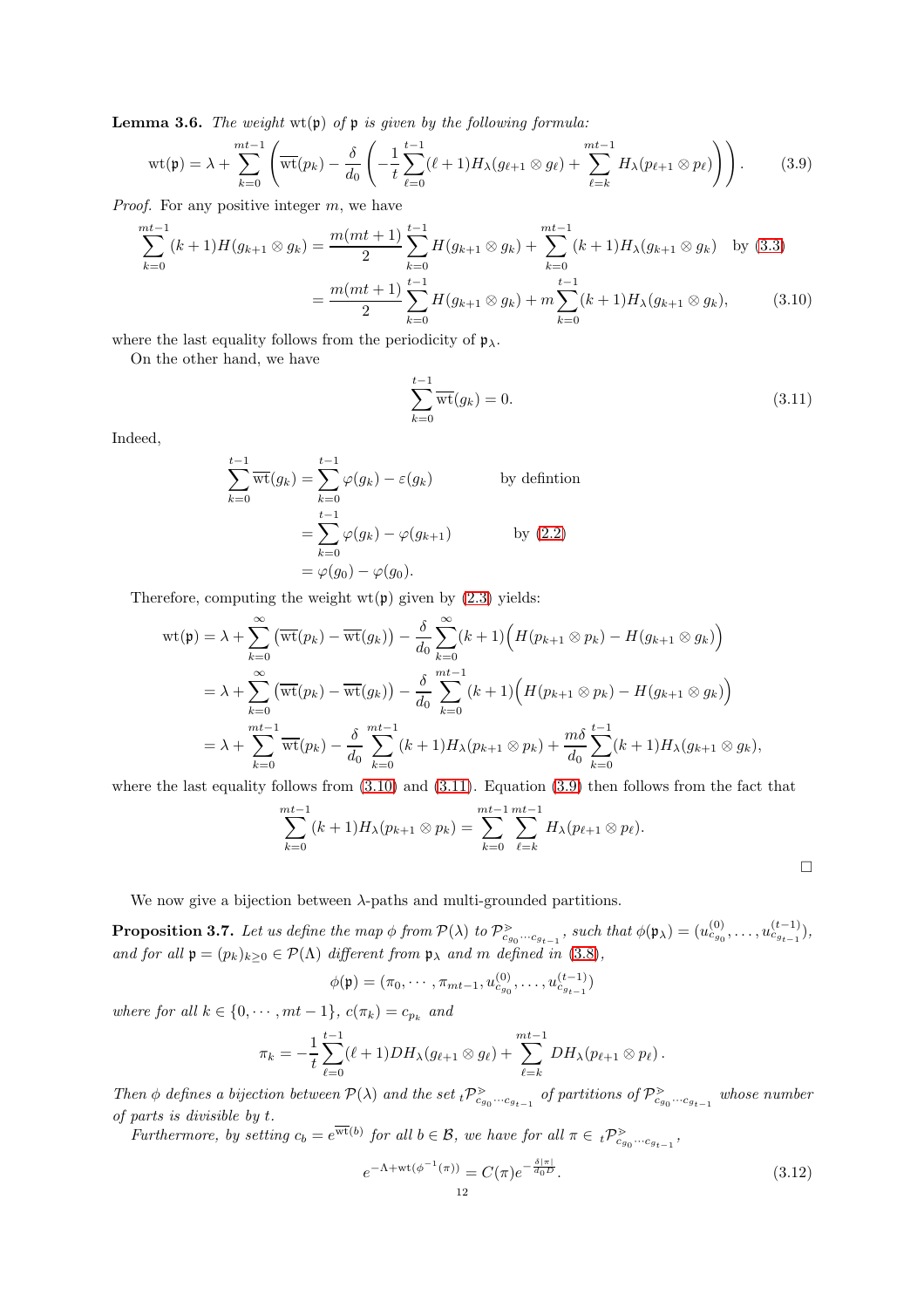Proof. Let  $\mathfrak{p} \in \mathcal{P}(\lambda)$  and  $\pi = \phi(\mathfrak{p})$ . First, let us check that  $\pi$  belongs to  ${}_{t}\mathcal{P}_{c_{g_0}\cdots c_{g_{t-1}}}^{\geq}$ . The multigrounded partition  $\pi$  has  $(m+1)t$  parts, so its number of parts is indeed divisible by t. Moreover, we have  $\pi_k > \pi_{k+1}$  for all  $k \in \{0, mt-2\}$ , because  $\pi_k - \pi_{k+1} = DH_\lambda(p_{k+1} \otimes p_k)$ . By [\(3.4\)](#page-9-1) and [\(3.7\)](#page-9-2), we have  $u^{(0)} =$  $-\frac{1}{t}\sum_{\ell=0}^{t-1}(\ell+1)DH_{\lambda}(g_{\ell+1}\otimes g_{\ell}),$  so that  $\pi_{mt-1}-u^{(0)}=DH_{\lambda}(p_{mt}\otimes p_{mt-1})$  and  $\pi_{mt-1}\gtrsim u_{c_{g_0}}^{(0)}$ . Finally, since  $(p_{(m-1)t}, \ldots, p_{mt-1}) \qquad \neq \qquad (g_0, \ldots, g_{t-1}), \qquad \text{we} \qquad \text{necessarily} \qquad \text{have} \qquad \text{that}$  $(\pi_{(m-1)t}, \dots, \pi_{mt-1}) \neq (u_{c_{g_0}}^{(0)}, \dots, u_{c_{g_{t-1}}}^{(t-1)})$  in terms of coloured integers. Thus  $\pi$  is indeed a multi-<br>  $\pi$  is indeed a multigrounded partition belonging to  ${}_{t}\mathcal{P}_{c_{g_0}\cdots c_{g_{t-1}}}^>$ 

Let us now give the inverse bijection  $\phi^{-1}$ . Start with  $\pi = (\pi_0, \ldots, \pi_{mt-1}, u_{c_{g_0}}^{(0)}, \ldots, u_{c_{g_{t-1}}}^{(t-1)}) \in {}_t\mathcal{P}_{c_{g_0}\cdots c_{g_{t-1}}}^{\geq}$ with  $m > 0$  and colour sequence  $c_{p'_0} \cdots c_{p'_{m^{t-1}}} c_{g_0} \cdots c_{g_{t-1}}$ . We set  $\phi^{-1}(\pi) = (p_k)_{k \geq 0}$ , where  $p_{m't+i} = g_i$ for all  $m' \ge m$  and  $i \in \{0, ..., t-1\}$ , and  $p_k = p'_k$  for all  $k \in \{0, ..., mt-1\}$ .

• We first show that  $(p_{(m-1)t}, \ldots, p_{mt-1}) \neq (g_0, \ldots, g_{t-1})$ . Assume for the purpose of contradiction that  $(p_{(m-1)t}, \ldots, p_{mt-1}) = (g_0, \ldots, g_{t-1})$ . We then obtain by  $(3.5)$  that

$$
\pi_{(m-1)t+k} = -\frac{1}{t} \sum_{\ell=0}^{t-1} (\ell+1) DH_\lambda(g_{\ell+1} \otimes g_\ell) + \sum_{\ell=k}^{t-1} DH_\lambda(g_{\ell+1} \otimes g_\ell) = u_{c_{g_k}}^{(k)}.
$$

This contradicts the fact that  $(\pi_{(m-1)t},\cdots,\pi_{mt-1})\neq(u_{c_{g_0}}^{(0)},\ldots,u_{c_{g_{t-1}}}^{(t-1)})$  in terms of colored integers.

• By [\(3.5\)](#page-9-0), we also have, for all  $k \in \{0, \ldots, mt-1\}$ ,  $\pi_k - \pi_{k+1} = DH_\lambda(p_{k+1} \otimes p_k)$ . Therefore

<span id="page-12-0"></span>
$$
\pi_k = u^{(0)} + \sum_{\ell=k}^{mt-1} (\pi_\ell - \pi_{\ell+1}) = -\frac{1}{t} \sum_{\ell=0}^{t-1} (\ell+1) DH_\lambda(g_{\ell+1} \otimes g_\ell) + \sum_{\ell=k}^{mt-1} DH_\lambda(p_{\ell+1} \otimes p_\ell). \tag{3.13}
$$

With what precedes, we have  $\phi(\phi^{-1}(\pi)) = \pi$  and  $\phi^{-1}(\phi(\mathfrak{p})) = \mathfrak{p}$ . Finally, we obtain [\(3.12\)](#page-11-3) by Lemma [3.6.](#page-11-4)

Similarly to the case of grounded partitions, we end this section with a bijection connecting the multi-grounded partitions with relations  $\gg$  and  $\gtrsim$ .

**Proposition 3.8.** Let  ${}^d\mathcal{P}$  be the set of classical partitions where all parts are divisible by d. There is a bijection  $\Phi_d$  between  ${}^d_t \mathcal{P}^{\gg}_{c_{g_0} \cdots c_{g_{t-1}}}$  and  ${}^t_t \mathcal{P}^{\gt}_{c_{g_0} \cdots c_{g_{t-1}}} \times {}^d \mathcal{P}$ , such that if  $\Phi_d(\pi) = (\mu, \nu)$ , then  $|\pi| = |\mu| + |\nu|$ , and by setting  $c_{g_0} \cdots c_{g_{t-1}} = 1$ , we have  $C(\pi) = C(\mu)$ .

Proof. The main trick here consists in seeing classical partitions as partitions with number of parts divisible by t. If  $\nu$  is a classical partition with  $rt - \ell$  parts, with  $r > 1$  and  $\ell \in \{0, \ldots, t - 1\}$ , it suffices to add  $\ell$  parts 0 at the end of  $\nu$ . Then, a non-empty partition  $\nu \in {}^{d}\mathcal{P}$  can be uniquely written as a non-increasing sequence  $\nu = (d\nu_0, \dots, d\nu_{rt-1})$  of non-negative multiples of d, with  $\nu_{(r-1)t} > 0$ .

We set  $\Phi_d(u_{c_{g_0}}^{(0)}, \ldots, u_{c_{g_{t-1}}}^{(t-1)}) = ((u_{c_{g_0}}^{(0)}, \ldots, u_{c_{g_{t-1}}}^{(t-1)}), \emptyset)$ . Let us now consider  $\pi = (\pi_0, \ldots, \pi_{ts-1}, u_{c_{g_0}}^{(0)}, \ldots, u_{c_{g_{t-1}}}^{(t-1)})$  $\inf_t \mathcal{P}_{c_{g_0} \cdots c_{g_{t-1}}}^{\gg}$ , different from  $(u_{c_{g_0}}^{(0)}, \ldots, u_{c_{g_{t-1}}}^{(t-1)})$ , with colour sequence  $c_{p'_0} \cdots c_{p'_{ts-1}} c_{g_0} \cdots c_{g_{t-1}}$ , and let us build  $\Phi_d(\pi) = (\mu, \nu)$ . We set  $\mathfrak{p} = (p_k)_{k \geq 0}$ , with  $p_{s't+i} = g_i$  for all  $s' \geq s$  and  $i \in \{0, \ldots, t-1\}$ , and  $p_k = p'_k$  for all  $k \in \{0, ..., st - 1\}$ , and

$$
m = \max\{k \in \{0, \ldots, s\} : (p_{(k-1)t}, \ldots, p_{kt-1}) \neq (g_0, \cdots, g_{t-1})\}.
$$

Since  $(p_{kt}, \ldots, p_{(k+1)t-1}) = (g_0, \cdots, g_{t-1})$  for all  $k \geq m$ , with the convention  $c_{g_0} \cdots c_{g_{t-1}} = 1$ , we obtain that  $C(\pi) = c_{p_0} \cdots c_{p_{st-1}} = c_{p_0} \cdots c_{p_{mt-1}}$ .

We set

$$
\mu = (\mu_0, \dots, \mu_{mt-1}, u_{c_{g_0}}^{(0)}, \dots, u_{c_{g_{t-1}}}^{(t-1)}) := \phi(\mathfrak{p}).
$$

By [\(3.13\)](#page-12-0), for all  $k \in \{0, \ldots, mt-1\}$ , the part  $\mu_k$  has colour  $c_{p_k}$  and size

$$
u^{(0)} + \sum_{\ell=k}^{mt-1} DH_{\lambda}(p_{\ell+1} \otimes p_{\ell}).
$$

Thus we have  $C(\pi) = C(\mu)$ .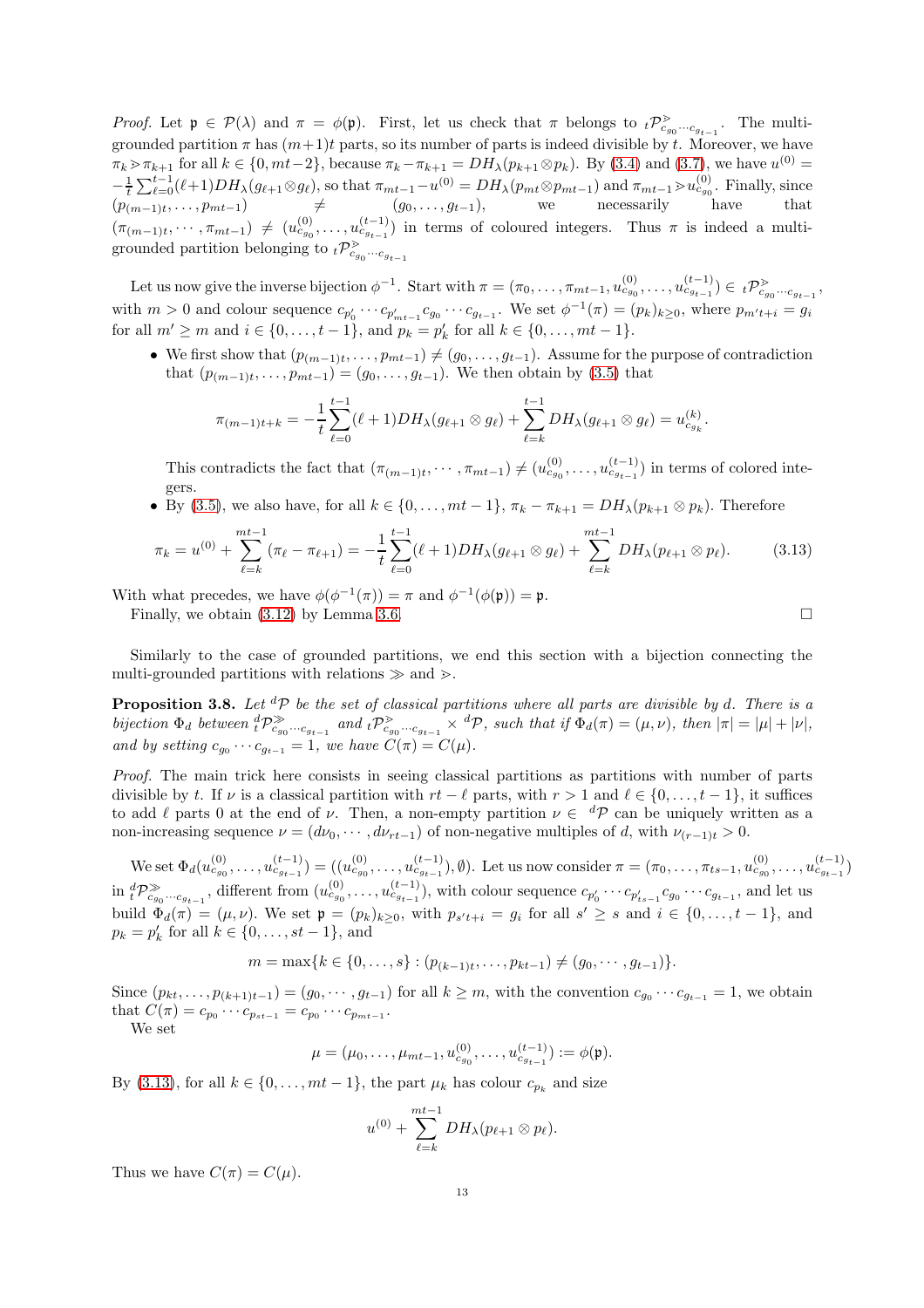Let us now build  $\nu = (\nu_0, \ldots, \nu_{rt-1})$  in <sup>d</sup> $\mathcal{P}$ . We distinguish two different cases.

(1) If  $m < s$ , we set  $r = s$  and  $\nu = (\nu_0, \ldots, \nu_{st-1})$ , where

$$
\begin{cases} \nu_k & = \pi_k - \mu_k \\ \nu_{kt+i} & = \pi_k - u^{(i)} \end{cases} \quad \text{for } k \in \{0, \dots, mt-1\}, \quad \text{for } k \in \{m, \dots, s-1\} \text{ and } i \in \{0, \dots, t-1\}.
$$

Therefore, for all  $k \in \{0, \ldots, mt-2\}$ , we have

$$
\nu_{k} - \nu_{k+1} = \pi_{k} - \pi_{k+1} - \mu_{k} + \mu_{k+1}
$$
  
=  $\pi_{k} - \pi_{k+1} - DH_{\lambda}(p_{k+1} \otimes p_{k})$   
 $\in d\mathbb{Z}_{\geq 0},$ 

and

$$
\nu_{mt-1} - \nu_{mt} = \pi_{mt-1} - \pi_{mt} - \mu_{mt-1} + u^{(0)}
$$
  
=  $\pi_k - \pi_{k+1} - DH_{\lambda}(p_{mt} \otimes p_{mt-1})$   
 $\in d\mathbb{Z}_{\geq 0}.$ 

We also have, for all  $k \in \{m, ..., s-1\}$  and all  $i \in \{0, ..., t-1\}$ ,

$$
\nu_{kt+i} - \nu_{kt+i+1} = \pi_{kt+i} - \pi_{kt+i+1} - u^{(i)} + u^{(i+1)}
$$
  
=  $\pi_{kt+i} - \pi_{kt+i+1} - DH_{\lambda}(p_{kt+i+1} \otimes p_{kt+i})$   
 $\in d\mathbb{Z}_{\geq 0}.$ 

We finally observe that

$$
\nu_{st-1} = \pi_{st-1} - u^{(t-1)} \n= \pi_{st-1} - u^{(0)} + u^{(0)} - u^{(t-1)} \n= \pi_{st-1} - u^{(0)} - DH_{\lambda}(p_{kt} \otimes p_{kt-1}) \n\in d\mathbb{Z}_{\geq 0}.
$$

We showed that the sequence  $(\nu_k)_{k=0}^{st-1}$  is indeed a non-increasing sequence of multiples of d.

Moreover, we have  $\pi_{(s-1)t} > u^{(0)}$ . Indeed,  $m < s$  implies that  $(p'_{(s-1)t}, \ldots, p'_{st-1}) = (g_0, \ldots, g_{t-1})$ . So if we had  $\pi_{(s-1)t} = u^{(0)}$ , then by the difference condition [\(3.6\)](#page-9-4), it would mean that  $(\pi_{(s-1)t},\ldots,\pi_{st-1}) = (u_{c_{g_0}}^{(0)},\ldots,u_{c_{g_{t-1}}}^{(t-1)})$  as coloured integers, which contradicts the definition of multi-grounded partitions. Thus  $\nu_{(s-1)t} = \pi_{(s-1)t} - u^{(0)} > 0$ .

(2) By definition, we have  $m \leq s$ , so the only other possible case is  $m = s$ . As before, we obtain that  $(\pi_k - \mu_k)_{k=0}^{mt-1}$  is a non-increasing sequence of non-negative multiples of d. We set

$$
r = \min\{k \in \{0, \ldots, s\} : \pi_{kt} = \mu_{kt}\},\
$$

and  $\nu_k = \pi_k - \mu_k$  for all  $k \in \{0, \ldots, rt-1\}$ . So, in this case too,  $\nu$  belongs to  ${}^d\mathcal{P}$  and  $\nu_{(r-1)t} > 0$ .

The map  $\Phi_d^{-1}$  from  ${}_{t}\mathcal{P}_{c_{g_0}\cdots c_{g_{t-1}}}^{\geq} \times {}^{d}\mathcal{P}$  to  ${}_{t}^{d}\mathcal{P}_{c_{g_0}\cdots c_{g_{t-1}}}^{\geq}$  simply consists in adding the parts of  $\mu = (\mu_0, \ldots, \mu_{mt-1}, u_{c_{g_0}}^{(0)}, \ldots, u_{c_{g_{t-1}}}^{(t-1)}) \in t\mathcal{P}_{c_{g_0} \cdots c_{g_{t-1}}}^{\geq}$  to those of  $\nu = (\nu_0, \cdots, \nu_{rt-1}) \in {}^d\mathcal{P}$  to obtain a multi-grounded partition  $\pi \in {}_{t}^{d} \mathcal{P}_{c_{g_{0}} \cdots c_{g_{t-1}}}^{\gg}$  in the following way:

(1) if  $m \ge r$ , then for all  $k \in \{0, ..., mt-1\}$ ,  $\pi_k$  has size  $\mu_k + \nu_k$  and color  $c(\mu_k)$ , where we set  $\nu_k = 0$  for all  $k \in \{rt, \dots, mt-1\}$ , and we obtain the multi-grounded partition

$$
\pi = (\pi_0, \cdots, \pi_{mt-1}, u_{c_{g_0}}^{(0)}, \ldots, u_{c_{g_{t-1}}}^{(t-1)});
$$

(2) if  $m < r$ , the first mt parts are defined as in the case  $m \geq r$ , and the remaining parts are  $\pi_{kt+i} = \nu_{kt+i} + u^{(i)}$  with color  $c_{g_i}$  for all  $k \in \{m, \ldots, r-1\}$  and  $i \in \{0, \ldots, t-1\}$ , and we obtain the multi-grounded partition

$$
\pi = (\pi_0, \cdots, \pi_{rt-1}, u_{c_{g_0}}^{(0)}, \ldots, u_{c_{g_{t-1}}}^{(t-1)}).
$$

It is easy to see that  $\Phi_d$  and  $\Phi_d^{-1}$  are inverses of each other, the first (resp. second) case of  $\Phi_d$  being the inverse of the second (resp. first) case of  $\Phi_d^{-1}$ . In the contract of the contract of the contract of the contract of the contract of the contract of the contract of the contract of the contract of the contract of the contract of the contract of the contract of the contr

This proposition, along with [\(2.4\)](#page-6-4) of Theorem [2.4,](#page-6-1) yields Theorem [1.1.](#page-2-0)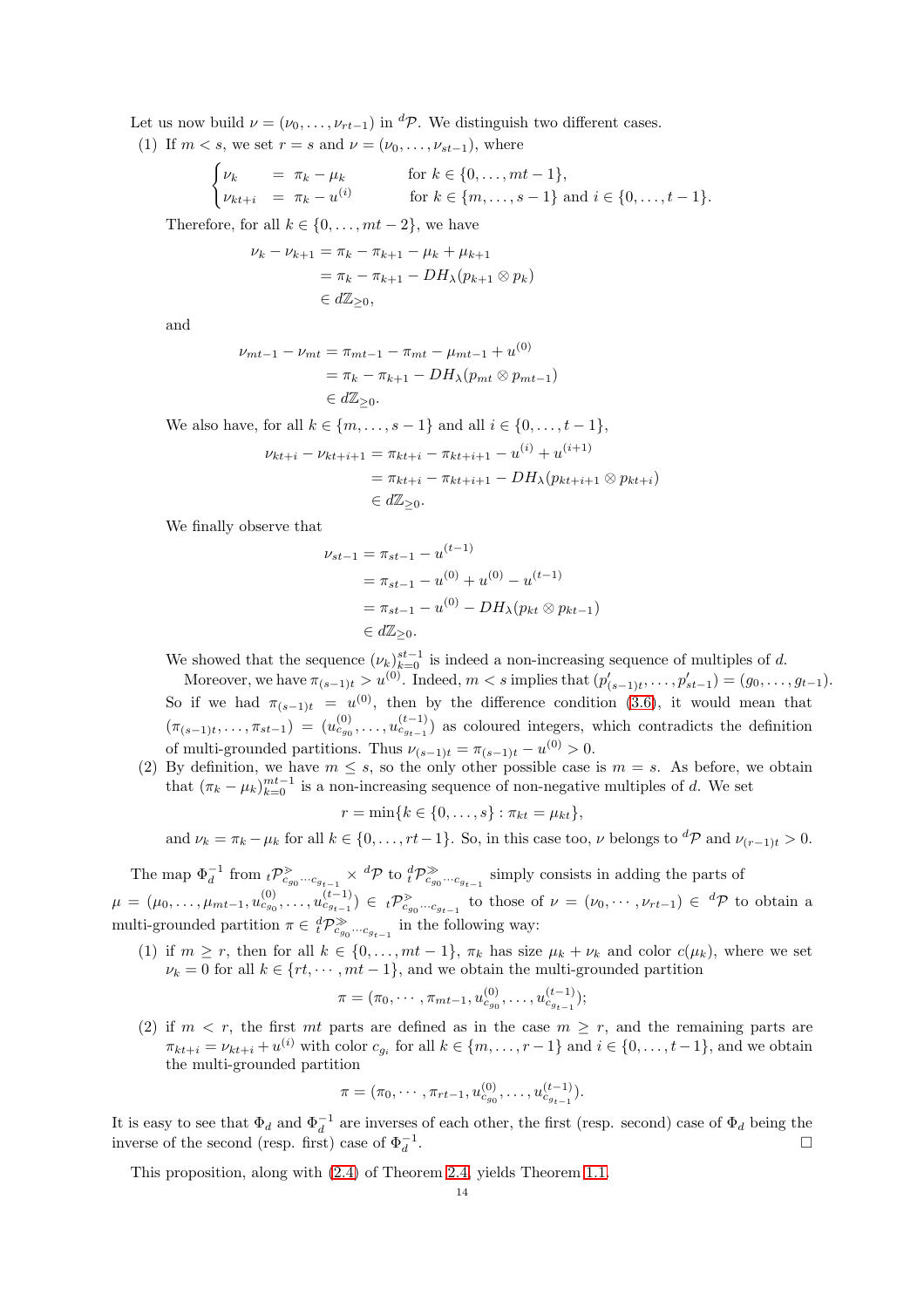Note that when  $t = 1$ , we can choose  $D = 1$ , and Theorem [2.10](#page-7-1) is then a particular case of Theorem [1.1.](#page-2-0) The additional parameter d allows us to have a refined equality and to simplify some calculations. It is particularly useful when  $DH_\lambda(\mathcal{B} \otimes \mathcal{B}) \in d\mathbb{Z}$ , in which case the parts of our partitions all belong to the same congruence class modulo d. This is done for example in Section [4.1](#page-14-1) for  $A_{2n}^{(2)}$  and in Section [4.2](#page-15-0) for  $D_{n+1}^{(2)}$ .

# <span id="page-14-0"></span>4. Examples of application: character formulas for several classical affine Lie algebras

In this last section, we illustrate how multi-grounded partitions and Theorem [1.1](#page-2-0) can be used to compute character formulas for standard level 1 modules where Theorem [2.10](#page-7-1) is not easily (or not at all) applicable. All crystals can be found in the book [\[HK02\]](#page-25-27).

<span id="page-14-1"></span>4.1. The Lie algebra  $A_{2n}^{(2)}(n \geq 2)$ . We start by studying the algebra  $A_{2n}^{(2)}$  for  $n \geq 2$  to prove Theorem [1.2.](#page-2-1) The crystal B of the vector representation of  $A_{2n}^{(2)}(n \geq 2)$  is given by the crystal graph in Figure [1](#page-14-2) with the weights

$$
\overline{\text{wt}}(0) = 0,
$$
  

$$
\overline{\text{wt}}(u) = -\overline{\text{wt}}(\overline{u}) = \frac{1}{2}\alpha_n + \sum_{i=u}^{n-1} \alpha_i \text{ for all } u \in \{1, \dots, n\}.
$$

Here, the null root is  $\delta = \alpha_n + 2 \sum_{i=0}^{n-1} \alpha_i$ .

$$
B: \qquad 0 \longrightarrow \boxed{1} \longrightarrow \boxed{2} \longrightarrow \cdots \longrightarrow \boxed{n-1} \longrightarrow \boxed{n}
$$

$$
b^{\Lambda_0} = b_{\Lambda_0} = (\cdots 000) \qquad \qquad \boxed{0} \longrightarrow \boxed{1} \leftarrow \boxed{2} \leftarrow \boxed{2} \longrightarrow \cdots \leftarrow \boxed{n-2} \boxed{n-1} \stackrel{n-1}{\uparrow}_{n-1} \boxed{n}
$$

<span id="page-14-2"></span>FIGURE 1. Crystal graph  $\mathcal B$  of the vector representation for the Lie algebra  $A_{2n}^{(2)}(n \geq 2)$ 

We now compute the energy function H on  $\mathcal{B} \otimes \mathcal{B}$  such that  $H(0 \otimes 0) = 0$ . To do so, we use the crystal graph of  $\mathcal{B} \otimes \mathcal{B}$  given in Figure [2.](#page-14-3) It is connected, so the energy is completely determined by the choice  $H(0\otimes 0) = 0$ . Moreover, the energy is constant on each connected component of  $\mathcal{B}\otimes \mathcal{B}$  after removing the 0-arrows. More detail on the computation of energy functions can be found in [\[HK02\]](#page-25-27) or [\[DK19b\]](#page-25-21).



<span id="page-14-3"></span>FIGURE 2. Crystal graph of  $\mathcal{B} \otimes \mathcal{B}$  for the Lie algebra  $A_{2n}^{(2)}(n \geq 2)$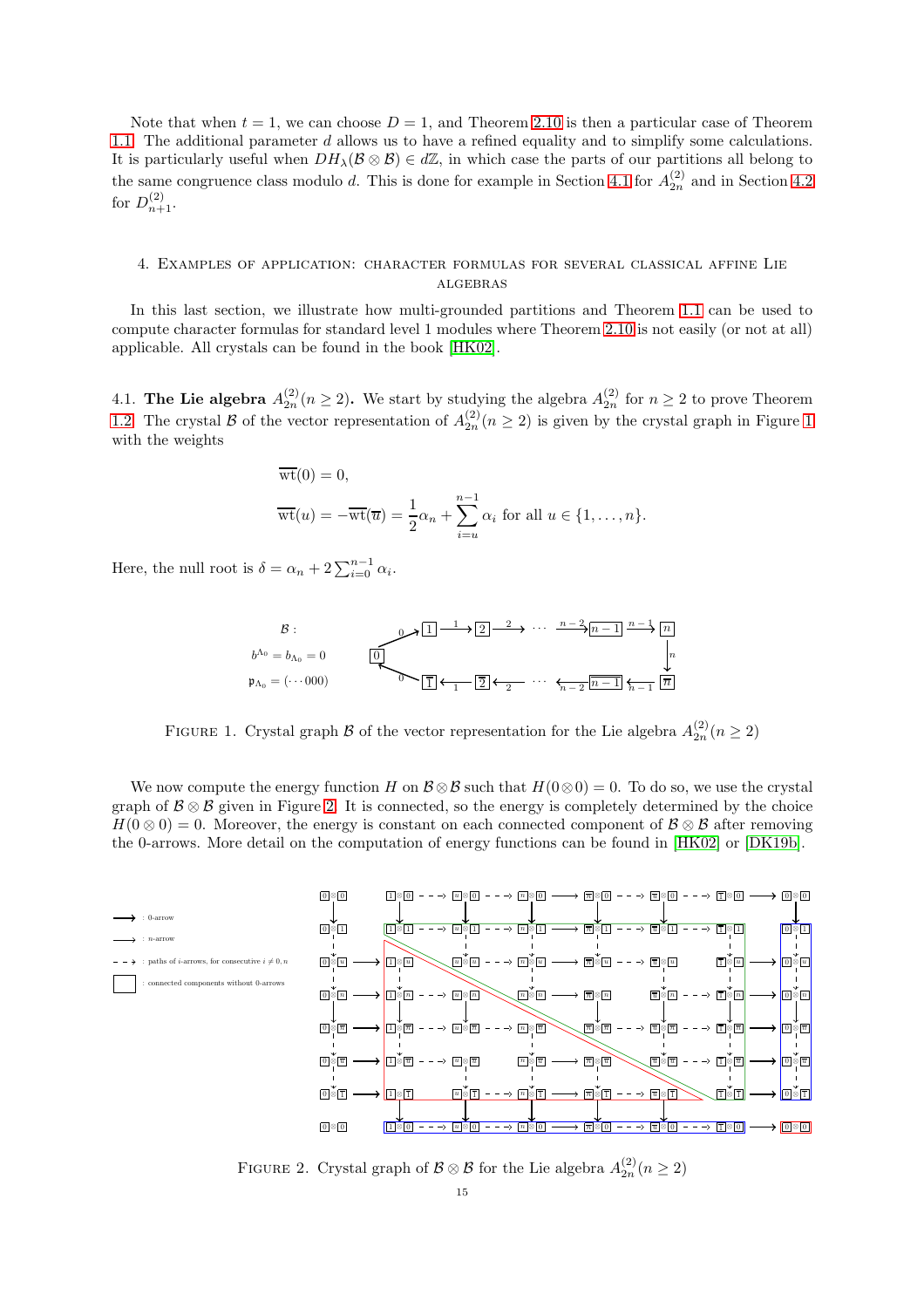We obtain the following energy matrix:

H = 1 2 · · · n n · · · 2 1 0 1 2 · · · · · · · · · · · · · · · · · · 2 1 2 0 . . . . . . . . . . . . . . . . . . . . . 2 ∗ . . . . . . n . . . . . . . . . . . . . . . n . . . . . . . . . . . . . . . . . . . . . 0<sup>∗</sup> . . . . . . . . . . . . 2 . . . . . . . . . . . . . . . 1 0 · · · · · · · · · · · · · · · 0 2 1 0 1 · · · · · · · · · · · · · · · · · · 1 0 .

In this case,  $L(\Lambda_0)$  is the only irreducible highest weight module of level 1, and the corresponding ground state path is  $\mathfrak{p}_{\Lambda_0} = \cdots 000$ , which is constant. So in theory, to obtain the character formula of Theorem [1.2,](#page-2-1) we could apply Theorem [2.10.](#page-7-1) But here we will make use of the additional variable d of Theorem [1.1](#page-2-0) to simplify our computations.

Let us apply Theorem [1.1](#page-2-0) with  $D = t = 1$  and  $d = 2$ . We have  $H_{\Lambda_0} = H$ , and

 $\pi$ 

<span id="page-15-2"></span>
$$
\sum_{\substack{\epsilon_1^2 \mathcal{P}_{c_0}^{\gg} }} C(\pi) q^{|\pi|} = \frac{e^{-\Lambda_0} \text{ch}(L(\Lambda_0))}{(q^2; q^2)_{\infty}},\tag{4.1}
$$

where  $q = e^{-\delta/2}$  and  $c_b = e^{\overline{\text{wt}}b}$  for all  $b \in \mathcal{B}$ .

We recall that  ${}_{1}^{2}P_{c_{0}}^{\gg}$  is the set of grounded partitions  $\pi = (\pi_{0}, \ldots, \pi_{s-1}, 0_{c_{0}})$  with relation  $\gg$  and ground  $c_0$ , such that for all  $k \in \{0, \ldots, s-1\},\$ 

<span id="page-15-1"></span>
$$
\pi_k - \pi_{k+1} - H(p_{k+1} \otimes p_k) \in 2\mathbb{Z}_{\geq 0},\tag{4.2}
$$

.

where  $c(\pi_k) = c_{p_k}$  and  $\pi_s = 0_{c_{g_0}}$ .

These grounded partitions are exactly the partitions grounded in  $c_0$  which are finite sub-sequences of

$$
\cdots \geq 5_{c_1} \geq 4_{c_0} \geq 3_{c_1} \geq \cdots \geq 3_{c_1} \geq 2_{c_0} \geq 1_{c_1} \geq \cdots \geq 1_{c_n} \geq 1_{c_n} \geq \cdots \geq 1_{c_1} \geq 0_{c_0},
$$

where the parts  $(2k)_{c_0}$  may repeat for  $k > 0$ .

Indeed, by  $(4.2)$ , the size difference between two consecutive parts with colours  $c_b$  and  $c_{b'}$  has the same parity as  $H(b' \otimes b)$ . This implies that all the parts with colours  $c_1, c_1, \ldots, c_n, c_{\overline{n}}$  have the same parity, different from the parity of the parts with colour  $c_0$ . Since the ground has size 0 and colour  $c_0$ , the parts coloured  $c_0$  are even and the others are odd, and we obtain the sequence above.

Setting  $c_0 = 1$ , we obtain the generating function

$$
\sum_{\pi \in {}_{1}^{2}P_{c_0}^{\gg}} C(\pi)q^{|\pi|} = \frac{(-c_1q, -c_{\overline{1}}q, \dots, -c_nq, -c_{\overline{n}}q; q^2)_{\infty}}{(q^2; q^2)_{\infty}}
$$

Combining this with [\(4.1\)](#page-15-2), we obtain

$$
e^{-\Lambda_0} \mathrm{ch}(L(\Lambda_0)) = (-c_1q, -c_{\overline{1}}q, \ldots, -c_nq, -c_{\overline{n}}q; q^2)_{\infty},
$$

which is Theorem [1.2.](#page-2-1)

<span id="page-15-0"></span>4.2. The Lie algebra  $D_{n+1}^{(2)}(n \geq 2)$ . We now turn to the algebra  $D_{n+1}^{(2)}$  for  $n \geq 2$  and prove Theorem [1.3.](#page-2-2) The crystal B of the vector representation of  $D_{n+1}^{(2)}(n \geq 2)$  is given by the crystal graph in Figure [3](#page-16-0) with the weights

$$
\overline{\text{wt}}(0) = \overline{\text{wt}}(\overline{0}) = 0,
$$
  

$$
\overline{\text{wt}}(u) = -\overline{\text{wt}}(\overline{u}) = \sum_{i=u}^{n} \alpha_i \text{ for all } u \in \{1, \dots, n\}.
$$

Here, the null root is  $\delta = \sum_{i=0}^{n} \alpha_i$ .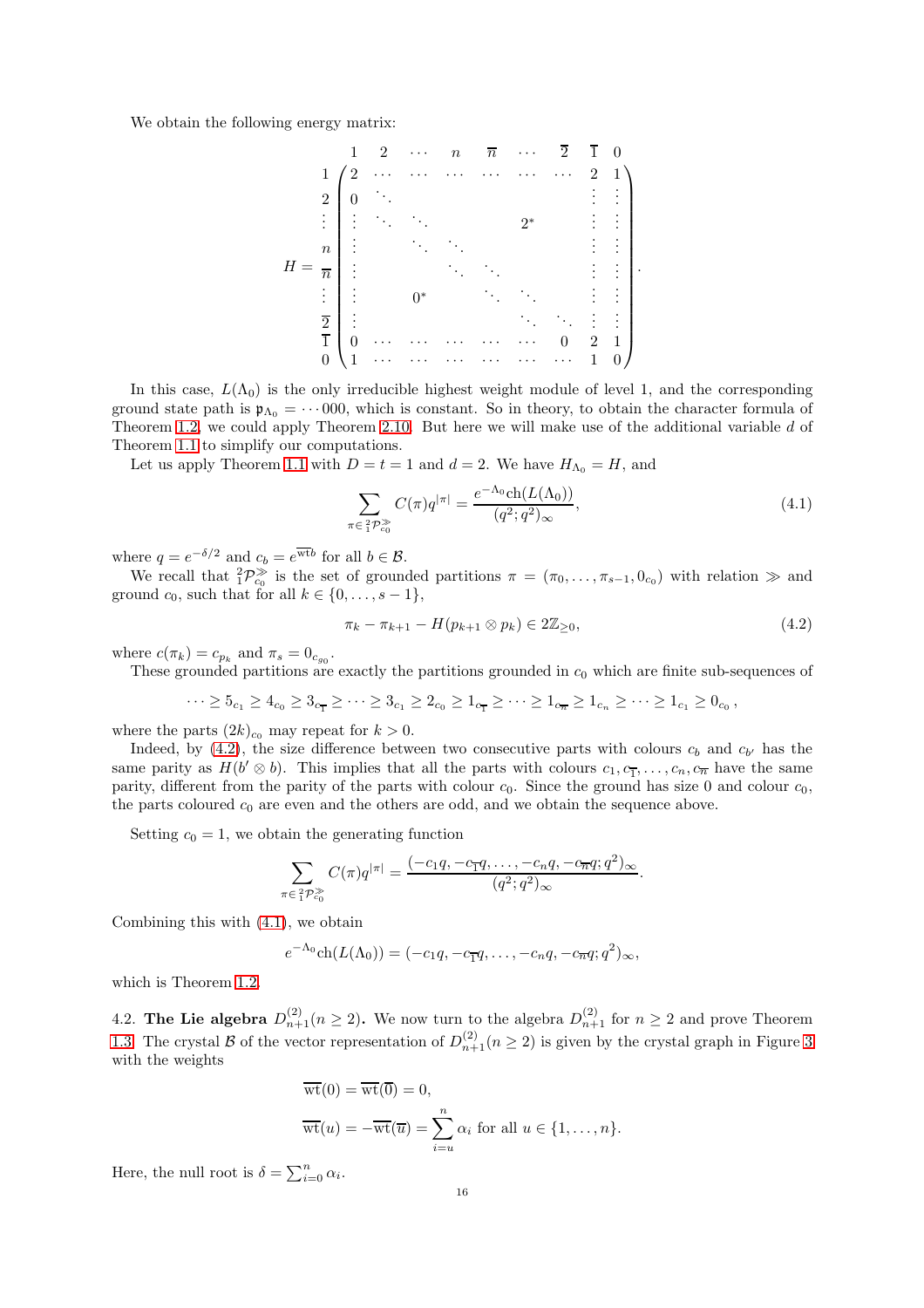

<span id="page-16-0"></span>FIGURE 3. Crystal graph  $\mathcal B$  of the vector representation for the Lie algebra  $D_{n+1}^{(2)}(n \ge 2)$ 

Again, we compute the energy function H on  $\mathcal{B} \otimes \mathcal{B}$  such that  $H(0 \otimes 0) = 0$  with the help of the crystal graph of  $\mathcal{B} \otimes \mathcal{B}$  given in Figure [4.](#page-16-1)



FIGURE 4. Crystal graph of  $\mathcal{B} \otimes \mathcal{B}$  for the Lie algebra  $D_{n+1}^{(2)}(n \ge 2)$ 

We obtain the following energy matrix:

<span id="page-16-2"></span><span id="page-16-1"></span>H = 1 2 · · · n 0 n · · · 2 1 0 1 2 · · · · · · 2 2 2 · · · · · · 2 1 2 0 . . . 2 ∗ . . . . . . . . . . . . . . . . . . . . . . . . . . . . . . . . . . . . 2<sup>∗</sup> . . . . . . n . . . . . . 2 2 2 · · · · · · 2 1 0 . . . . . . 0 2 · · · · · · 2 1 n . . . . . . 2 · · · · · · 2 . . . . . . . . . 0<sup>∗</sup> . . . . . . 2 ∗ . . . . . . 2 . . . . . . . . . . . . . . . 1 0 · · · · · · · · · · · · · · · · · · 0 2 1 0 1 · · · · · · · · · · · · · · · · · · · · · 1 0 . (4.3)

In this case, there are two irreducible highest weight modules of level 1:  $L(\Lambda_0)$  and  $L(\Lambda_n)$ , and the corresponding ground state paths are  $\mathfrak{p}_{\Lambda_0} = \cdots 000$  and  $\mathfrak{p}_{\Lambda_n} = \cdots 000$ , respectively. Again, though both ground state paths are constant, we make use of the additional variable d of Theorem [1.1](#page-2-0) to simplify our computations.

4.2.1. Character for  $L(\Lambda_0)$ . We start by studying  $L(\Lambda_0)$ . Again, we apply Theorem [1.1](#page-2-0) with  $D = t = 1$ and  $d = 2$ . We have  $H_{\Lambda_0} = H$ , and

<span id="page-16-3"></span>
$$
\sum_{\pi \in {}_{1}^{2}P_{c_{0}}^{\gg}} C(\pi)q^{|\pi|} = \frac{e^{-\Lambda_{0}} \text{ch}(L(\Lambda_{0}))}{(q^{2};q^{2})_{\infty}},
$$
\n(4.4)

where  $q = e^{-\delta}$  and  $c_b = e^{\overline{\text{wt}}b}$  for all  $b \in \mathcal{B}$ .

Note that the energy matrix [\(4.3\)](#page-16-2) is exactly the same as in the case of  $A_{2n}^{(2)}$  except that the row and column  $\overline{0}$  were added. So, if we remove the parts coloured  $c_{\overline{0}}$ , the grounded partitions of  ${}_{1}^{2}P_{c_{0}}^{\gg}$  are the same as in the previous section. Moreover, the added parts coloured  $c_{\overline{0}}$  can repeat arbitrarily many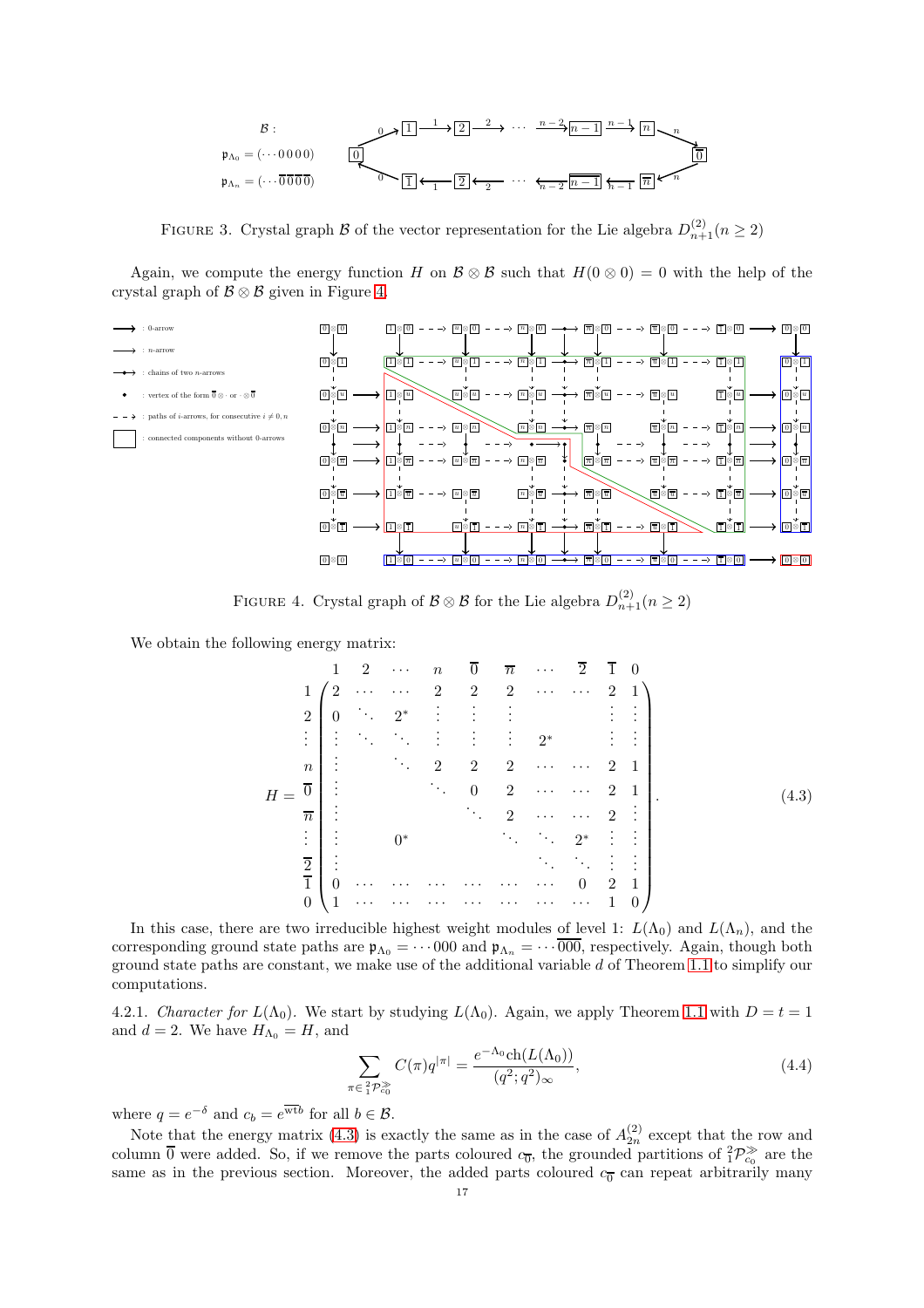times, and are located between  $c_n$  and  $c_{\overline{n}}$  in the order of colours. Thus,  ${}_{1}^{2}P_{c_{0}}^{\gg}$  is the set of grounded partitions with ground  $c_0$ , which are finite subsequences of

 $\cdots \geq 3_{c_{\overline{1}}} \geq \cdots \geq 3_{c_{\overline{n}}} \geq 3_{c_{\overline{0}}} \geq 3_{c_n} \geq \cdots \geq 3_{c_1} \geq 2_{c_0} \geq 1_{c_{\overline{1}}} \geq \cdots \geq 1_{c_{\overline{n}}} \geq 1_{c_{\overline{n}}} \geq 1_{c_n} \geq \cdots \geq 1_{c_1} \geq 0_{c_0}$ 

where only the parts  $2k_{c_0}$  and  $(2k-1)_{c_{\overline{0}}}$  may repeat for all  $k > 0$ .

Thus we obtain the generating function

$$
\sum_{\pi \in \frac{2}{1}\mathcal{P}_{c_0}^{\gg}} C(\pi)q^{|\pi|} = \frac{(-c_1q, -c_{\overline{1}}q, \dots, -c_nq, -c_{\overline{n}}q; q^2)_{\infty}}{(c_0q^2; q^2)_{\infty}(c_{\overline{0}}q; q^2)_{\infty}}
$$

and setting  $c_0 = c_{\overline{0}} = 1$ , we get

$$
\sum_{\pi \in \frac{2}{1} \mathcal{P}^{\gg}_{c_0}} C(\pi) q^{|\pi|} = \frac{(-c_1 q, -c_{\overline{1}} q, \dots, -c_n q, -c_{\overline{n}} q; q^2)_{\infty}}{(q; q)_{\infty}}
$$

Combining this with [\(4.4\)](#page-16-3), we obtain

$$
e^{-\Lambda_0} \text{ch}(L(\Lambda_0)) = \frac{(-c_1q, -c_{\overline{1}}q, \dots, -c_nq, -c_{\overline{n}}q; q^2)_{\infty}}{(q; q^2)_{\infty}},
$$

which is  $(1.3)$ .

4.2.2. Character for  $L(\Lambda_n)$ . We now turn to  $L(\Lambda_n)$ . Again, we apply Theorem [1.1](#page-2-0) with  $D = t = 1$  and  $d = 2$ . We have  $H_{\Lambda_n} = H$ , and

<span id="page-17-0"></span>
$$
\sum_{\pi \in \frac{2}{1} \mathcal{P}_{c_0}^{\gg}} C(\pi) q^{|\pi|} = \frac{e^{-\Lambda_n} \text{ch}(L(\Lambda_n))}{(q^2; q^2)_{\infty}},\tag{4.5}
$$

,

,

,

where  $q = e^{-\delta}$  and  $c_b = e^{\overline{\text{wt}}b}$  for all  $b \in \mathcal{B}$ .

The energy matrix, and therefore difference conditions, are still the same. But now the grounded partitions are grounded in  $c_0$  instead of  $c_0$ . The grounded partitions have smallest part  $0_{c_0}$ , so the parts with colours  $c_{\overline{0}}$ ,  $c_1$ ,  $c_1$ , ...,  $c_n$ ,  $c_{\overline{n}}$  are now even, while the parts with colour  $c_0$  are odd. Thus the grounded partitions in  ${}^2P^{\gg}_{c}$  are exactly the partitions grounded in  $c_0$ , which are finite subsequences of

 $\cdots \ge 4_{c_1} \ge 3_{c_0} \ge 2_{c_{\overline{1}}} \ge \cdots \ge 2_{c_{\overline{n}}} \ge 2_{c_{\overline{0}}} \ge 2_{c_n} \ge \cdots \ge 2_{c_1} \ge 1_{c_0} \ge 0_{c_{\overline{1}}} \ge \cdots \ge 0_{c_{\overline{n}}} \ge 0_{c_{\overline{0}}}$ 

where for all  $k > 0$ , the parts  $(2k-1)_{c_0}$  and  $2k_{c_{\overline{n}}}$  may repeat.

Thus we obtain that the generating function

$$
\sum_{\pi \in \frac{2}{1} \mathcal{P}_{c_0}^{\gg}} C(\pi) q^{|\pi|} = \frac{(-c_1 q^2, -c_{\overline{1}}, \dots, -c_n q^2, -c_{\overline{n}}; q^2)_{\infty}}{(c_0 q; q^2)_{\infty} (c_{\overline{0}} q^2; q^2)_{\infty}}
$$

and setting  $c_0 = c_{\overline{0}} = 1$ , we get

$$
\sum_{\pi \in \frac{2}{1}\mathcal{P}_{c_{\overline{0}}}^{\gg}} C(\pi)q^{|\pi|} = \frac{(-c_1q^2, -c_{\overline{1}}, \dots, -c_nq^2, -c_{\overline{n}}; q^2)_{\infty}}{(q;q)_{\infty}},
$$

Combining this with [\(4.5\)](#page-17-0), we obtain

$$
e^{-\Lambda_n} \mathrm{ch}(L(\Lambda_n)) = \frac{(-c_1 q^2, -c_{\overline{1}}, \dots, -c_n q^2, -c_{\overline{n}}; q^2)_{\infty}}{(q; q^2)_{\infty}},
$$

which is  $(1.4)$ .

4.3. The Lie algebra  $A_{2n-1}^{(2)}(n \geq 3)$ . We now move to our first example where the ground state paths are not constant: the Lie algebra  $A_{2n-1}^{(2)}$  for  $n \geq 3$ , and prove Theorem [1.4.](#page-3-1)

The crystal B of the vector representation of  $A_{2n-1}^{(2)}(n \geq 3)$  is given by the crystal graph in Figure [5](#page-18-0) with, for all  $u \in \{1, \ldots, n\}$ , the weights

$$
\overline{\text{wt}}(u) = -\overline{\text{wt}}(\overline{u}) = \frac{1}{2}\alpha_n + \sum_{i=u}^{n-1} \alpha_i.
$$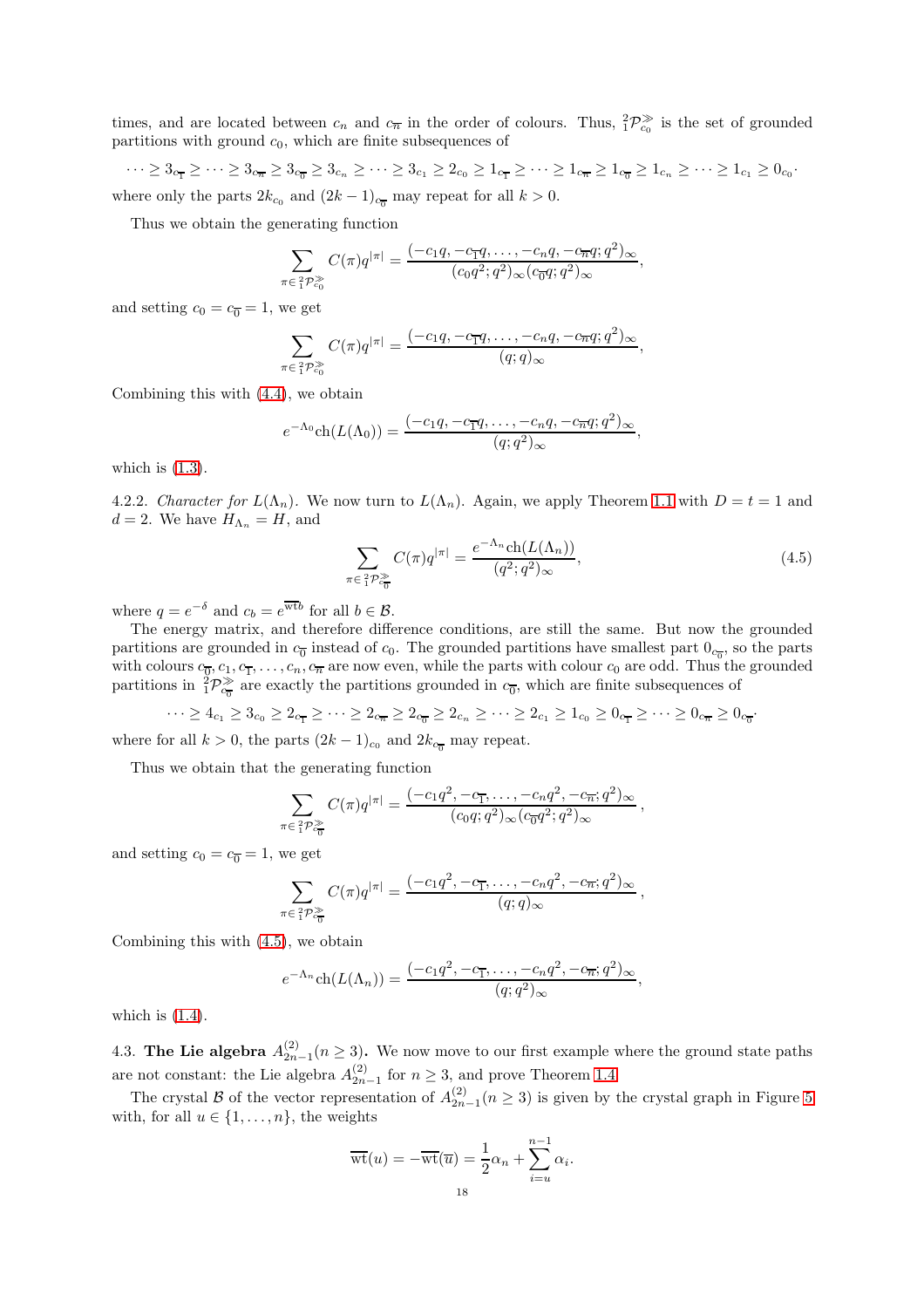Here, the null root is

δ = α<sup>0</sup> + α<sup>1</sup> + α<sup>n</sup> + 2 nX−1 i=2 αi . B : b <sup>Λ</sup><sup>0</sup> = b<sup>Λ</sup><sup>1</sup> = 1 b <sup>Λ</sup><sup>1</sup> = b<sup>Λ</sup><sup>0</sup> = 1 p<sup>Λ</sup><sup>0</sup> = (· · · 1 1 1 1 1) p<sup>Λ</sup><sup>1</sup> = (· · · 1 1 1 1 1) 1 2 · · · n − 1 n 1 2 · · · n − 1 n 0 0 1 1 2 2 n − 2 n − 2 n − 1 n − 1 n

<span id="page-18-0"></span>FIGURE 5. Crystal graph B of the vector representation for the Lie algebra  $A_{2n-1}^{(2)}(n \geq 3)$ 

We use the crystal graph for  $\mathcal{B} \otimes \mathcal{B}$  given in Figure [6](#page-18-1) to compute the energy function H on  $\mathcal{B} \otimes \mathcal{B}$  such that  $H(1 \otimes \overline{1}) = -1$ .



FIGURE 6. Crystal graph of  $\mathcal{B} \otimes \mathcal{B}$  for the Lie algebra  $A_{2n-1}^{(2)}(n \geq 3)$ 

The energy function such that  $H(1 \otimes \overline{1}) = -1$  is given by the following matrix:

<span id="page-18-2"></span><span id="page-18-1"></span>
$$
H = \frac{n}{2} \begin{pmatrix} 1 & 2 & \cdots & n & \overline{n} & \cdots & \overline{2} & \overline{1} \\ 1 & 1 & \cdots & \cdots & \cdots & \cdots & \cdots & 1 \\ 2 & 0 & \ddots & & & & & 1 \\ \vdots & \ddots & \ddots & & & & & \vdots \\ \vdots & & & & & \ddots & & & \vdots \\ \vdots & & & & & & \ddots & & \vdots \\ \vdots & & & & & & & \vdots \\ \vdots & & & & & & & \vdots \\ \vdots & & & & & & & \vdots \\ \hline \overline{2} & 0 & 0 & & & & & \ddots & \vdots \\ -1 & 0 & \cdots & \cdots & \cdots & \cdots & 0 & 1 \end{pmatrix} .
$$
 (4.6)

These difference conditions correspond the partial order

$$
\cdots \ll \frac{0_{c_{\overline{1}}}}{1_{c_1}} \ll 1_{c_2} \ll \cdots \ll 1_{c_n} \ll 1_{c_{\overline{n}}} \ll \cdots \ll 1_{c_{\overline{2}}} \ll \frac{1_{c_{\overline{1}}}}{2_{c_1}} \ll 2_{c_2} \ll \cdots
$$

In this case, there are two irreducible highest weight modules of level 1:  $L(\Lambda_0)$  and  $L(\Lambda_1)$ , with corresponding ground state paths  $\mathfrak{p}_{\Lambda_0} = \cdots 1\overline{1}1\overline{1}1\overline{1}$  and  $\mathfrak{p}_{\Lambda_1} = \cdots \overline{1}1\overline{1}1\overline{1}1$ .

<span id="page-18-3"></span>4.3.1. Character for  $L(\Lambda_0)$ . We start with  $L(\Lambda_0)$ . Here we refer to the notation of Section [3.](#page-8-0) Recall that the ground state path of  $\Lambda_0$  is  $\mathfrak{p}_{\Lambda_0} = (g_k)_{k=0}^{\infty}$  with  $g_{2k} = \overline{1}$  and  $g_{2k+1} = 1$  for all  $k \geq 0$ . Here, the period of the ground state path is  $t = 2$ , and our choice of particular value  $H(1 \otimes \overline{1}) = -1$  for the energy function gives

$$
H(g_{2k+2}\otimes g_{2k+1})=-H(g_{2k+1}\otimes g_{2k})=1.
$$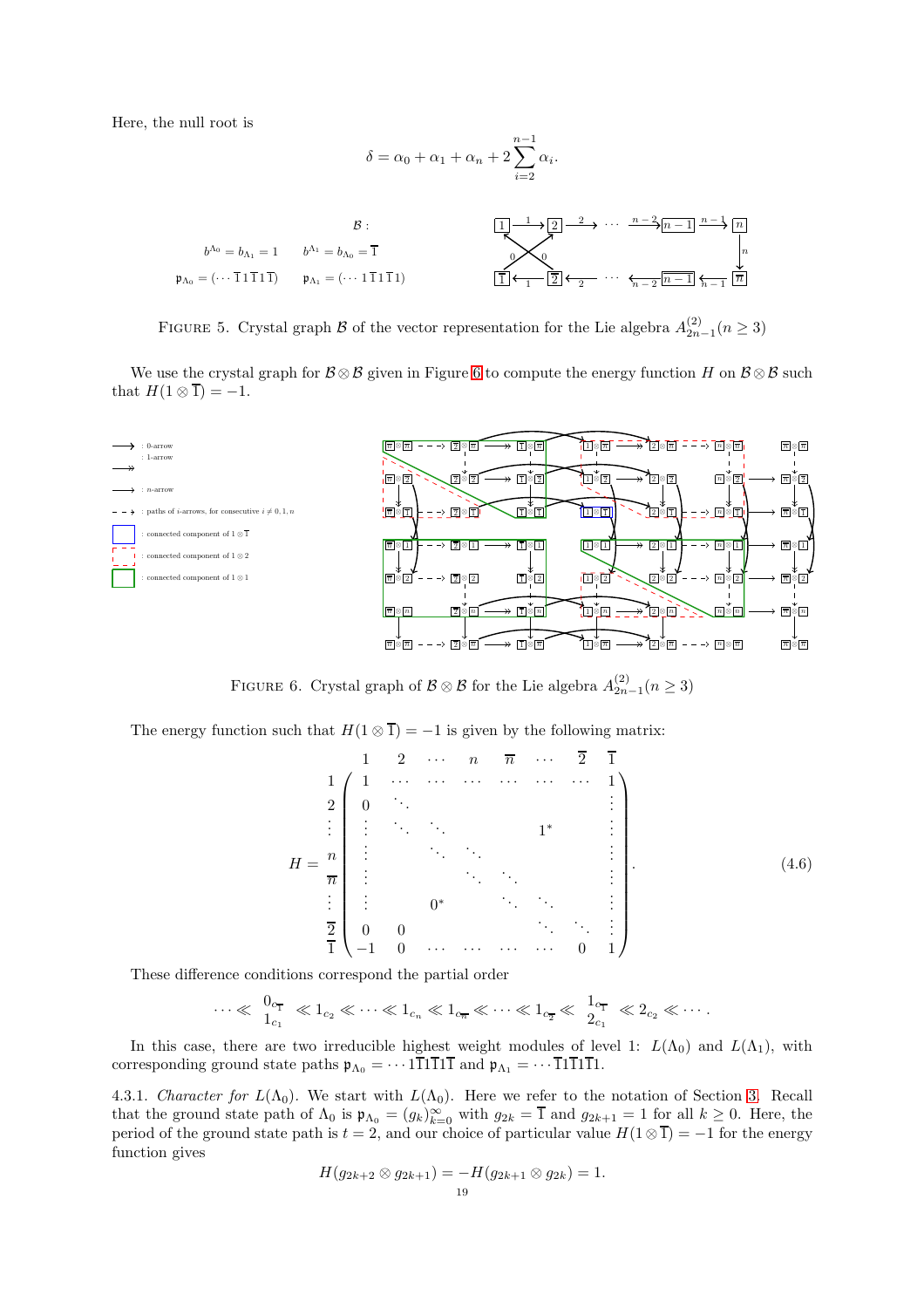Thus we have  $H(1 \otimes \overline{1}) + H(\overline{1} \otimes 1) = 0$ , and by [\(3.3\)](#page-9-3),  $H_{\Lambda_0} = H$ . By [\(3.7\)](#page-9-2), we obtain that  $u^{(0)} = -1$  and  $u^{(1)}=1.$ 

We apply Theorem [1.1](#page-2-0) with  $d = 2$  and  $D = 2$ , which is allowed because  $H(g_1 \otimes g_0) + 2H(g_2 \otimes g_1) = -1$ . We obtain

<span id="page-19-1"></span>
$$
\sum_{\pi \in \frac{2}{2} \mathcal{P}_{\mathsf{c}_1^{\infty} \mathsf{c}_1}^{\geq 2}} C(\pi) q^{|\pi|} = \frac{e^{-\Lambda_0} \mathrm{ch}(L(\Lambda_0))}{(q^2; q^2)_{\infty}},\tag{4.7}
$$

where  $q = e^{-\delta/2}$  and  $c_b = e^{\overline{\text{wt}}b}$  for all  $b \in \mathcal{B}$ .

Recall that  ${}_{2}^{2}\mathcal{P}_{c_{\mathbf{T}c_{1}}}^{\gg}$  is the set of multi-grounded partitions  $\pi = (\pi_{0}, \ldots, \pi_{2s-1}, -1_{c_{\mathbf{T}}}, 1_{c_{1}})$  with relation  $\gg$  and grounds  $c_1, c_1$ , having an even number of parts, such that for all  $k \in \{0, \ldots, 2s - 1\}$ ,

<span id="page-19-0"></span>
$$
\pi_k - \pi_{k+1} - 2H(p_{k+1} \otimes p_k) \in 2\mathbb{Z}_{\geq 0},\tag{4.8}
$$

where  $c(\pi_k) = c_{p_k}$  and  $\pi_{2s} = -1_{c_{\overline{1}}}$ .

We observe that, by [\(4.8\)](#page-19-0) and the fact that  $u^{(0)} = -1$ , the multi-grounded partitions of  ${}_{2}^{2}P_{c_{T}c_{1}}^{\gg}$  have parts with odd sizes, as the differences between consecutive parts are even and the grounds' sizes are odd (indeed, we always have the fixed tail  $((-1)_{c_{\overline{1}}}, 1_{c_1})$ ). Besides, computing the generating function for partitions in  ${}_{2}^{2}P_{c_{T}c_{1}}^{\gg}$  is not too difficult. It suffices to notice that, combined with  $(4.8)$ ,  $\gg$  is the following partial order the set of coloured odd integers:

$$
\frac{(-1)_{c_{\overline{1}}}}{1_{c_1}} \ll 1_{c_2} \ll \cdots \ll 1_{c_n} \ll 1_{c_{\overline{n}}} \ll \cdots \ll 1_{c_{\overline{2}}} \ll \frac{1_{c_{\overline{1}}}}{3_{c_1}} \ll 3_{c_2} \ll \cdots
$$

We also note that, since  $H(b \otimes b) = 1$  for all  $b \in \mathcal{B}$ , only parts coloured  $c_1$  and  $c_1$  can appear several times, in sequences of the form

$$
\cdots \ll (2k-1)_{c_{\overline{1}}} \ll (2k+1)_{c_1} \ll (2k-1)_{c_{\overline{1}}} \ll \cdots \ll (2k-1)_{c_{\overline{1}}} \ll (2k+1)_{c_1} \ll \cdots
$$

The generating function of these sequences for a fixed integer  $k \geq 1$  is given by

$$
\frac{(1+c_{\overline{1}}q^{2k-1})(1+c_1q^{2k+1})}{(1-c_{\overline{1}}c_1q^{4k})}\,,
$$

where the denominator generates pairs  $((2k-1)_{c_{\text{T}}}, (2k+1)_{c_1})$  that can repeat arbitrarily many times, and the numerator accounts for the possibility of having an isolated  $(2k+1)<sub>c1</sub>$  on the left end of the sequence, or an isolated  $(2k-1)_{c_{\overline{1}}}$  on the right end of the sequence.

Note that for  $k = 0$ , only the sequence  $(1_{c_1}, (-1)_{c_{\overline{1}}}, 1_{c_1})$  can occur at the tail of the partitions grounded in  $c_1$ ,  $c_1$ , but not the sequence  $((-1)_{c_1}, 1_{c_1}, (-1)_{c_1}, 1_{c_1})$ , as this would violate the definition of multigrounded partitions. So, if we temporarily forget the condition on the even number of parts in  ${}_{2}^{2}\mathcal{P}_{c_{\overline{1}}c_{1}}^{\gg}$ , the generation function would be

$$
(1 + c_1q) \cdot \frac{(-c_1q^3, -c_1q, -c_2q, -c_2q, \dots, -c_nq, -c_nq; q^2)_{\infty}}{(c_1c_1q^4; q^4)_{\infty}} = \frac{(-c_1q, -c_1q, \dots, -c_nq, -c_nq; q^2)_{\infty}}{(c_1c_1q^4; q^4)_{\infty}}.
$$

Now to take into account the fact that there are an even number of parts, we use [\(1.5\)](#page-3-2). Thus the multi-grounded partitions in  ${}_{2}^{2}P_{c_{\overline{1}}c_{1}}^{\gg}$  have the following generating function:

$$
\sum_{\substack{\epsilon_2^2 \mathcal{P}_{c_1 c_1}^{\gg} }} C(\pi) q^{|\pi|} = \frac{(-c_1 q, -c_1 q, \dots, -c_n q, -c_n q; q^2)_{\infty} + (c_1 q, c_1 q, \dots, c_n q, c_n q; q^2)_{\infty}}{2(c_1 c_1 q^4; q^4)_{\infty}}.
$$

The final expression [\(1.6\)](#page-3-3) follows by using [\(4.7\)](#page-19-1).

4.3.2. Character for  $L(\Lambda_1)$ . We now turn to  $L(\Lambda_1)$ , with a similar reasoning. Recall that the ground state path of  $\Lambda_1$  is  $(g_k)_{k=0}^{\infty}$  with  $g_{2k+1} = \overline{1}$  and  $g_{2k} = 1$  for all  $k \ge 0$ . We still have  $H_{\Lambda_1} = H$ , and by setting  $D = 2$ , we have by [\(3.7\)](#page-9-2) that  $u^0 = 1$  and  $u^{(1)} = -1$ . Theorem [1.1](#page-2-0) gives

$$
\sum_{\pi \in \frac{2}{2} \mathcal{P}_{c_1 c_1}^{\gg}} C(\pi) q^{|\pi|} = \frac{e^{-\Lambda_1} \text{ch}(L(\Lambda_1))}{(q^2; q^2)_{\infty}},
$$

where  $q = e^{-\delta/2}$  and  $c_b = e^{\overline{\text{wt}}b}$  for all  $b \in \mathcal{B}$ .

 $\pi$ 

So we need to study the set of multi-grounded partitions with ground  $c_1, c_1$  corresponding to  $\frac{2}{2}P_{c_1c_1}^{\gg}$ . We have almost the same set of partitions as in  ${}_{2}^{2}\mathcal{P}_{c_{\text{TC}}}^{\gg}$ , except that now the tail is always  $(1_{c_{1}}, (-1)_{\overline{1}})$ , and we can end with the sequence  $((-1)_{\overline{1}}, 1_{c_1}, (-1)_{\overline{1}})$ , but not with  $(1_{c_1}, (-1)_{\overline{1}}, 1_{c_1}, (-1)_{\overline{1}})$ .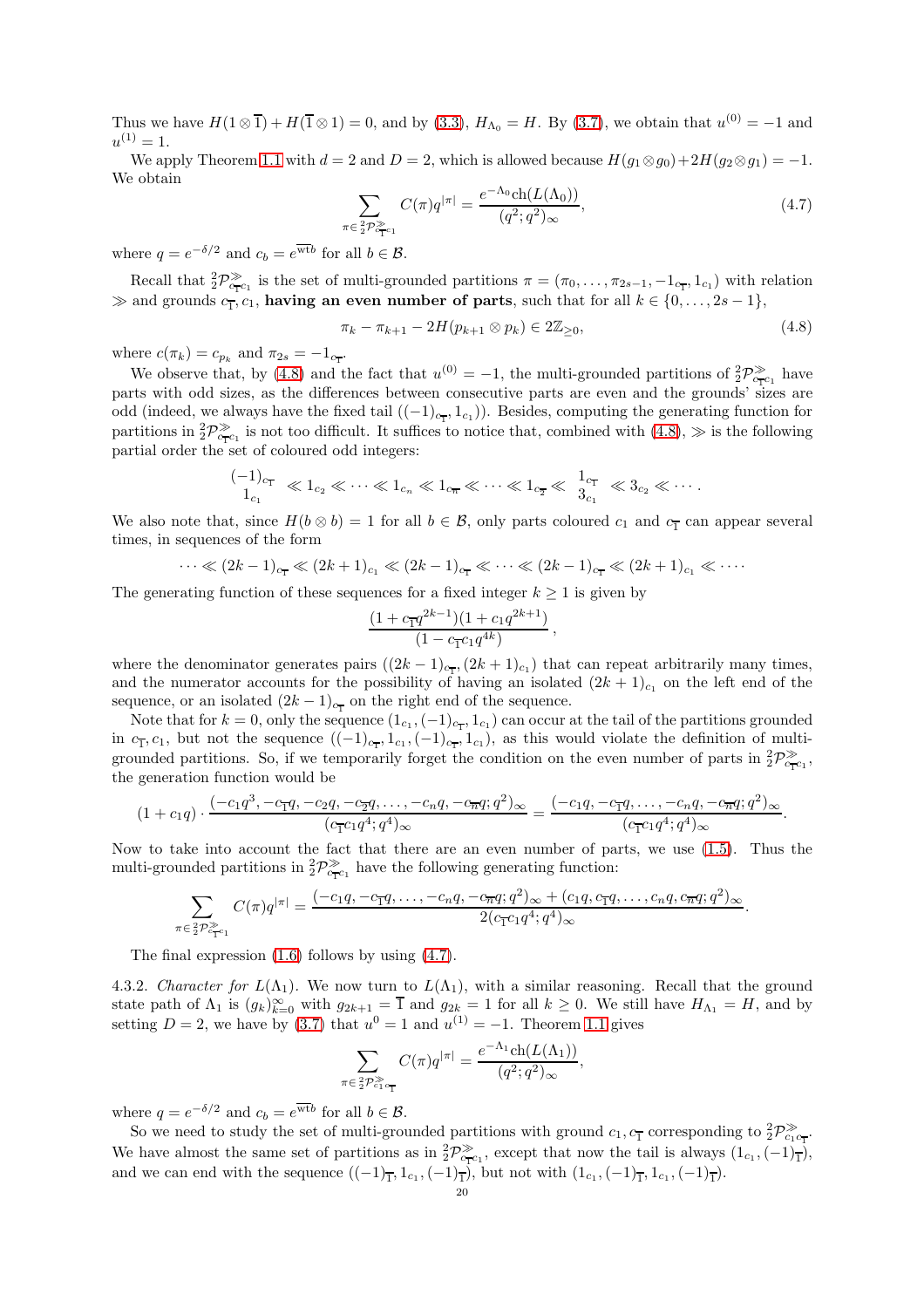Thus the generating function where we temporarily omit the condition on the parity of the number of parts is given by

$$
(1+c_{\overline{1}}q^{-1}) \cdot \frac{(-c_1q^3, -c_{\overline{1}}q, -c_2q, -c_2q, \dots, -c_nq, -c_{\overline{n}}q; q^2)_{\infty}}{(c_{\overline{1}}c_1q^4; q^4)_{\infty}} = \frac{(-c_1q^3, -c_{\overline{1}}q^{-1}, -c_2q, -c_{\overline{2}}q, \dots, -c_nq, -c_{\overline{n}}q; q^2)_{\infty}}{(c_{\overline{1}}c_1q^4; q^4)_{\infty}}
$$

.

So the multi-grounded partitions in  ${}^2_2\mathcal{P}^{\gg}_{c_1c_1}$  (with the condition on the even number of parts) are generated by

$$
\sum_{\pi \in \frac{2}{2} \mathcal{P}_{c_1 c_1}^{\gg}} C(\pi) q^{|\pi|} = \frac{(-c_1 q^3, -c_1 q^{-1}, -c_2 q, -c_2 q, \dots, -c_n q, -c_n q; q^2)_{\infty} + (c_1 q^3, c_1 q^{-1}, c_2 q, c_2 q, \dots, c_n q, c_n q; q^2)_{\infty}}{2(c_1 c_1 q^4; q^4)_{\infty}}.
$$

4.4. The Lie algebra  $B_n^{(1)}(n \geq 3)$ . We now study the Lie algebra  $B_n^{(1)}$  for  $n \geq 3$ , which has standard level 1 modules with constant and with non-constant ground state paths.

The crystal B of the vector representation of  $B_n^{(1)}(n \geq 3)$  is given by the crystal graph in Figure [7](#page-20-0) with  $\overline{\text{wt}}(0) = 0$  and for all  $u \in \{1, \ldots, n\}$ 

$$
\overline{\text{wt}}(u) = -\overline{\text{wt}}(\overline{u}) = \sum_{i=u}^{n} \alpha_i.
$$

Here, the null root is  $\delta = \alpha_0 + \alpha_1 + 2 \sum_{i=2}^n \alpha_i$ .



<span id="page-20-0"></span>FIGURE 7. Crystal graph B of the vector representation for the Lie algebra  $B_n^{(1)}(n \geq 3)$ 

We compute the energy function H on  $\mathcal{B} \otimes \mathcal{B}$  such that  $H(0 \otimes 0) = 0$  with the help of the crystal graph for  $\mathcal{B} \otimes \mathcal{B}$  given in Figure [8.](#page-20-1)



<span id="page-20-1"></span>FIGURE 8. Crystal graph of  $\mathcal{B} \otimes \mathcal{B}$  for the Lie algebra  $B_n^{(1)}(n \geq 3)$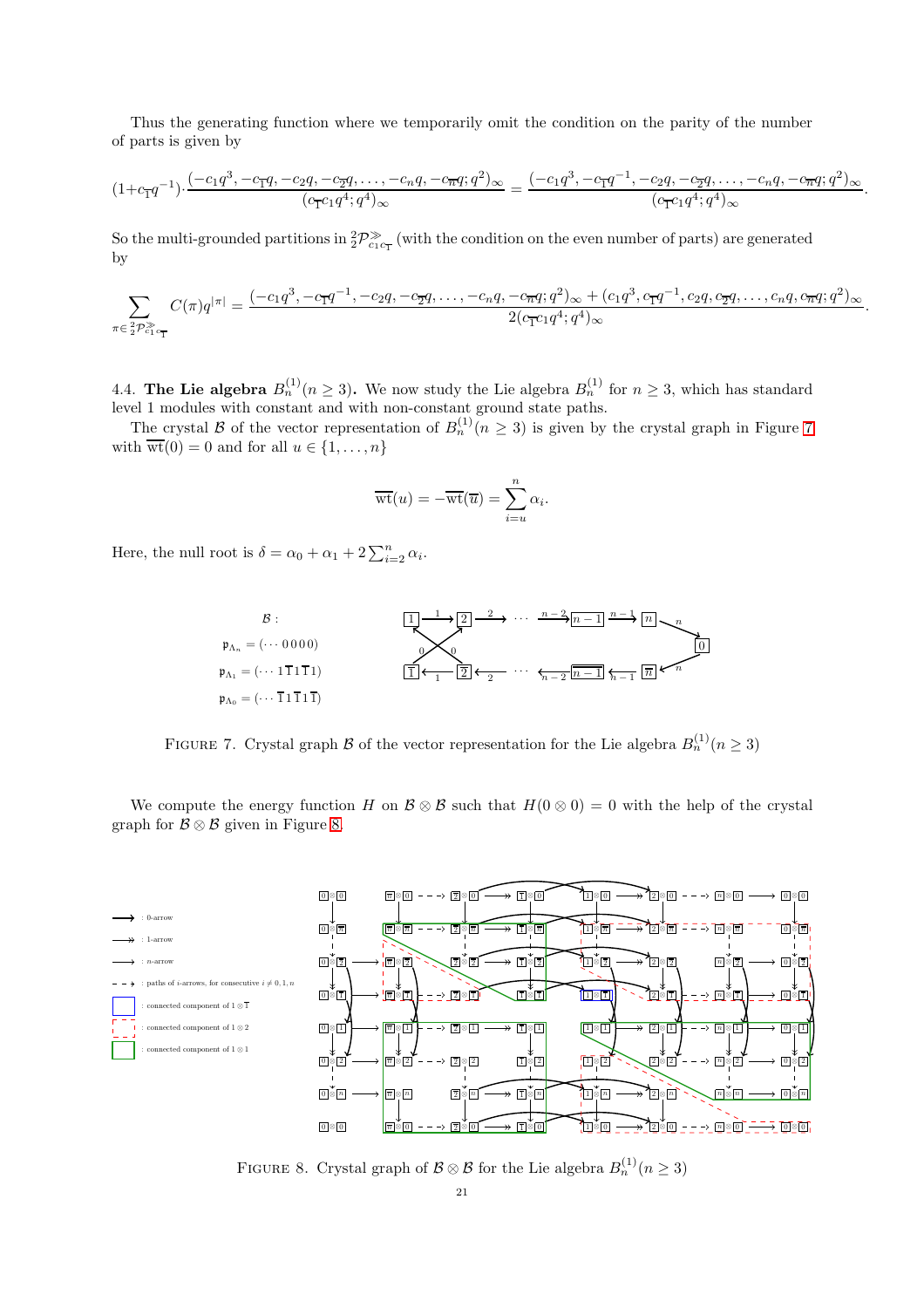The energy H on  $\mathcal{B} \otimes \mathcal{B}$  such that  $H(0 \otimes 0) = 0$  is given by the matrix

<span id="page-21-0"></span>
$$
H = \begin{pmatrix}\n1 & 2 & \cdots & n & 0 & \overline{n} & \cdots & \overline{2} & \overline{1} \\
1 & 1 & \cdots & \cdots & 1 & 1 & 1 & \cdots & \cdots & 1 \\
2 & 0 & \ddots & 1^* & \vdots & \vdots & \vdots & & & \vdots \\
\vdots & \ddots & \ddots & \vdots & \vdots & \vdots & 1^* & & \vdots \\
n & \vdots & & \ddots & 1 & 1 & 1 & \cdots & \cdots & 1 \\
\vdots & & & \ddots & 0 & 1 & \cdots & \cdots & 1 \\
\overline{n} & \vdots & & & \ddots & 1 & \cdots & \cdots & 1 \\
\vdots & \vdots & & & \ddots & \ddots & 1^* & \vdots \\
\overline{2} & 0 & 0 & & & & \ddots & \ddots & \vdots \\
-1 & 0 & \cdots & \cdots & \cdots & \cdots & \cdots & 0 & 1\n\end{pmatrix}.
$$
\n(4.9)

There are three standard modules of level 1:

- $L(\Lambda_n)$ , with ground state path  $\mathfrak{p}_{\Lambda_n} = \cdots 0000$ ,
- $L(\Lambda_0)$ , with ground state path  $\mathfrak{p}_{\Lambda_0} = \cdots \overline{1} 1 \overline{1} 1 \overline{1}$ ,
- $L(\Lambda_1)$ , with ground state path  $\mathfrak{p}_{\Lambda_1} = \cdots 1 \overline{1} 1 \overline{1} 1$ .

The character formula for  $L(\Lambda_n)$ , which was already proved by the second author via other methods in [\[Kon20\]](#page-25-23), can be proved quite easily with Theorem [2.10](#page-7-1) without any of the novelties introduced in this paper. Therefore we leave this proof to the interested reader.

However,  $L(\Lambda_0)$  and  $L(\Lambda_1)$  have non-constant ground state paths, so our multi-grounded partitions are once again useful to prove the character formulas of Theorem [1.5.](#page-3-4)

4.4.1. Character for  $L(\Lambda_0)$ . We start with  $L(\Lambda_0)$ . Note that the energy in [\(4.9\)](#page-21-0) is the exactly the same as the energy in [\(4.6\)](#page-18-2), except that the row and column 0 were added. Thus, we proceed exactly as we did for  $A_{2n-1}^{(1)}(n \ge 3)$ , except that we add parts coloured  $c_0$ .

We apply again Theorem [1.1](#page-2-0) with  $d = 2$  and  $D = 2$ , which gives

<span id="page-21-1"></span>
$$
\sum_{\pi \in \frac{2}{2} \mathcal{P}_{\mathcal{T}^{c_1}}^{\gg}} C(\pi) q^{|\pi|} = \frac{e^{-\Lambda} \mathrm{ch}(L(\Lambda_0))}{(q^2; q^2)_{\infty}},\tag{4.10}
$$

where  $q = e^{-\delta/2}$  and  $c_b = e^{\overline{\text{wt}}b}$  for all  $b \in \mathcal{B}$ .

If we temporarily forget the parity of the number of parts, the multi-grounded partitions of  ${}_{2}^{2}\mathcal{P}_{c_{T}c_{1}}$  in this section are obtained from the multi-grounded partitions of  ${}_{2}^{2}\mathcal{P}_{c_{T}c_{1}}$  from Section [4.3.1](#page-18-3) by adding odd parts coloured  $c_0$  which can repeat (and placing them between  $c_n$  and  $c_{\overline{n}}$  in the partial order). So we obtain the generating function

$$
\frac{(-c_1q,-c_1q,\ldots,-c_nq,-c_nq;q^2)_{\infty}}{(c_1c_1q^4;q^4)_{\infty}(c_0q;q^2)_{\infty}}.
$$

Now taking into account that the number of parts must be even, we find that  ${}_{2}^{2}P_{c_{\overline{1}}c_{1}}^{\gg}$  is generated by

$$
\sum_{\pi \in \frac{2}{2}\mathcal{P}_{c_{\mathbf{T}^{c_1}}}^{\gg}} C(\pi)q^{|\pi|} = \frac{1}{2(c_{\mathbf{T}^{c_1}q^4;q^4)_{\infty}}\left(\frac{(-c_1q,-c_{\mathbf{T}^{q}},\ldots,-c_nq,-c_{\overline{n}q};q^2)_{\infty}}{(c_0q;q^2)_{\infty}} + \frac{(c_1q,c_{\mathbf{T}^{q}},\ldots,c_nq,c_{\overline{n}q};q^2)_{\infty}}{(-c_0q;q^2)_{\infty}}\right).
$$

By taking  $c_0 = c_{\overline{1}} c_1 = 1$ , we then obtain

$$
\sum_{\pi \in \frac{2}{2} \mathcal{P}_{c_{\overline{1}} c_1}^{\gg}} C(\pi) q^{|\pi|} = \frac{(-q, -c_1 q, -c_{\overline{1}} q, \dots, -c_n q, -c_{\overline{n}} q; q^2)_{\infty} + (q, c_1 q, c_{\overline{1}} q, \dots, c_n q, c_{\overline{n}} q; q^2)_{\infty}}{2(q^2; q^2)_{\infty}},
$$

and using  $(4.10)$ , we obtain  $(1.8)$ .

4.4.2. Character for  $L(\Lambda_1)$ . To compute the character for  $L(\Lambda_1)$ , we do exactly the same reasoning as for  $L(\Lambda_0)$ : we start from the generating function corresponding to  $L(\Lambda_1)$  in  $A_{2n-1}^{(2)}$ , and we add the parts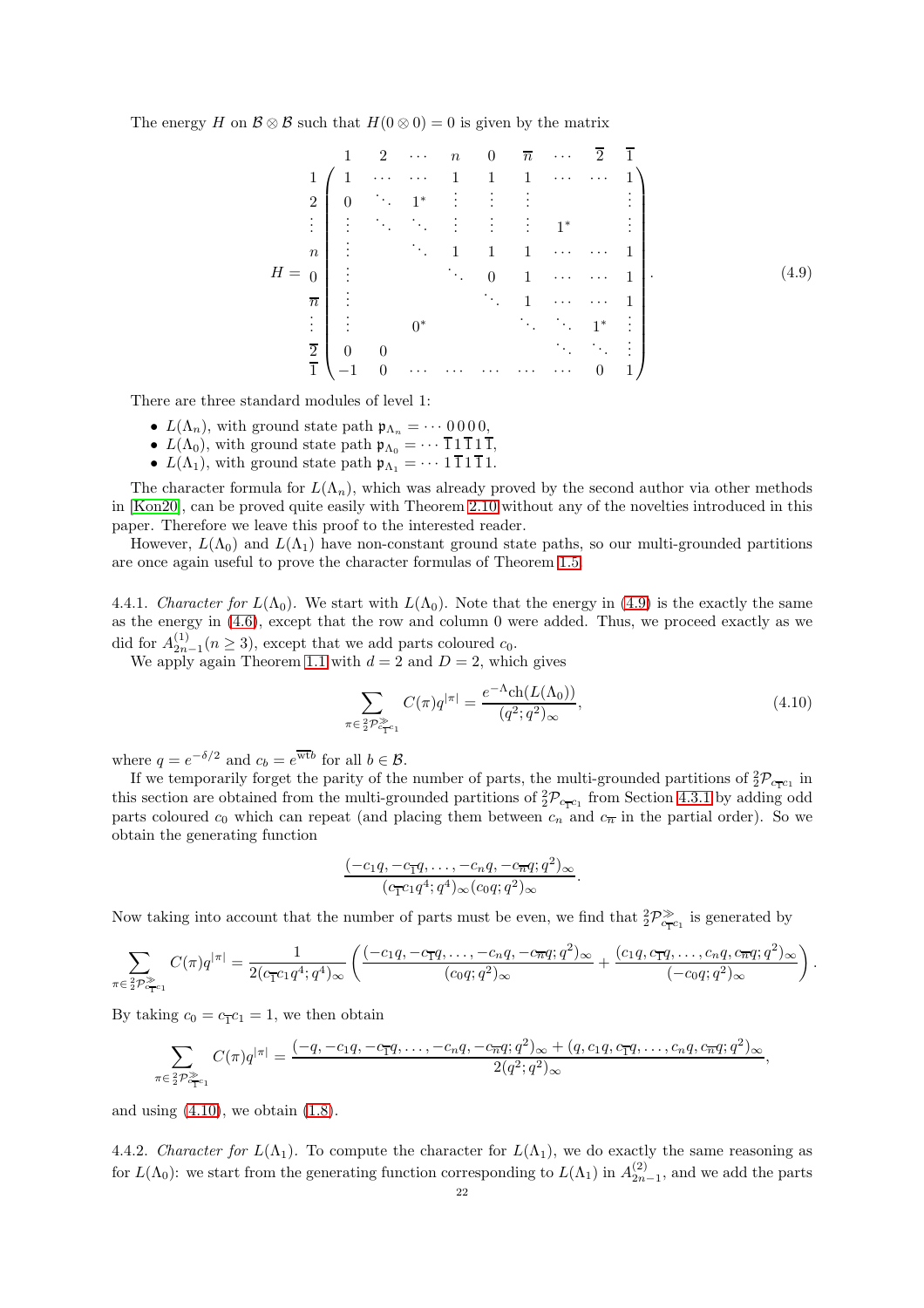coloured  $c_0$ . We obtain

$$
\sum_{\pi \in \frac{2}{2} \mathcal{P}_{c_1 c_1}^{\geq} } C(\pi) q^{|\pi|} = \frac{1}{2(q^2; q^2)_{\infty}} \Big( (-q, -c_1 q^3, -c_1 q^{-1}, -c_2 q, -c_2 q, \dots, -c_n q, -c_n q; q^2) + (q, c_1 q^3, c_1 q^{-1}, c_2 q, c_2 q \dots, c_n q, c_n q; q^2) \Big),
$$

and [\(1.9\)](#page-3-6) follows.

4.5. The Lie algebra  $D_n^{(1)}(n \ge 4)$ . We conclude this section of examples with the Lie algebra  $D_n^{(1)}$  for  $n > 4$ .

The crystal B of the vector representation of  $D_n^{(1)}(n \geq 4)$  is given by the crystal graph in Figure [9,](#page-22-0) with for all  $u \in \{1, \ldots, n\}$ 

$$
\overline{\text{wt}}(u) = -\overline{\text{wt}}(\overline{u}) = \frac{\alpha_n}{2} + \frac{\alpha_{n-1}}{2} + \sum_{i=u}^{n-2} \alpha_i.
$$

Here, the null root is

$$
\delta = \alpha_0 + \alpha_1 + \alpha_{n-1} + \alpha_n + 2\sum_{i=2}^{n-2} \alpha_i
$$

.



<span id="page-22-0"></span>FIGURE 9. Crystal graph  $\mathcal B$  of the vector representation for the Lie algebra  $D_n^{(1)}(n \ge 4)$ 

The crystal graph for  $\mathcal{B}\otimes\mathcal{B}$  is given in Figure [10,](#page-22-1) where we wrote  $-1$  instead of  $n-1$  for space reasons.



<span id="page-22-1"></span>FIGURE 10. Crystal graph of  $\mathcal{B} \otimes \mathcal{B}$  for the Lie algebra  $D_n^{(1)}(n \ge 4)$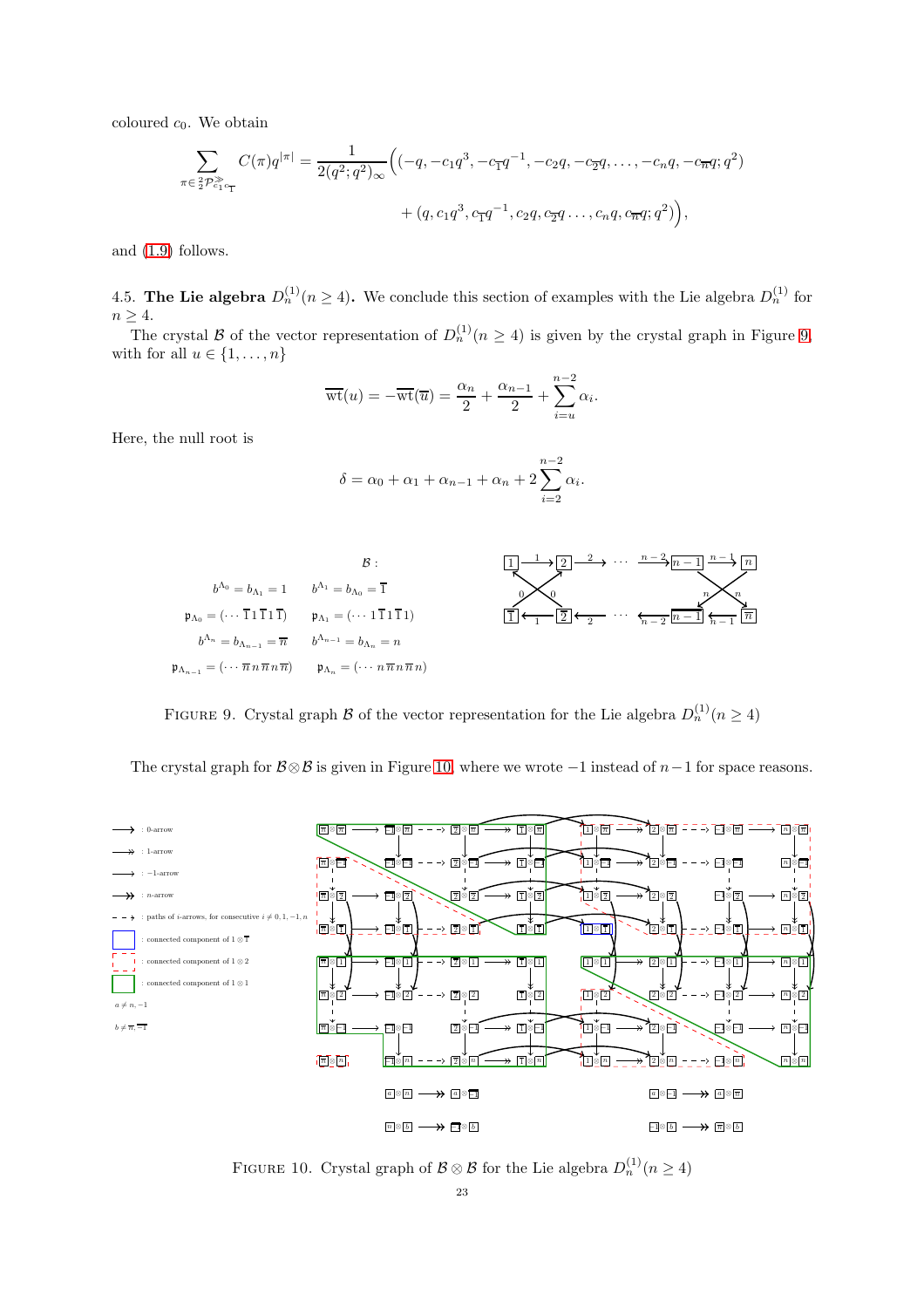The energy H on  $\mathcal{B} \otimes \mathcal{B}$  such that  $H(\overline{n} \otimes n) = 0$  is given by the matrix

$$
H = \frac{n}{\frac{1}{n-1}} \begin{pmatrix} 1 & 2 & \cdots & n-1 & n & \overline{n} & \overline{n-1} & \cdots & \overline{2} & \overline{1} \\ 1 & 1 & \cdots & \cdots & \cdots & 1 & 1 & \cdots & \cdots & \cdots & 1 \\ 0 & \ddots & & 1^* & \vdots & \vdots & & & & & \vdots \\ \vdots & \ddots & \ddots & & \vdots & \vdots & & 1^* & & \vdots \\ \vdots & & & \ddots & & \vdots & 1 & \cdots & \cdots & \cdots & 1 \\ 0 & 1 & \cdots & \cdots & \cdots & 1 & & & & \vdots \\ \vdots & & & & 0 & 1 & \cdots & \cdots & 1^* & & 1 \\ \overline{n-1} & \vdots & & 0^* & & & \ddots & \ddots & 1^* & 1 \\ \vdots & & & & & & \ddots & \ddots & \vdots \\ \overline{2} & 0 & 0 & & & & & \ddots & \ddots & \vdots \\ \overline{1} & -1 & 0 & \cdots & \cdots & \cdots & \cdots & \cdots & \cdots & \cdots & 0 & 1 \end{pmatrix}.
$$

Note that this is almost the same as the energy matrix [\(4.6\)](#page-18-2), except that here, we have  $H(\overline{n} \otimes n) = 0$ instead of 1.

These difference conditions correspond the partial order

$$
\cdots \ll 0_{c_{n-1}} \ll \frac{0_{c_n}}{0_{c_n}} \ll 0_{c_{n-1}} \ll \cdots \ll 0_{c_2} \ll \frac{0_{c_1}}{1_{c_1}} \ll 1_{c_2} \ll \cdots \ll 1_{c_{n-1}} \ll \cdots
$$

There are four standard modules of level 1:

- $L(\Lambda_0)$ , with ground state path  $\mathfrak{p}_{\Lambda_0} = \cdots \overline{1} 1 \overline{1} 1 \overline{1}$ ,
- $L(\Lambda_1)$ , with ground state path  $\mathfrak{p}_{\Lambda_1} = \cdots 1 \overline{1} 1 \overline{1} 1$ ,
- $L(\Lambda_{n-1})$ , with ground state path  $\mathfrak{p}_{\Lambda_{n-1}} = \cdots \overline{n} \, n \, \overline{n} \, n \, \overline{n}$ ,
- $L(\Lambda_n)$ , with ground state path  $\mathfrak{p}_{\Lambda_n} = \cdots n \overline{n} n \overline{n} n$ ,

We have

$$
H(\overline{1}\otimes 1) = -H(1\otimes \overline{1}) = 1
$$

and

$$
H(\overline{n}\otimes n)=H(n\otimes \overline{n})=0,
$$

so the sums of the energies are 0 on all these ground state paths, and we can choose  $H_{\Lambda} = H$  for all the above-mentioned modules.

We show briefly how to apply Theorem [1.1](#page-2-0) to obtain Theorem [1.6.](#page-3-0) The principle is the same as in the previous sections.

4.5.1. Character for  $L(\Lambda_0)$ . As in the case of  $A_{2n-1}^{(2)}$ , we apply Theorem [1.1](#page-2-0) with  $d=2$  and  $D=2$ . We obtain

<span id="page-23-0"></span>
$$
\sum_{\pi \in 2\mathcal{P}_{c_{\mathcal{T}c_1}}^{\gg}} C(\pi) q^{|\pi|} = \frac{e^{-\Lambda_0} \mathrm{ch}(L(\Lambda_0))}{(q^2; q^2)_{\infty}},\tag{4.11}
$$

where  $q = e^{-\delta/2}$  and  $c_b = e^{\overline{\text{wt}}b}$  for all  $b \in \mathcal{B}$ .

Again, the difference between consecutive parts of the multi-grounded partitions in  ${}_{2}^{2}\mathcal{P}_{c_{\text{TC1}}}^{\gg}$  is even, and because  $u^{(0)} = -1$  and  $u^{(1)} = 1$  again, all the parts are odd. So the partial order becomes

$$
\frac{(-1)_{c_{\overline{1}}}}{1_{c_1}} \ll 1_{c_2} \ll \cdots \ll 1_{c_{n-1}} \ll \frac{1_{c_n}}{1_{c_{\overline{n}}}} \ll 1_{c_{\overline{n-1}}} \ll \cdots \ll 1_{c_{\overline{2}}} \ll \frac{1_{c_{\overline{1}}}}{3_{c_1}} \ll 3_{c_2} \ll \cdots \ll 3_{c_{n-1}} \ll \cdots
$$

Here, in addition to the alternating sequences

$$
\cdots \ll (2k-1)_{c_{\overline{1}}} \ll (2k+1)_{c_1} \ll (2k-1)_{c_{\overline{1}}} \ll \cdots
$$

already present in  $A_{2n-1}^{(2)}$ , we also have to consider alternating sequences of the form

 $\cdots \ll (2k+1)_{c_n} \ll (2k+1)_{c_{\overline{n}}} \ll (2k+1)_{c_n} \cdots$ .

Thus the generating function without the condition on the parity of the number of parts is

$$
\frac{(-c_1q, -c_{\overline{1}}q, \dots, -c_nq, -c_{\overline{n}}q; q^2)_{\infty}}{(c_{\overline{1}}c_1q^4; q^4)_{\infty}(c_n c_{\overline{n}}q^2; q^4)_{\infty}}{q^4}.
$$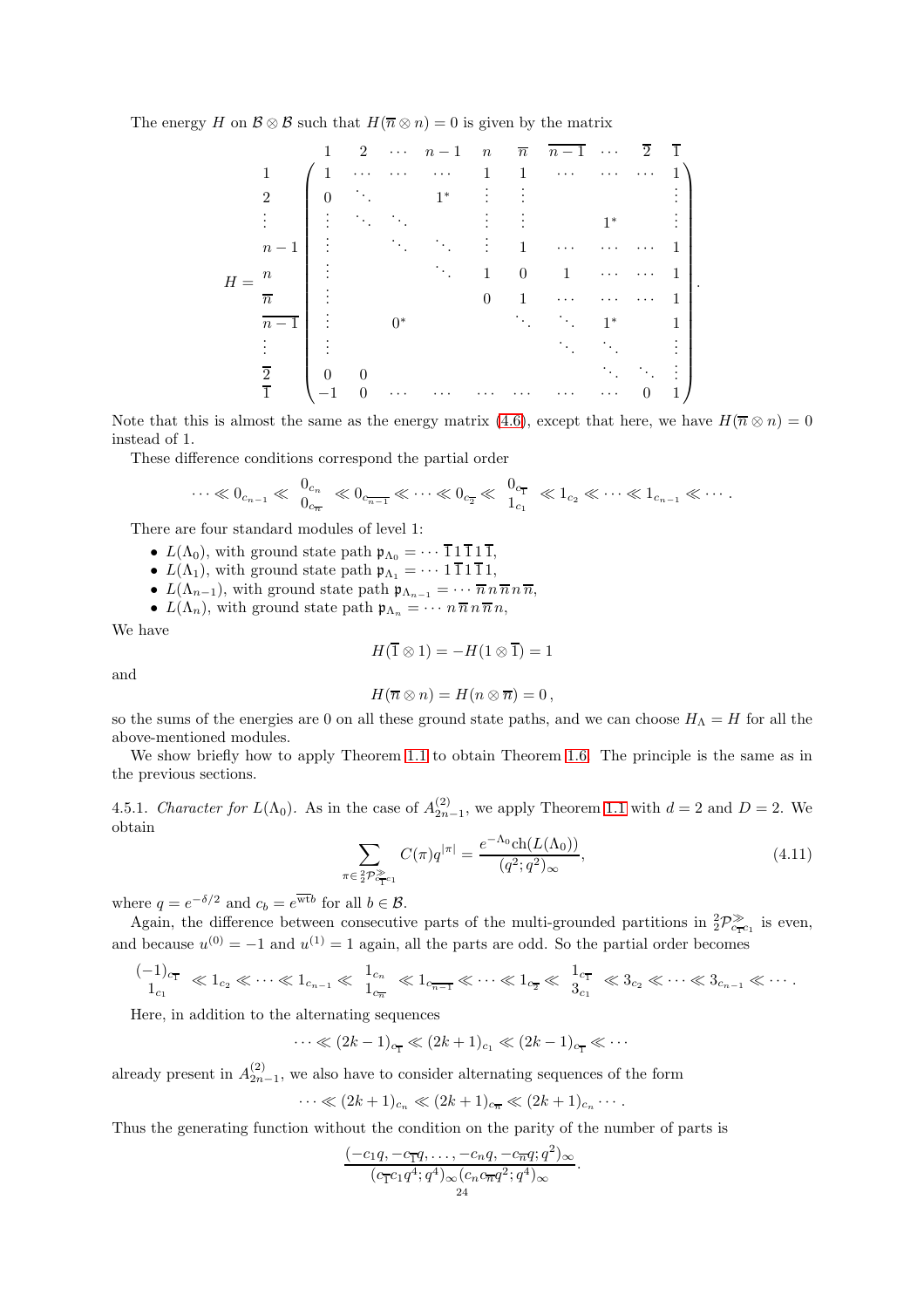So we deduce

$$
\sum_{\pi \in \frac{2}{2} \mathcal{P}_{c_{\mathbf{T}}^{c_{1}}}^{\geq} C(\pi) q^{|\pi|} = \frac{1}{2(c_{\mathbf{T}}^{c_{1}} q^{4}; q^{4})_{\infty} (c_{n} c_{\overline{n}} q^{2}; q^{4})_{\infty}} \Big( (-c_{1}q, -c_{\mathbf{T}}q, \dots, -c_{n}q, -c_{\overline{n}}q; q^{2})_{\infty} + (c_{1}q, c_{\mathbf{T}}q, \dots, c_{n}q, c_{\overline{n}}q; q^{2})_{\infty} \Big).
$$

By taking  $c_n c_{\overline{n}} = c_1 c_{\overline{n}} = 1$ , we obtain

$$
\sum_{\pi \in 2^2 \mathcal{P}_{c_1 c_1}^{\gg}} C(\pi) q^{|\pi|} = \frac{1}{2(q^2; q^2)_{\infty}} \left( (-c_1 q, -c_1 q, \dots, -c_n q, -c_n q; q^2)_{\infty} + (c_1 q, c_1 q, \dots, c_n q, c_n q; q^2)_{\infty} \right),
$$

and using  $(4.11)$ , we deduce  $(1.10)$ .

4.5.2. Character for  $L(\Lambda_1)$ . This case works in the exact same way as the previous one, so we omit the details. We obtain

$$
\sum_{\pi \in \frac{2}{2}\mathcal{P}_{c_1 c_1}^{\gg}} C(\pi)q^{|\pi|} = \frac{1}{2(q^2;q^2)_{\infty}} \Big( (-c_1q^3, -c_1q^{-1}, -c_2q, -c_2q, \dots, -c_nq, -c_nq; q^2)_{\infty} + (c_1q^3, c_1q^{-1}, c_2q, c_2q \dots, c_nq, c_nq; q^2)_{\infty} \Big),
$$

and we conclude with Theorem [1.1](#page-2-0) as usual.

4.5.3. Character for  $L(\Lambda_{n-1})$ . Since  $H(\overline{n} \otimes n) = H(n \otimes \overline{n}) = 0$ , we can choose  $D = 1$ , and we have  $u^{(0)} = u^{(1)} = 0.$ 

We apply Theorem [1.1](#page-2-0) with  $D = d = 1$ , and obtain

<span id="page-24-0"></span>
$$
\sum_{\pi \in 2\mathcal{P}_{\epsilon_{\pi}c_n}^{\geq} C(\pi)q^{|\pi|} = \frac{e^{-\Lambda_{n-1}} \text{ch}(L(\Lambda_{n-1}))}{(q;q)_{\infty}},\tag{4.12}
$$

where  $q = e^{-\delta}$  and  $c_b = e^{\overline{\text{wt}} b}$  for all  $b \in \mathcal{B}$ .

Now  $d = 1$  so we consider directly the partial order [\(4.5\)](#page-22-1). By reasoning on the tail  $(0_{c_n}, 0_{c_n})$  of the multi-grounded partitions in  $_{2}\mathcal{P}_{c_{\overline{n}}c_{n}}^{\gg}$  in the same way as in the case of  $A_{2n-1}^{(2)}$ , and using [\(1.5\)](#page-3-2) again, we obtain the generating function:

$$
\sum_{\pi \in 2\mathcal{P}_{c_{\pi c_n}}^{\geq} } C(\pi) q^{|\pi|} = \frac{1}{2(c_1 c_{\overline{1}} q; q^2)_{\infty} (c_n c_{\overline{n}} q^2; q^2)_{\infty}} \Big( (-c_1 q, -c_{\overline{1}}, \dots, -c_{n-1} q, -c_{\overline{n-1}}, -c_n, -c_{\overline{n}} q; q)_{\infty} + (c_1 q, c_{\overline{1}}, \dots, c_{n-1} q, c_{\overline{n-1}}, c_n, c_{\overline{n}} q; q)_{\infty} \Big),
$$

and using [\(4.12\)](#page-24-0), we deduce [\(1.12\)](#page-4-3) (note that in Theorem [1.6,](#page-3-0) we have set  $q = e^{-\delta/2}$  for the whole theorem for consistency, so the  $q$ 's of this formula are squared).

4.5.4. Character for  $L(\Lambda_n)$ . We do the same reasoning as before except that now the tail is  $(0_{c_n}, 0_{c_n})$ , and we obtain

$$
\sum_{\pi \in 2\mathcal{P}_{c_n c_{\overline{n}}}^{\geq} C(\pi)q^{|\pi|} = \frac{1}{2(c_1c_{\overline{1}}q;q^2)_{\infty}(c_n c_{\overline{n}}q^2;q^2)_{\infty}} \Big( (-c_1q, -c_{\overline{1}}, \dots, -c_{n-1}q, -c_{\overline{n-1}}, -c_nq, -c_{\overline{n}}; q)_{\infty} + (c_1q, c_{\overline{1}}, \dots, c_{n-1}q, c_{\overline{n-1}}, c_nq, c_{\overline{n}}; q)_{\infty} \Big),
$$

and we conclude once again with Theorem [1.1.](#page-2-0)

## 5. Conclusion

The point of this paper is to introduce the notion of multi-grounded partitions and to show how they can be used to obtain character formulas, even for modules whose ground state paths are not constant. As examples, we studied the level 1 standard modules of several classical affine Lie algebras which have relatively simple energy functions. However, our method can be applied for representations at any level, which we plan to do in subsequent papers.

### **ACKNOWLEDGEMENTS**

We thank Leonard Hardiman and Ole Warnaar for their comments on earlier versions of this paper and their helpful suggestions to improve it.